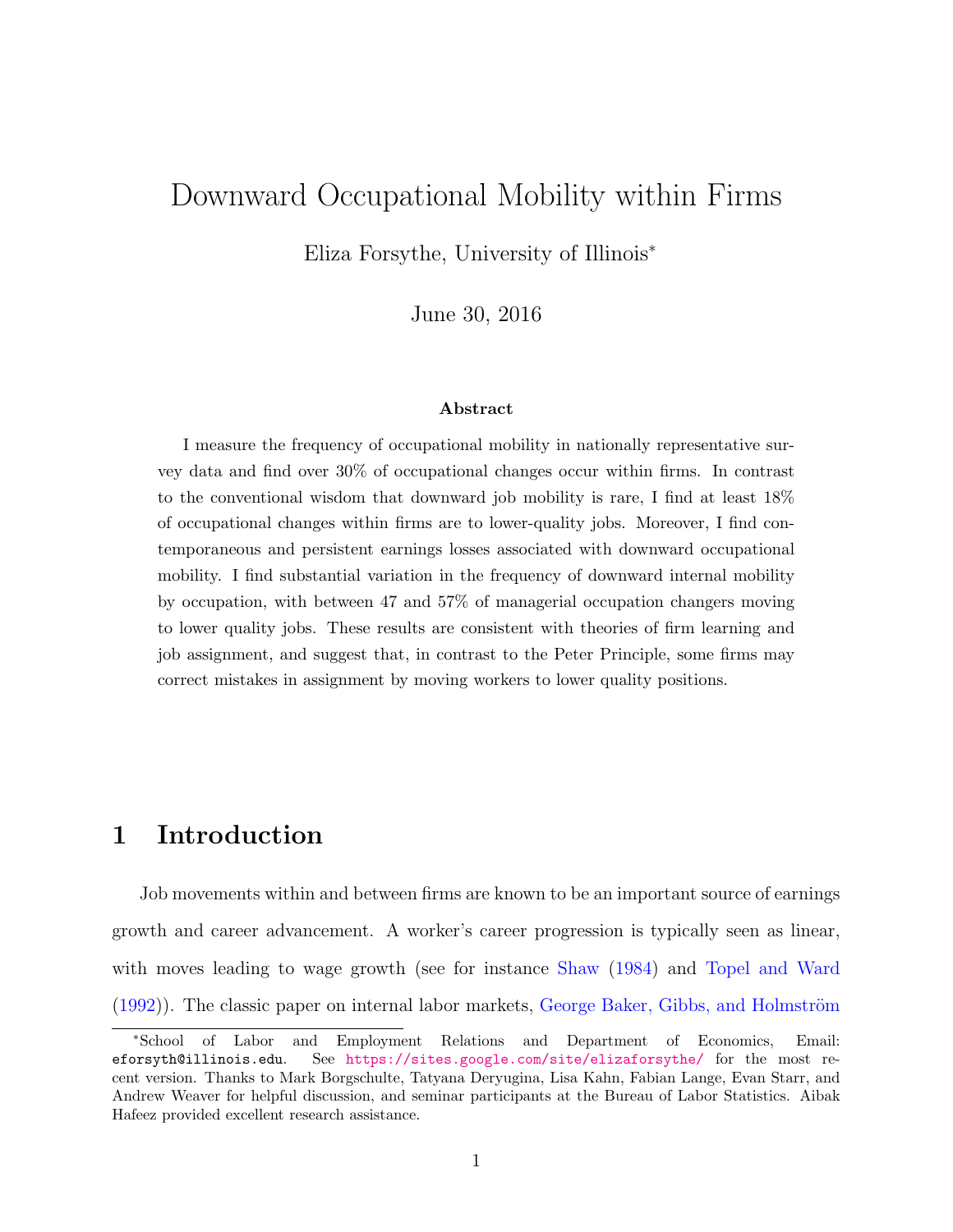[\(1994\)](#page-32-2), examined worker flows between positions in a particular white-collar firm and found that worker movements were almost universally upward. This led, in part, to the conventional wisdom that demotions are rare, which has been a source for fundamental theoretical work explaining promotion dynamics inside firms, including [Gibbons and Waldman](#page-32-3) [\(1999\)](#page-32-3) and [Lazear](#page-32-4)  $(2004)$ . However other data sources<sup>[1](#page-1-0)</sup> have found higher demotion rates using personnel records from different firms. Thus the extent of upward and downward mobility may be sensitive to idiosyncratic human-resource practices at the firm level.

Instead of using personnel records for an individual firm, I use nationally representative survey data from the Current Population Survey (CPS) and the National Longitudinal Survey of Youth 1997 (NLSY97) to measure the frequency and quality of occupational changes inside firms. In order to assess whether moves are to higher- or lower-quality jobs, I construct explicit occupational quality rankings using OES wage data and O\*NET occupational characteristics. Across all measures, I find that moves to lower-quality occupations are relatively frequent, comprising over 18% of occupational changes within firms. Many of these changes represent movements up and down a management hierarchy; for instance, two of the most common movements in both samples are movements from "Retail Salesperson" to "First-Line Supervisors/Managers of Retail Sales Workers" and back again.

I find contemporaneous and persistent earnings losses for young workers in the NLSY97 who experience negative occupational mobility:  $26\%$  of those making negative occupational moves have an immediate nominal wage cut, compared with 11% of those making positive occupational moves. 2 years after the mobility event, log wages are 21% lower for observationally similar workers who experienced negative occupational mobility compared with those who experienced positive mobility, this effect fades to 12% after 5 years.

The lifecycle dynamics of internal occupational mobility are consistent with both models firm-learning and human capital acquisition. Young workers have the highest frequency of mobility, which falls monotonically with age, consistent with firm-learning. On the other

<span id="page-1-0"></span><sup>&</sup>lt;sup>1</sup>see [Frederiksen, Kriechel, and Lange](#page-32-5) [\(2013\)](#page-32-5) for a comparison across several datasets.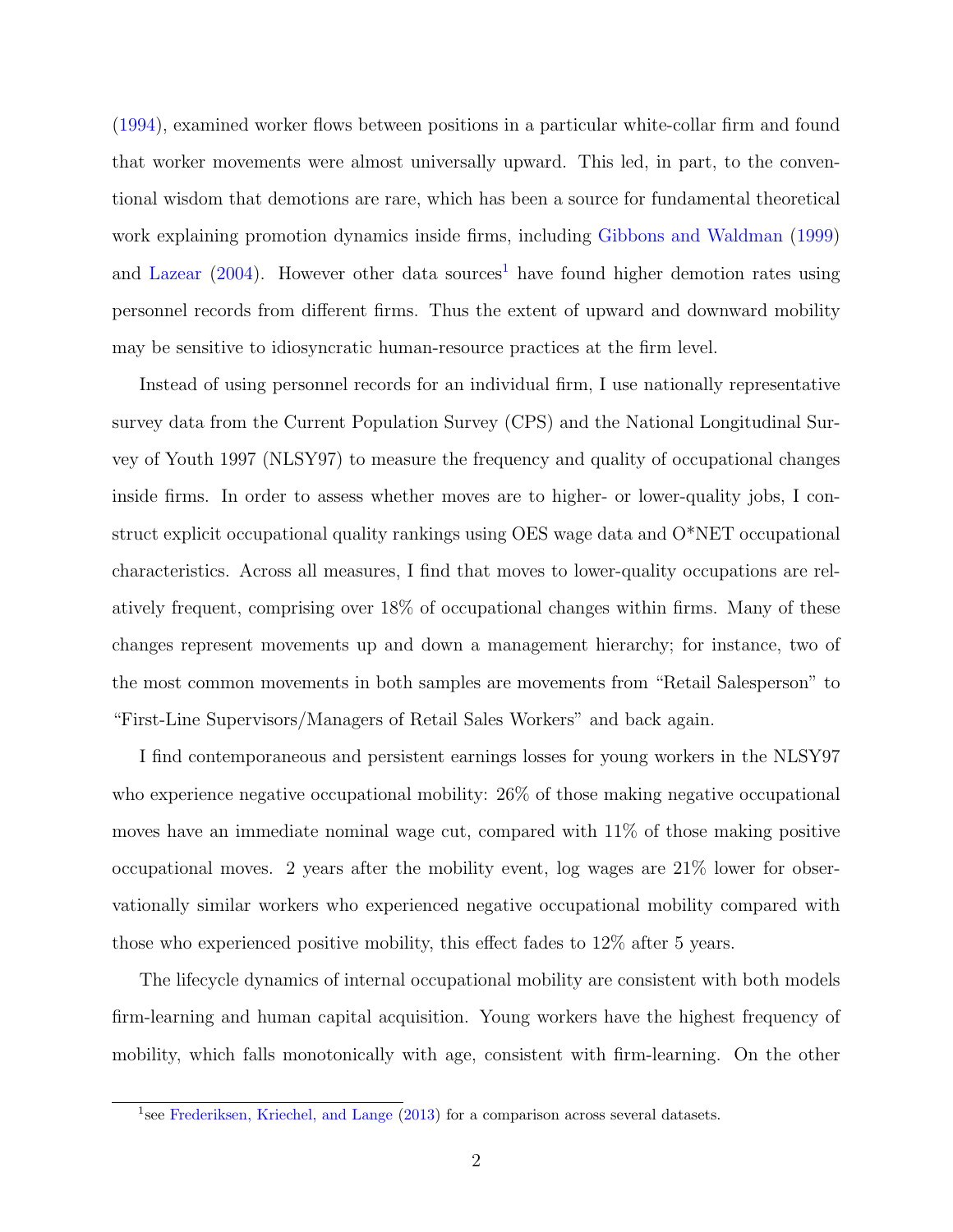hand, when workers are young, the most frequent type of movement is to higher-skill occupations, while for workers at the end of the career, movements become predominantly downward. This is consistent with human capital acquisition at the beginning of the career, and either the depreciation of skills or changing worker preferences over tasks as retirement nears.

I find substantial variation by occupation in the frequency of negative occupational changes. In both the CPS and the NLSY97, workers in management positions are substantially more likely to make downward moves compared with other occupations. In particular, in the CPS 11% of workers changing occupations who begin in a management position move up and 57% move down, while in the NLSY97, 18% of management workers changing occupations move to higher-quality occupations, and 46% move to lower-quality occupations.

These results suggest that, in contrast to the popular idea of the "Peter Principle", by which workers will be promoted into a position beyond their competence level and then remain, many firms appear to be willing to move workers downward out of jobs. This is consistent with models of firm-learning, in which the firm cannot perfectly predict a worker's proficiency in a position without observing the worker in the position. However, the wage results indicate that this process may lead to substantial earnings losses for these workers. Although it is beyond the scope of this paper to disentangle whether or not these occupational changes are voluntary, I show that workers who experience downward movements have an increase in exit rates in the next year, suggesting some of these moves may be involuntary.

# 2 Theoretical Framework

The literature on task assignment provides a clean framework for understanding occupa-tional mobility within firms.<sup>[2](#page-2-0)</sup>. Briefly, each worker possesses a bundle of skills, which map to different expected levels of productivity depending on to which job the worker is assigned. In order to maximize output, firms assign workers to the task in which they will be most

<span id="page-2-0"></span><sup>&</sup>lt;sup>2</sup>See the Lazear and Oyer chapter "Personnel Economics" in [\(Gibbons & Roberts,](#page-32-6) [2013\)](#page-32-6) for a survey.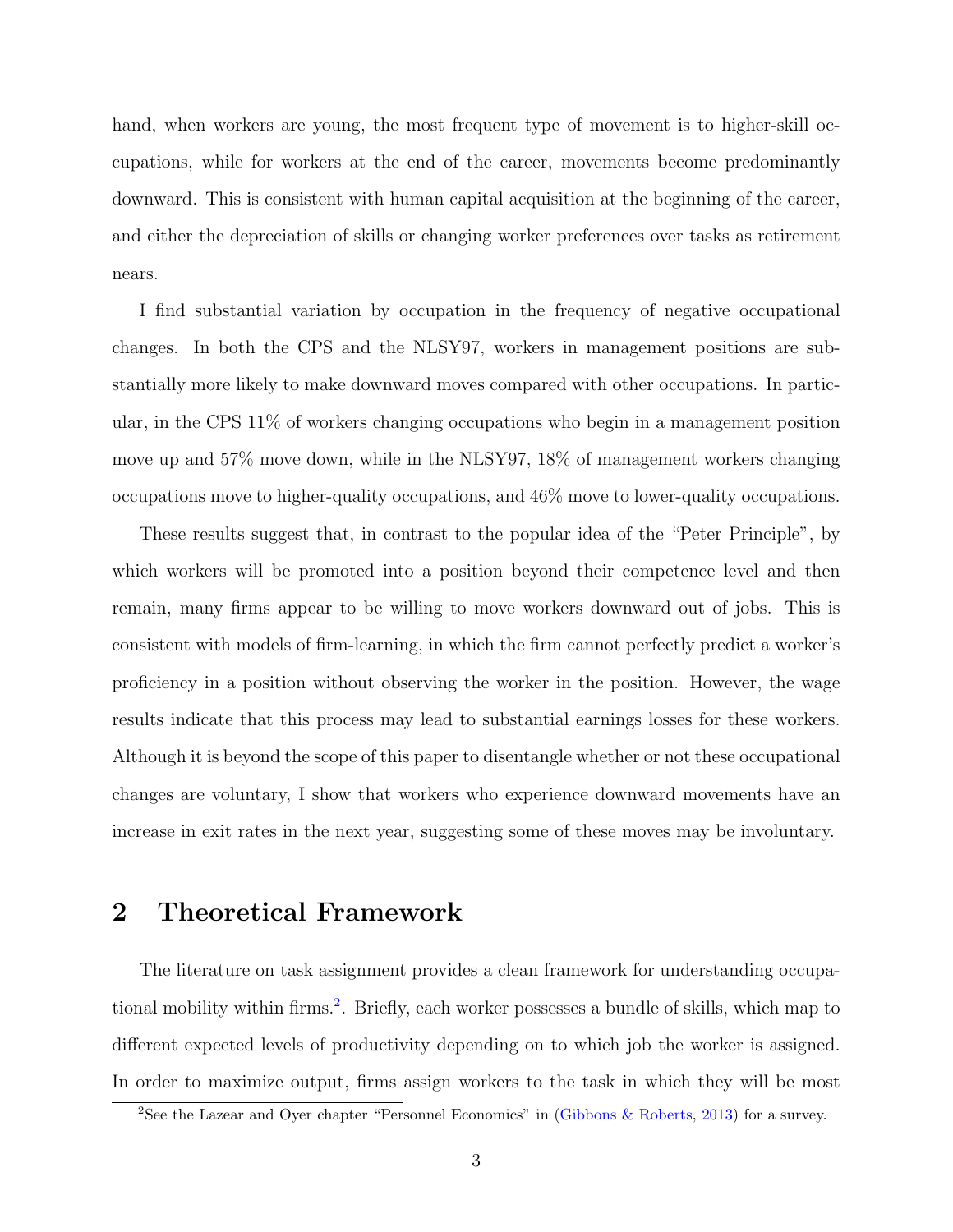productive, although this assignment may be constrained by the distribution of jobs in the firm's hierarchy.

However, a worker's optimal task assignment may change over his career. First, if the worker acquires new skills on the job, he may improve his productivity in other tasks in the job enough to change optimal assignment. Such movements should be associated with wage growth and movement up a skills-hierarchy, and we would expect to see these movements occur most frequently at the beginning of a worker's career. In the reverse, if human capital depreciates over time, optimal task assignment may move down a skills-hierarchy at the end of a worker's career. Thus, the human capital model would predict more frequent upward mobility at the beginning of the career, which transitions into more frequent downward mobility at the end of the career.

Alternatively, if firms have incomplete information about workers' abilities, the optimal assignment of workers can change as information is revealed. In principle, this could lead to moves up or down the skill-hierarchy, depending on whether the firm learns the worker is more or less skilled than the firm's initial belief. As the firm gains information over time, the rate of learning should slow, leading to a reduced frequency of mobility over the tenure at the firm.

The likelihood of reassigning a worker based on learning also depends on the precision of the information: if the firm's prior is very close to the true ability of the worker, it is unlikely that new information will push the worker across the boundary of optimal assignment to a new job. This precision can be affected by how similar jobs are in a skills-hierarchy. If a worker was previously in a job that provides little information about the next position into which he may be promoted, the firm may be more likely to make mistakes in assignment.

This may especially be an issue with workers moving into management positions. Managing workers who perform a particular task typically requires skills in the task as well as managerial skills. Although the firm may have good information about the workers' performance in the particular task, the best worker may not be the best manager. This is the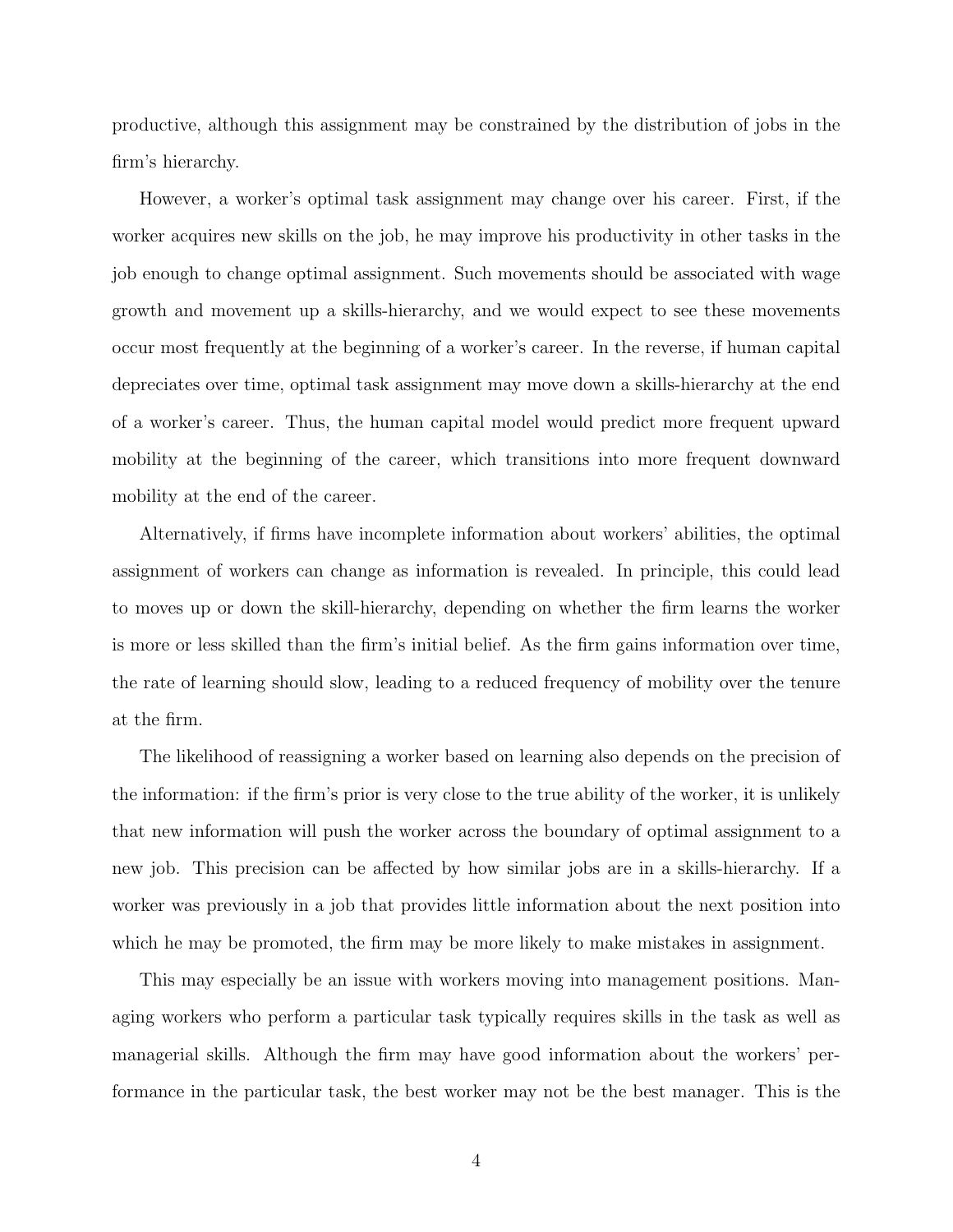essence of the original idea of the Peter Principle: workers are promoted until they are not good enough to be promoted any further, but then stay put.

This leads to the broader question: if the firm get bad news, why might it choose not to move the worker back to his previous position? In [Gibbons and Waldman](#page-32-3) [\(1999\)](#page-32-3), the worker continues to accumulate human capital, thus the firm would have to receive a very negative signal to push the worker back over the ability threshold to the lower-skill position. [Lazear](#page-32-4) [\(2004\)](#page-32-4) shows how firms can take into account the mean-reversion that occurs after selection on a noisy signal by implementing a more stringent promotion threshold. Thus, even if performance declines after promotion, the majority of workers will remain above the ability threshold.

In addition, firms may choose to fire workers rather than moving them down the skillshierarchy. This could be because of issues of morale: downward movements may harm the relationship between the worker and firm, which can in turn affect his job performance and the performance of those around him. Alternatively, the firm may be using the skillshierarchy to identify workers for higher-skill positions. In this case, bad news about a worker means he is less likely to be a candidate for the higher-skill position than a new hire, so the firm should fire him and hire someone new.

Finally, assignment may change over time due to non-productive reasons. In particular, a worker's preferences may change over time. Workers' desire to take on demanding job assignments may wane toward the end of the career. In addition, tasks may be experience goods, so a worker may not have a good idea about whether or not he likes a certain type of job without trying the assignment. Thus, movements down the skills-hierarchy may be mutually decided, chosen by the firm, or chosen by the worker.

We can use these alternative theories to derive predictions about wages. For workers making moves up the skills-hierarchy, we would expect wages to rise. Not only is the worker in a job that pays more on average, he also continues to accumulate human capital, which can also lead to wage growth. On the other hand, if a worker moves down the skills-hierarchy,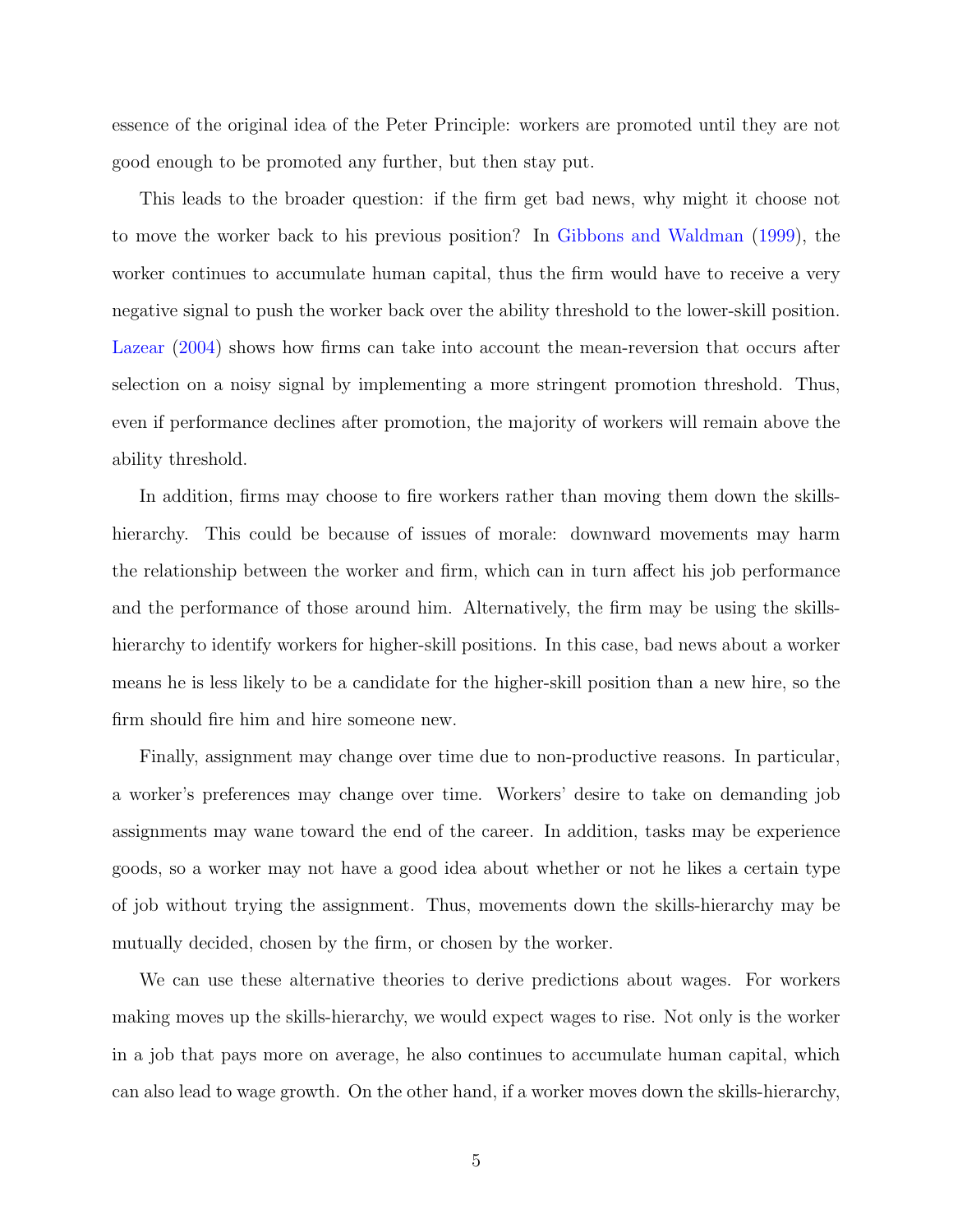wage predictions are more ambiguous. If the firm received bad news about his ability, that would revise down his expected productivity, which should lead to lower wages. On the other hand, if he is still accumulating human capital, that could offset some of the decline in expected productivity. In addition, if the firm is concerned with morale, it may choose not to cut wages at the time of job change, which could be possible if there are labor market frictions that allow firms to pay less than the expected marginal productivity of labor. Thus, although we would expect wages to grow less for workers who experience moves down the skills-hierarchy compared to non-movers and upward-movers, the absolute sign of wage changes is ambiguous.

# 3 Methodology

This paper draws on complementary evidence from two sources: monthly Current Population Survey (CPS) data and annual National Labor Survey of Youth 1997 (NLSY97) data. The monthly survey design of the CPS allows for high frequency observation of reported occupational change, however the short sampling frame (a maximum of 4 months) prevents the observation of longer term relationships between internal occupational mobility and workers' careers. Thus I also use the NLSY97, which provides data on the first 17 years of the careers of a cohort of young workers who entered the labor market in the late 1990s. I describe each data source in turn.

### 3.1 Measuring Occupational Mobility in the CPS

The first data source is monthly CPS survey data from January 1994 through May 2014. The CPS is a large national survey of U.S. households, which provides cross-sectional data for measuring national employment statistics. Although its primary purpose is as a cross-sectional dataset, the CPS is in fact designed as a panel, in which each household is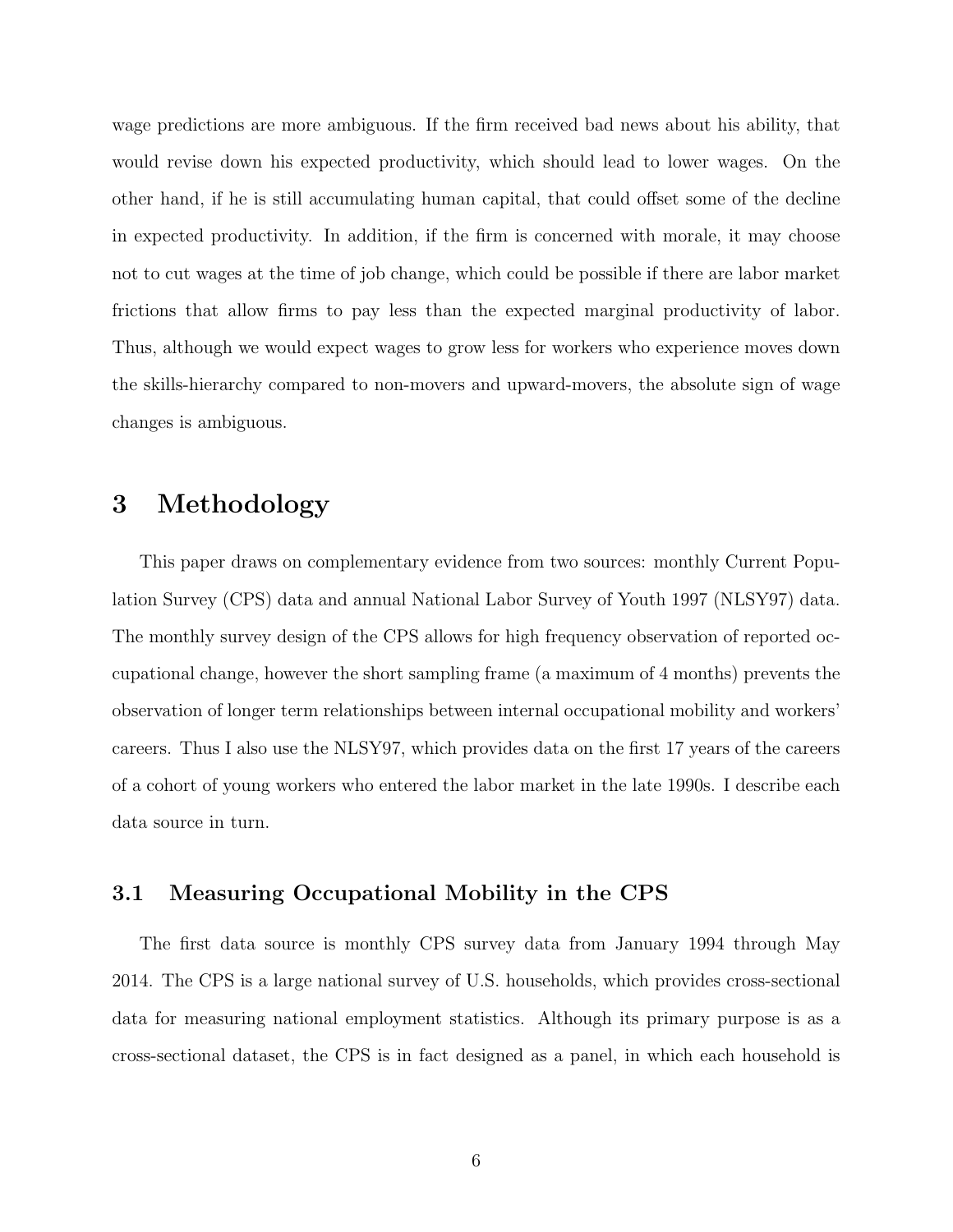surveyed multiple times, thus I can follow individuals across pairs of months.<sup>[3](#page-6-0)</sup> Before 1994, the CPS used independent coding, that is, each month the survey treated respondents as new participants. This led to a great deal of noise in the coding of occupations and industries, and did not allow any measurement of mobility between employers.<sup>[4](#page-6-1)</sup> With the major survey re-design in 1994, individuals were asked if they still worked for the same employer and if their duties and activities had changed, allowing a cleaner observation of occupational mobility. Table [A.1](#page-25-0) shows summary statistics for key variables.

Although dependent coding was introduced for workers remaining at the same firm, individuals that change firms are reverted to independent coding, contributing to much higher frequency of occupational mobility for firm changers. In particular, the survey is designed as follows. Employed workers who were surveyed in the previous month are first asked if they changed firms, then asked if their "usual activities and duties" have changed since the previous month. If they report their activities have not changed, they are read their occupation from the previous month, and asked if this is an accurate description of their current job. If the respondent indicates they have changed employers (or an answer is missing), or if it is the first month of the survey, he is instead asked open-ended questions (e.g., "What kind of work do you do, that is, what is your occupation?") to solicit enough information that the coders will be able to classify the worker's occupation.<sup>[5](#page-6-2)</sup> Such open ended questioning leads to much higher rates of measured mobility than dependent coding, leading to higher rates of measured occupational change based on the worker's mobility between firms.

This can be seen explicitly in Table [1.](#page-7-0) The most general measure of occupational mobility is whether the coded occupation changes between months. In the first column, I show that 3.3% of individuals who were employed in a given month have changed occupations by the

<span id="page-6-0"></span><sup>3</sup>To match individuals across months, I use a procedure developed by [Madrian and Lefgren](#page-32-7) [\(1999\)](#page-32-7) using administrative IDs, and confirm matches using sex, race, and age.

<span id="page-6-2"></span><span id="page-6-1"></span><sup>4</sup>See [Moscarini and Thomsson](#page-32-8) [\(2007\)](#page-32-8) for a detailed exploration of this problem.

<sup>&</sup>lt;sup>5</sup>See ([Current Population Survey Design and Methodology, Technical Paper 66](#page-32-9), [2006\)](#page-32-9) for more details on the survey design.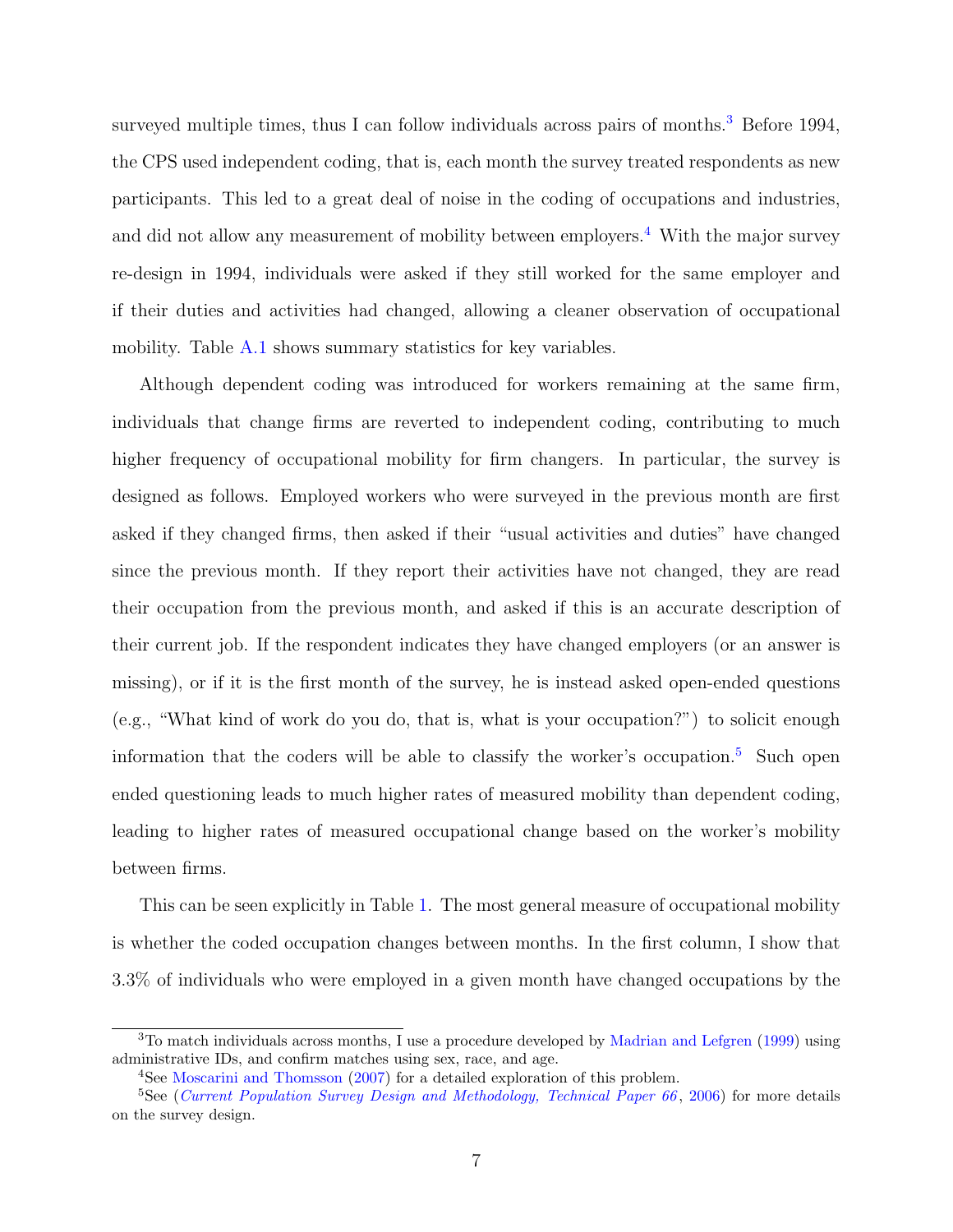<span id="page-7-0"></span>

|                        |            | $\left( 2\right)$ | (3)             | $\left(4\right)$   | (5)             |
|------------------------|------------|-------------------|-----------------|--------------------|-----------------|
| Employer Change        | $59.07***$ |                   |                 |                    |                 |
|                        | (0.115)    |                   |                 |                    |                 |
| Missing Emp. Chg. Var. | $9.645***$ |                   |                 |                    |                 |
|                        | (0.0470)   |                   |                 |                    |                 |
| Constant               | $3.259***$ | $1.330***$        | $0.477***$      | $0.378***$         | $8.304***$      |
|                        | (0.00634)  | (0.00422)         | (0.00254)       | (0.00415)          | (0.115)         |
| N                      | 10460134   | 10460134          | 9569887         | 2813313            | 70444           |
| $R-sq$                 | 0.000      | 0.257             | 0.000           | 0.000              | 0.000           |
| Sample                 | All Emp.   | All Emp.          | All Emp.        | Two months of occ. | NLSY97          |
| Mobility Def.          | $Occ$ chg. | $Occ$ chg.        | Activities chg. | Activities chg.    | Activities chg. |

Table 1: Employer and Occupational Mobility

Robust standard errors in parentheses, \*  $p < 0.05$ ; \*\*  $p < 0.01$ ; \*\*\*  $p < 0.001$ . Specifications are weighted using CPS final weights or NLSY97 cross-sectional weights. Columns (1) and (2) define occupation change as a change in the coded occupation and capture occupational mobility both within and between firms. Columns (3) and (4) only include occupational changes with a coincident reported change in usual activities, these questions are only asked of firm-stayers. Column (4) only includes individuals who were employed in the same firm and occupation for two consecutive months. Column (4) uses NLSY97 data, where occupational changers are defined as individuals reporting an occupational change with a coincident change in reported occupation, at the annual frequency.

next month. In the second column, I separate out mobility by whether or not the worker changed employers or did not answer the question. Here we see that occupational mobility rates are about 60.4% upon changing firms, and about 1.3% for firm-stayers. However, for individuals with missing data, 9.6% change occupations each month. Since only about 3% of individuals change firms each month, the majority of the individuals with missing data are likely firm-stayers.

Since the dependent coding procedure first asks workers if their usual duties and activities have changed, we can refine our measure of internal occupational mobility to only include workers who change occupations and positively affirm their job activities changed. Column (3) implements this refinement, and shows this cuts the measured mobility by almost 2/3. Finally, in Column (4) I restrict the sample to individuals who I can match over four consecutive months and are employed in the same firm and the same occupation for the first two months in the sample. I then look at the rate of internal occupational mobility for individuals between the second and third month. Here we see the rate of mobility is relatively stable, falling from 0.48% to 0.38% changing occupations per month. Thus, I estimate between 0.38% and 1.3% of workers change occupations within firms each month. Since the rates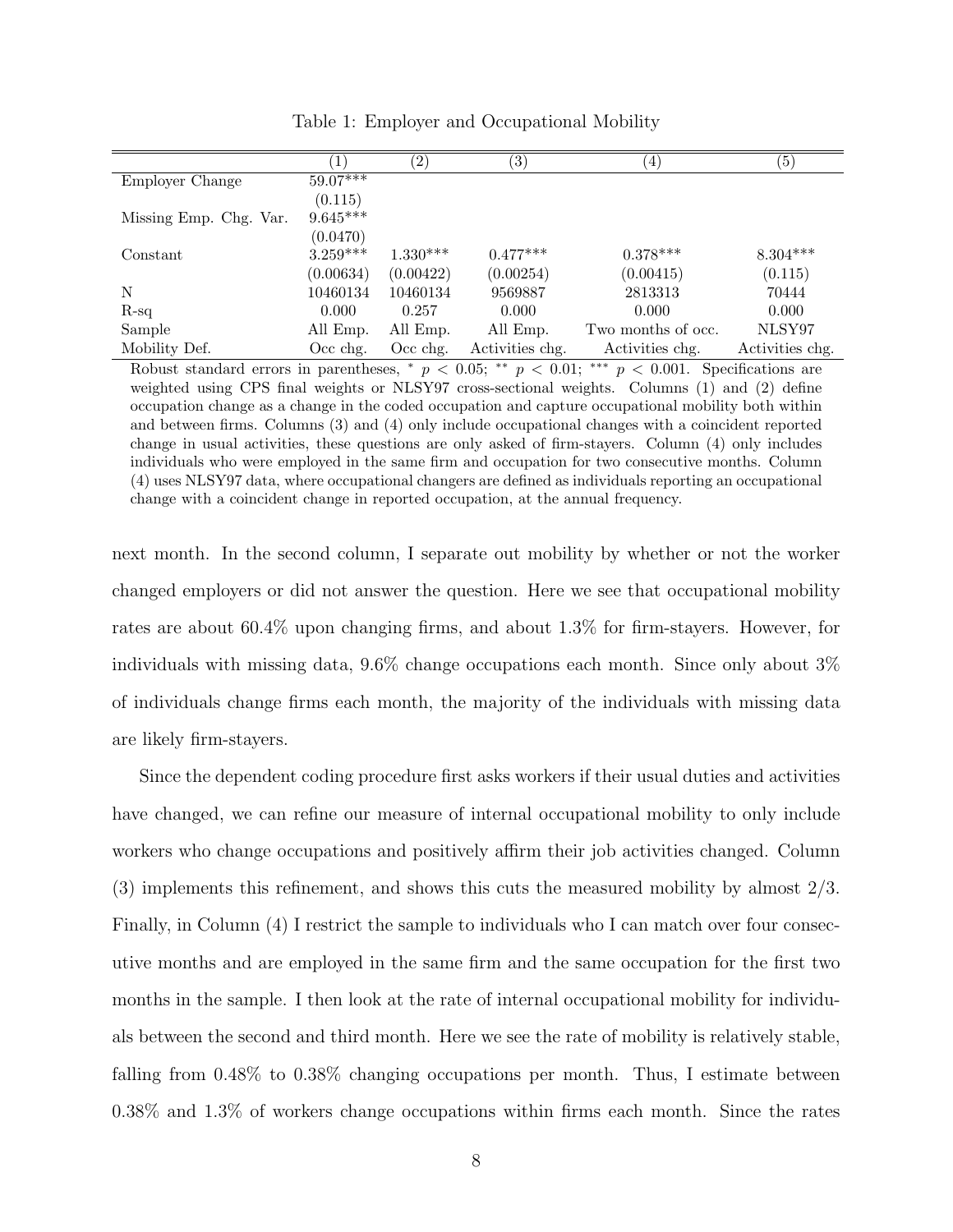of mobility are similar for the two month and four month samples (Columns (3) and (4) in Table [1](#page-7-0) respectively), for the rest of the paper use the two-month sample for more precision.

We can compare these mobility estimates to the literature. In a recent paper, [Moscarini](#page-32-8) [and Thomsson](#page-32-8) [\(2007\)](#page-32-8) use CPS data to estimate firm and occupation mobility. Although this was not the driver of their paper, they do report the co-incidence of occupational mobility and employer mobility, from which we can derive the rate of within-firm and between-firm occupational mobility.<sup>[6](#page-8-0)</sup> Within-firms, they find  $1.26\%$  change occupations and between firms these authors find 64% change occupations. Sample differences include conditioning on being employed in both months, corrections for possible spurious mobility, and exclusion of women.

<span id="page-8-1"></span>Table 2: Distribution of Occupational Mobility by Employer Mobility

| New employer:  | $145,027$ $(44\%)$ |
|----------------|--------------------|
| Same employer: | 126,980 (38%)      |
| Missing data:  | 61,169 $(18\%)$    |

It is worth emphasizing that a significant portion of occupational mobility occurs within firms. Table [2](#page-8-1) shows that 44% of individuals changing occupations did so at the time of changing employers, while 38% did so within firms and the balance (18%) were missing employer change data. Moreover, the share changing occupations within firms is likely even larger. First, the independent coding of firm-movers likely inflates the rate of occupational mobility. Second, since the rate of mobility between firms is relatively low (less than 3% per month), the vast majority of individuals with missing employer mobility data are likely firm stayers. Thus, within-firm occupational mobility comprises at least  $38\%$ , and as much as 55% of aggregate occupational mobility statistics.

### 3.2 Measuring Occupational Mobility in the NLSY97

In contrast to the CPS, the NLSY97 survey was explicitly constructed as a longitudinal survey, following a set of approximately 9,000 individuals born between 1980 and 1984 as

<span id="page-8-0"></span> ${}^{6}$ For these calculations, the authors exclude workers with missing employer change responses.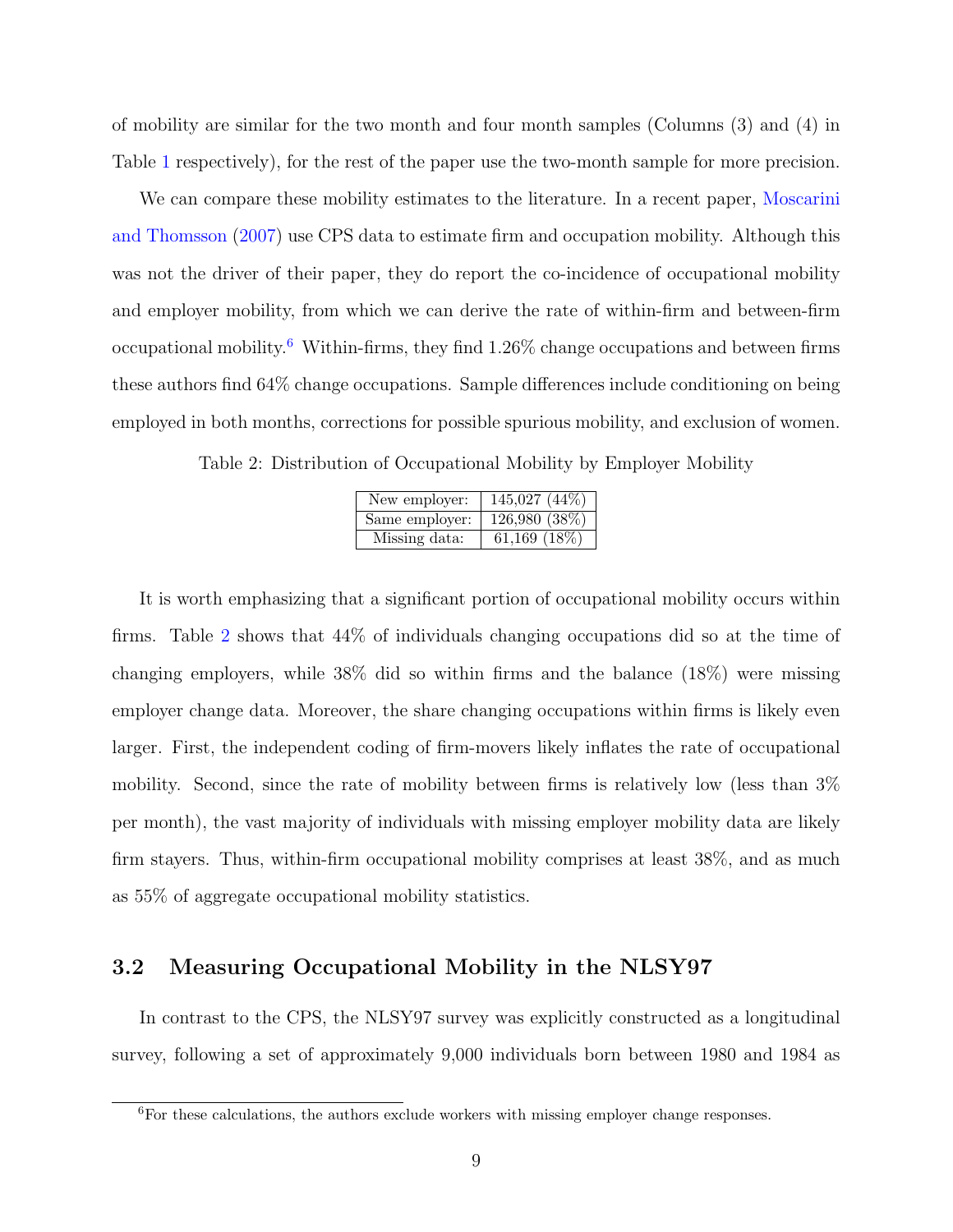they began their working lives in 1997. The survey is currently available through 2013, consisting of 16 rounds of data. The NLSY97 is an annual survey, in which respondents retrospectively report on their employment and other activities over the previous year. This leads to somewhat different measurements of occupational mobility compared with the CPS, as I will discuss in more detail below. Table [A.2](#page-26-0) shows summary statistics for key variables.

The NLSY97 utilizes dependent coding similar to the CPS, thus if the respondent reports working for an employer from a previous year, he will be read his previous response and asked if the occupation has changed. If he indicates that the occupation has changed, he will be asked to describe his occupation, which will then be coded into a three-digit census occupation. However, there are several differences between the two samples. First, if the respondent changed occupations multiple times between surveys, the survey only captures a single occupational change. Second, if a worker is employed for less than 3 months, he is not asked about the occupation at the end of the job. Third, the retrospective nature of the survey may lead the individual to forget occupation changes, especially for jobs that ended before the survey was conducted. Finally, the CPS is a nationally representative survey of households each month, while the NLSY97 is a nationally representative survey of individuals born between 1980 and 1984, thus the CPS is able to capture mobility dynamics for workers across ages and years.

Column (5) of Table [1](#page-7-0) shows the average annual mobility rate in the NLSY97 data. 8.3% of employed workers change occupations each year. This can be compared to the monthly estimate from the CPS, which can be annualized as between 4.5% and 14.5% probability of at least one occupation change over the course of the year. Thus the two surveys offer consistent rates of occupational mobility within firms.

### <span id="page-9-0"></span>3.3 Measuring Occupational Quality

In order to categorize movements within firms, I construct several occupational quality indices. I use two sources: median occupational wages from the Occupational Employment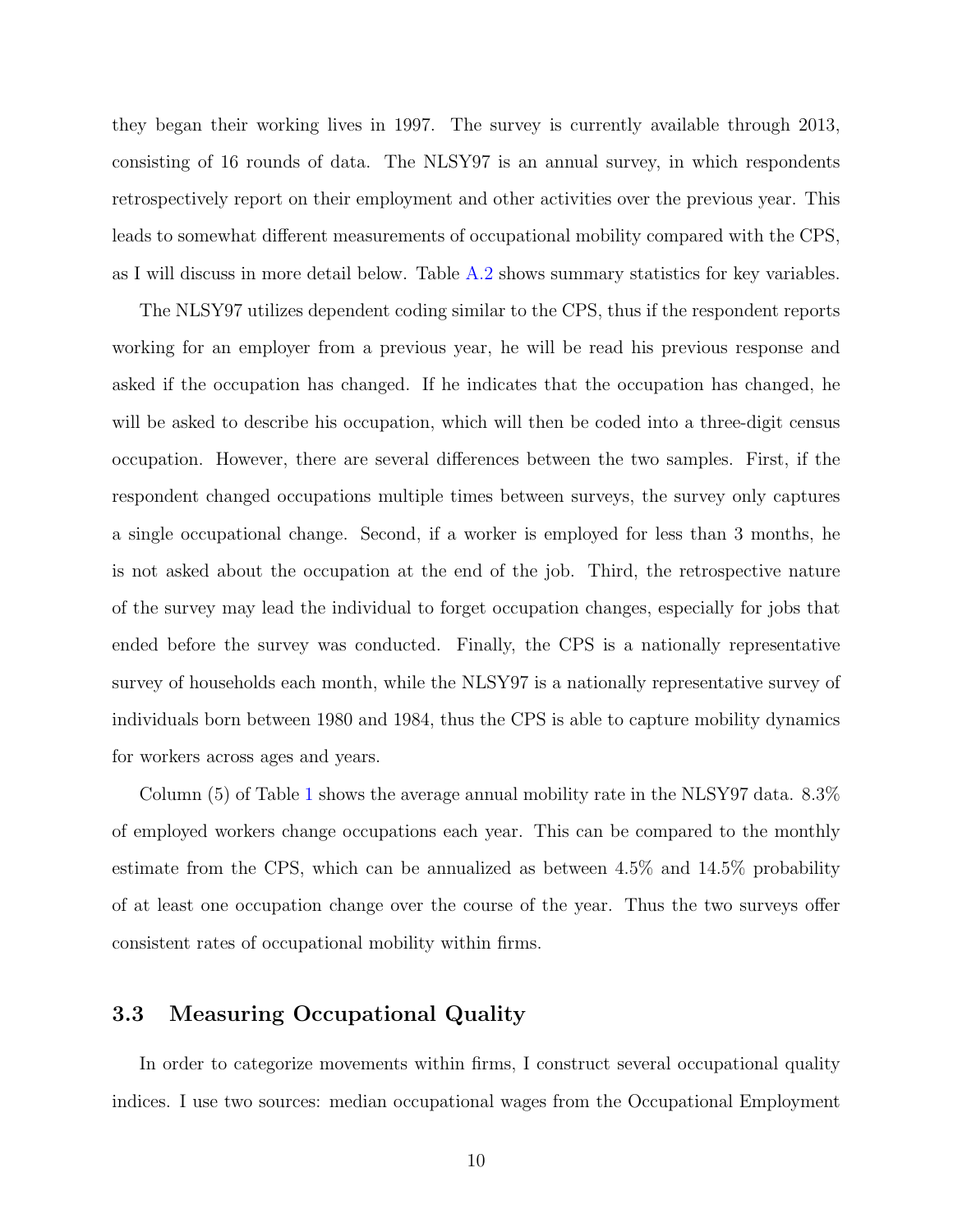Statistics (OES) survey, and occupational characteristics from the O\*NET database. To construct the OES wage index, I follow the methodology of [Acemoglu](#page-32-10) [\(1999\)](#page-32-10). The OES surveys over a million establishments every three years. Each establishment reports the number of employees in each detailed occupation, as well as their wages. I use 2005 median hourly wages, which were collected between 2002 and 2005 and are reported using the 2000 SOC occupational codes. I use Census crosswalks to assign each occupation in the CPS to one of these codes. These OES indices range from \$6.60 to \$80.25.

For the second set of quality metrics, I use occupational characteristics from O\*NET. O\*NET is a database developed by the U.S. Department of Labor to provide detailed information on over 900 occupations. The occupational data is provided by skilled human resources professionals and includes information on the abilities and skills needed to succeed, the tasks performed, the required education, experience, and training, among other information. In total there are 277 of these occupational descriptors. These are summarized in Appendix Table [A.3.](#page-26-1)

Since each occupation has hundreds of scores, I use principal component analysis (PCA) to condense these variables into quality indices. This methodology takes advantage of the fact that many of the variables are correlated: for instance, occupations that require workers to have a high level of written expression also require a high level of written comprehension. PCA is a procedure to construct linear combinations of variables that explain the most variation in the data.

The first index I construct I call the O\*NET Quality Score. To create it, I include variables classified as worker ability and worker skills in the database. These include variables ranging from oral comprehension to stamina to memorization. The variables that are weighted highest in this index are written expression, reading comprehension, judgment and decision-making. Occupations that receive high scores include physicists, CEOs, neurologists, and judges. Occupations that receive low scores include fallers, mine shuttle car operators, dishwashers, and meatpackers. I normalize the index to range from zero to one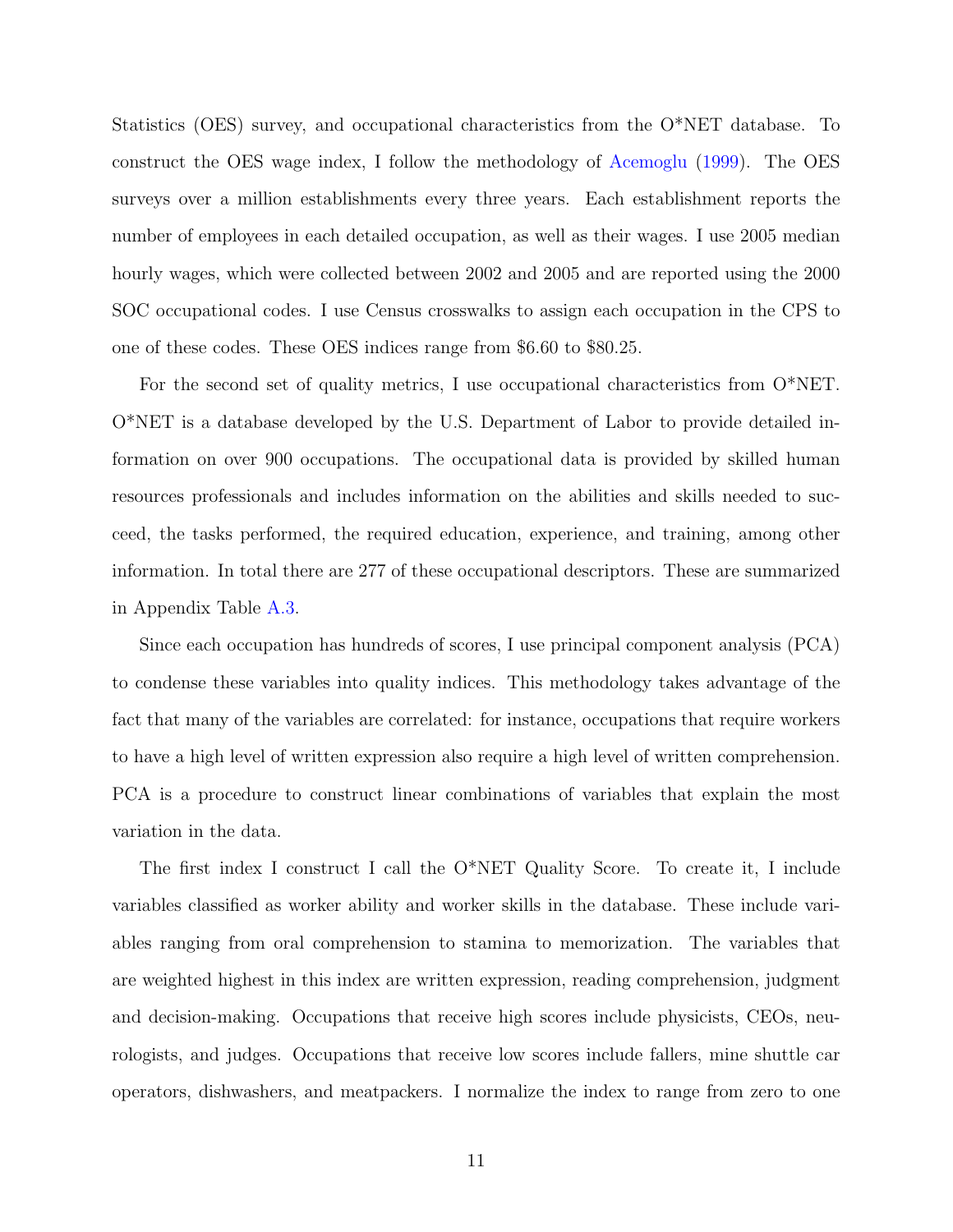hundred. See Appendix Table [A.4](#page-27-0) for more details on the variables and occupations.

For the second index, I explicitly construct a variable using management-related variables in the O\*NET database. I include such variables as leadership, resource management skills, decision-making skills, and so forth. Appendix Table [A.5](#page-28-0) shows a list of all variables included in the index. I then use PCA to create a single index based on these variables. The variables that are most important to this index include coaching and developing others, motivating subordinates, and management of personnel resources. CEOs receive the highest management score, other high scoring occupations include education administrators, and front-line supervisors. Occupations that receive low management scores include farmworkers, telemarketers, and food prep workers. I call this index the Management Score, and again normalize it to be between zero and one hundred. See Appendix Table [A.6](#page-29-0) for more details on the variables and occupations.

## 4 Results

As a preliminary examination of occupational changes, Table [A.9](#page-33-0) in the Appendix shows the most frequent internal occupational moves recorded in the CPS, and the associated changes in occupational quality across three dimensions: OES score, O\*NET quality score, and Management score. In all but four of these 26 most frequently observed changes, all three occupational quality indices have the same sign, which is consistent with what we will see throughout the results: the indices are remarkably consistent. 11 of these occupational changes are coded as movements to lower-quality jobs, while 12 are coded to moves to higherquality jobs. Many of the moves are between a non-management occupation and the lowest level of management above the occupation: for instance, moves between 'Medical and Health Services Managers' and 'Registered Nurses'. This is in part because the most frequent moves are going to be influenced by the most frequent occupations, which are those at the bottom of the management hierarchy.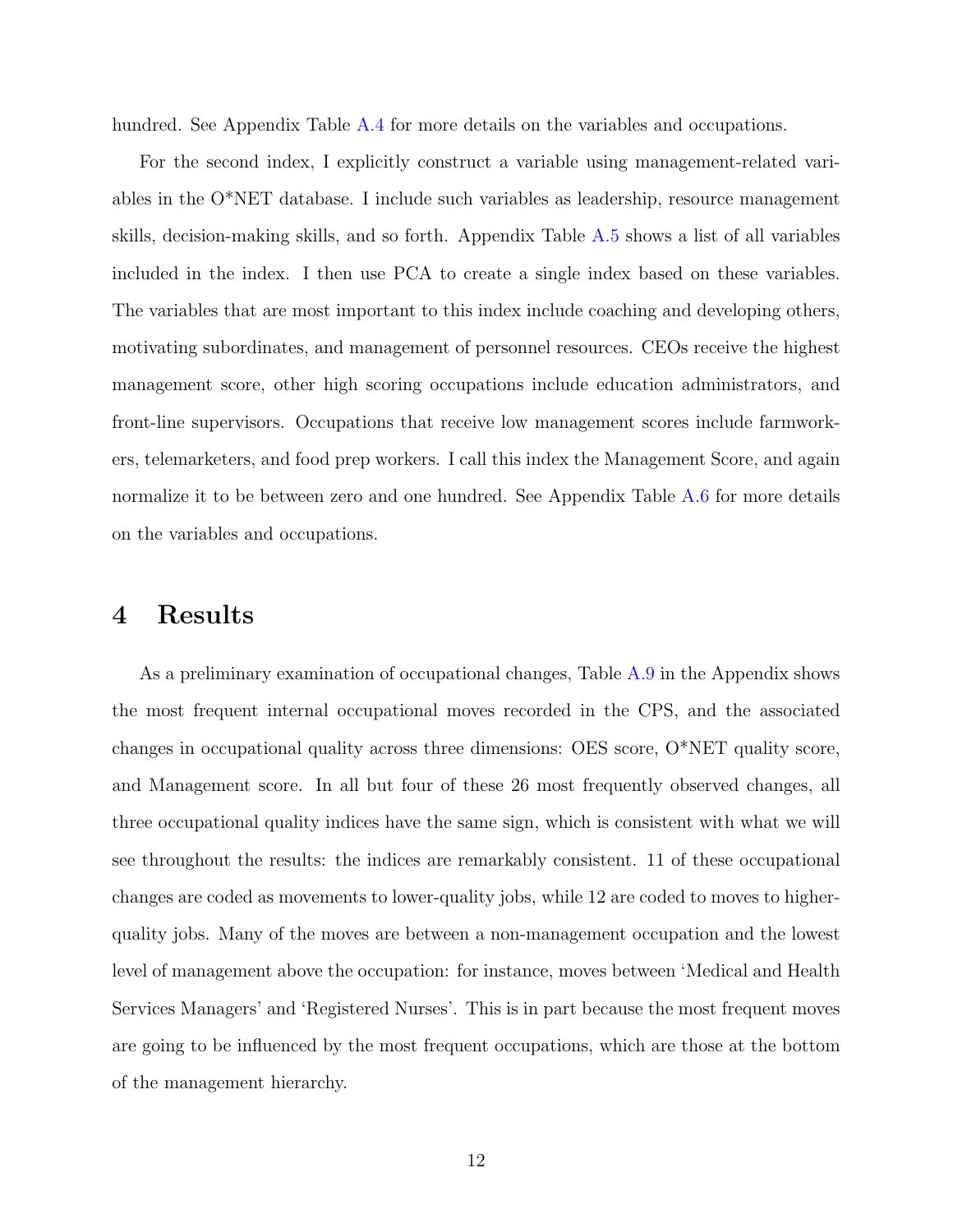Finally, although many of the moves are explicitly moves up and down a management hierarchy, others are between related non-managerial jobs along a skills hierarchy. For instance, bilateral movements between 'Nursing Aides', 'Licensed Practical Nurses', and 'Registered Nurses' occur relatively frequently. These three occupations form a clear non-managerial skills hierarchy, and differences in compensation between the three occupations is consistent with this ranking. Teaching occupations also show a skill and compensation hierarchy, with 'Secondary School Teachers' both earning more and receiving higher skills rankings than 'Elementary and Middle School Teachers'.

Thus, the observed changes in occupational mobility inside firms is consistent with the idea of ranked moves up and down a job ladder, with many moves representing explicit moves up or a managerial hierarchy, and other moves more consistent with a skills hierarchy.

### 4.1 The Quality of Internal Occupational Changes

Now we turn to the change in the quality of occupational moves. Table [3](#page-13-0) shows the share of workers changing occupations inside the firm in the CPS sample who move to higheror lower-quality occupations, based on various definitions. The first 3 rows show the share moving to higher-quality occupations based on OES, O\*NET and O\*NET Management indices respectively. All three show similar shares of workers making positive moves each month: between 52% and 54%, depending on the definition of occupational mobility.

In the fourth and fifth rows of Table [3,](#page-13-0) the definition of positive (and negative) change is restricted to individuals who make positive (or negative) changes on all three quality indices at the same time. This reduces the frequency of positive mobility to about 36%, and the frequency of negative mobility to about 29%. These results indicate that approximately 1/3 of individuals changing occupations are moving to unambiguously higher-quality occupations, a little more than 1/3 move to occupations that are ambiguously ranked, and a little less than 1/3 move to occupations that are unambiguously lower-quality occupations.

The bottom panel of table [3](#page-13-0) shows this exercise repeated for the NLSY97 sample. In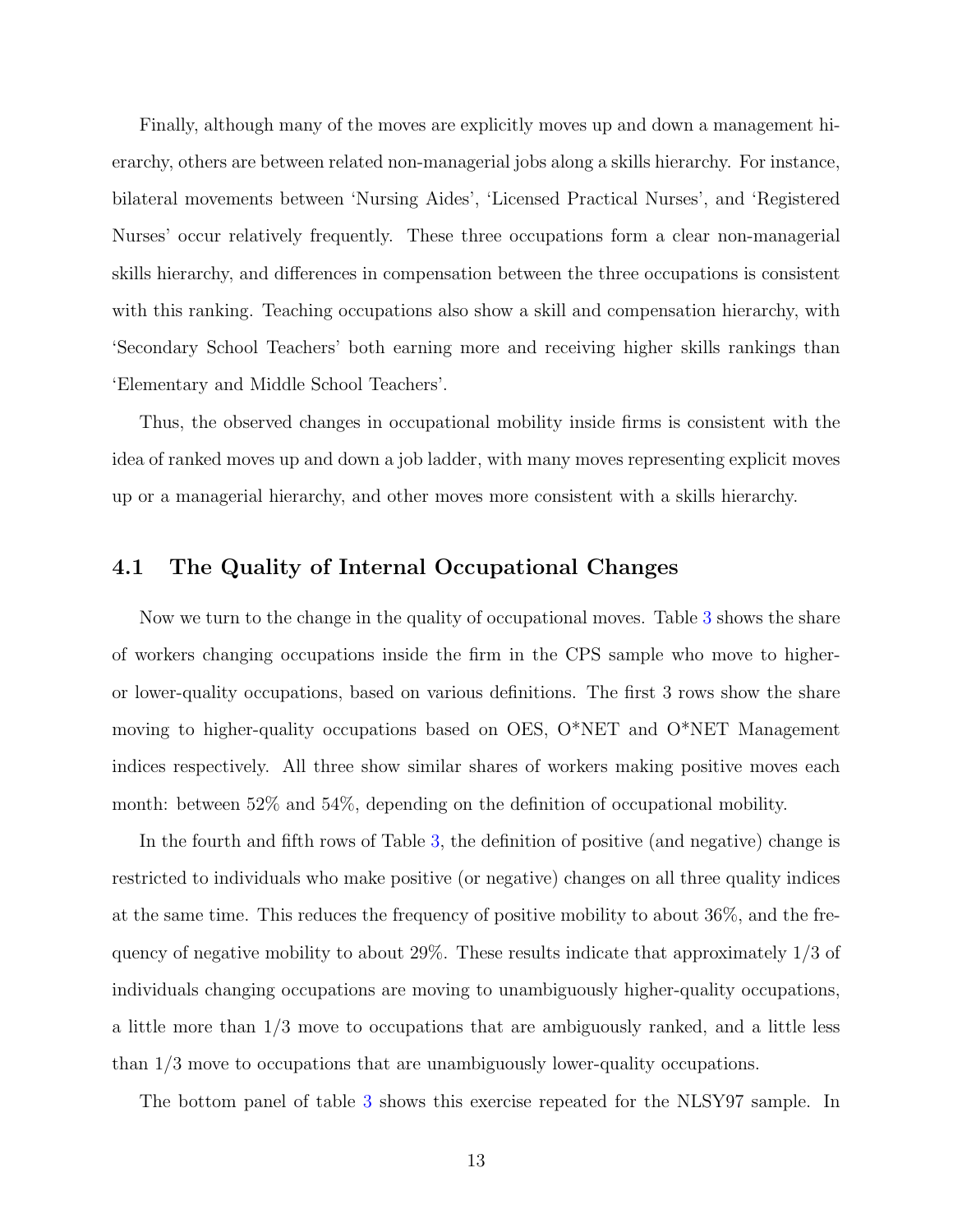<span id="page-13-0"></span>

|                                   | Estimate   | SE      | N     |
|-----------------------------------|------------|---------|-------|
| CPS:                              |            |         |       |
| Positive OES Change               | $52.63***$ | (0.267) | 46184 |
| Positive O*NET Change             | $53.10***$ | (0.266) | 46184 |
| Positive O*NET Management Change  | $53.48***$ | (0.266) | 46184 |
| Positive Change on all 3 Measure  | $35.54***$ | (0.256) | 46184 |
| Negative Change on all 3 Measures | $29.02***$ | (0.242) | 46184 |
| NLSY97:                           |            |         |       |
| Positive OES Change               | $66.68***$ | (0.697) | 5380  |
| Positive O*NET Change             | $65.73***$ | (0.704) | 5380  |
| Positive O*NET Management Change  | 66.02***   | (0.701) | 5380  |
| Positive Change on all 3 Measure  | $50.08***$ | (0.742) | 5380  |
| Negative Change on all 3 Measures | $18.79***$ | (0.575) | 5380  |

Table 3: Quality of Occupational Changes

Robust standard errors in parentheses.  $\ast p < 0.05$ ;  $\ast \ast p < 0.01$ ;  $\ast \ast p < 0.001$ . Specifications in the top panel are weighted using CPS final weights, specifications in the bottom panel are weighted using NLSY97 cross-sectional weights. Sample includes individual who report an occupational change within the firm. Dependent variable is whether or not the individual made a positive or negative occupational change, according to the row's definition. See Section [3.3](#page-9-0) for definitions of OES, O\*NET, and O\*NET Management Scores.

general, the NLSY97 sample is more likely to make upward moves and less likely to make downward moves compared with the CPS sample. This is most likely due to demographic differences, we will later see that rates of upward mobility vary substantially with age (see Table [8\)](#page-20-0). Nonetheless, we still see 18.8% of occupational changers in the NLSY97 move to lower-quality jobs, based on the 'all-three' measure.

### 4.2 Contemporaneous Changes with Occupational Mobility

Although I've shown that at least 18% of occupational changes inside the firm are to lower-quality occupations, one question is whether or not these moves look like demotions by other metrics. In this section, I use NLSY97 data to examine contemporaneous wage changes, and measures of job satisfaction and on-the-job search to see how these metrics vary with occupational changes inside the firm.

In Table [4,](#page-15-0) we see that 26% of workers who make negative occupational changes experience negative nominal wage growth, compared with 11% of workers who make positive occupational changes. That is, individuals making negative occupational changes are more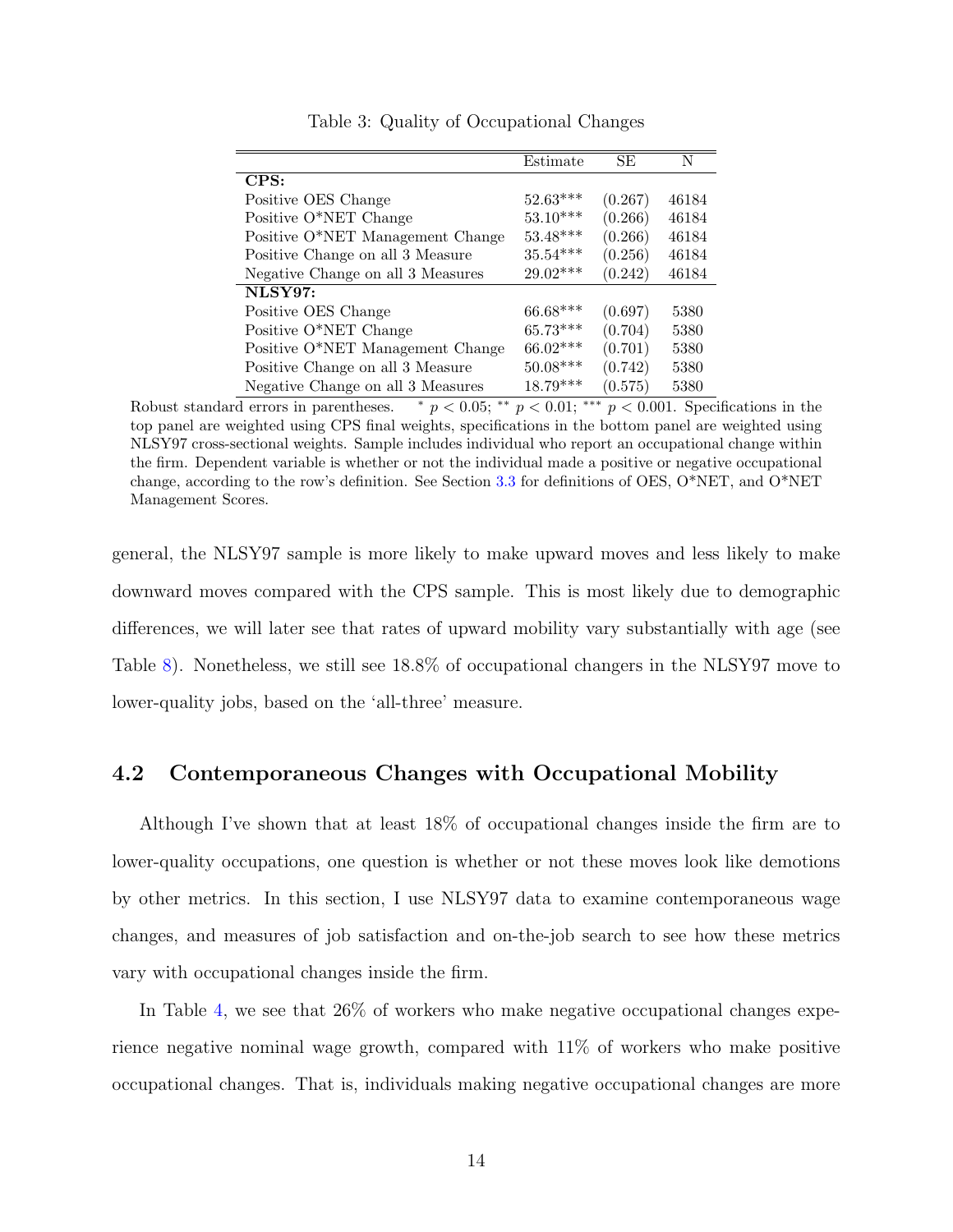than twice as likely to have wage cuts than those who make positive movements. In addition, we see that 19% of negative occupational movers have wage cuts of over 5%, while only 8% of positive occupational changers have such negative wage changes. Table [4](#page-15-0) also shows that one-fifth of individuals who do not change occupations report nominally rigid wages, which is higher than the rates for all types of occupation changers.

One surprising result from the wage table is that 47% of individuals who do not change occupations report positive wage growth, with 34% reporting wage growth above 5%. These numbers are even higher for negative occupation changers: 59% report positive wage growth and 45% report growth above 5%. These rates are smaller than what we see for those making positive occupational moves (68% and 59%, respectively), but are still quite large. There are several possible explanations. First, self-reported wage data is very noisy, so measuring changes between two noisily variables can overstate changes. Second, it could be due to miscoding of occupations, if some of these individuals measured as negative moves actually were considered positive moves by the firm. Finally, if the negative movement was optimal from the perspective of the firm, we would expect worker productivity to rise despite the downward movement, which could be reflected in wage growth.

In Table [5,](#page-16-0) I classify individuals who report disliking their job "somewhat" or "very much" as having negative job satisfaction, and those reporting liking their job "fairly well" or "very much" as having positive job satisfaction, omitting the neutral "think it is okay" choice. In columns (1) and (2), we see that individuals who made positive or indeterminate occupational changes are significantly less likely to report negative job satisfaction and are significantly more likely to report positive job satisfaction, compared with those who did not change occupations. For individuals who made negative occupational changes, the point estimates are much smaller, however, and are too noisy to distinguish from either the positive movers or the non-movers.

In Column (3) of Table [5,](#page-16-0) I look at the percent of individuals who report searching on-the-job at the first interview after an occupational change (or lack of change). Here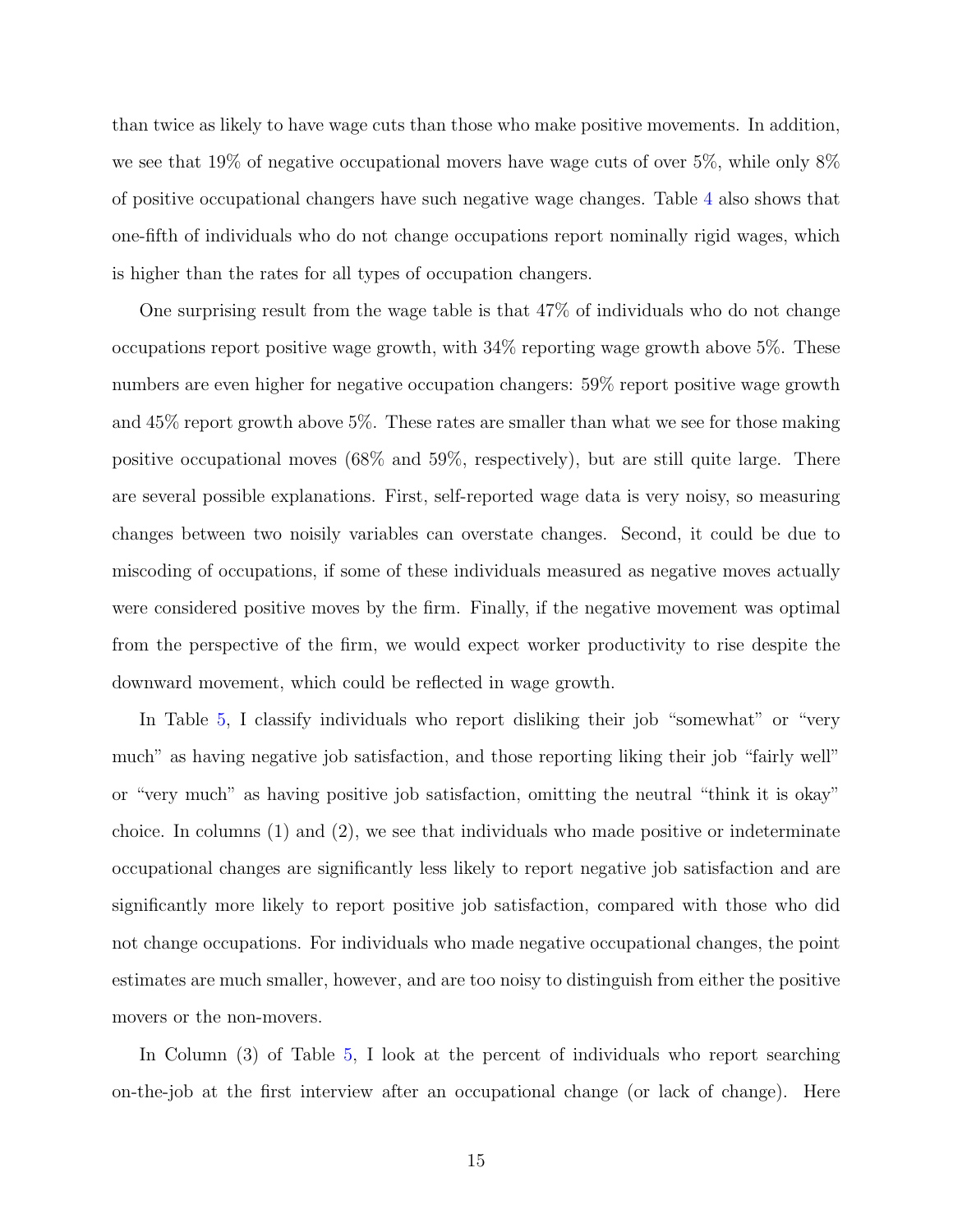<span id="page-15-0"></span>

|                        | (1)         | $\left( 2\right)$ | (3)         | (4)         | (5)         |
|------------------------|-------------|-------------------|-------------|-------------|-------------|
|                        | $>5\%$ Inc. | Pos. Chg          | No Chg.     | Neg. Chg    | $>5\%$ Dec. |
| Positive Occ. Changers | $25.26***$  | $20.82***$        | $-12.37***$ | $-7.723***$ | $-5.244***$ |
|                        | (1.005)     | (0.963)           | (0.570)     | (0.683)     | (0.617)     |
| Indeterm. Occ. Changer | $22.58***$  | $23.07***$        | $-8.924***$ | $-3.734***$ | $-2.784***$ |
|                        | (1.331)     | (1.227)           | (0.868)     | (0.962)     | (0.834)     |
| Negative Occ. Changers | $10.72***$  | $11.81***$        | $-9.420***$ | $7.051***$  | $5.979***$  |
|                        | (1.699)     | (1.675)           | (1.087)     | (1.477)     | (1.332)     |
| Constant               | $34.07***$  | $47.45***$        | $20.72***$  | $18.52***$  | $13.35***$  |
|                        | (0.203)     | (0.213)           | (0.173)     | (0.166)     | (0.145)     |
| N                      | 70444       | 70444             | 70444       | 70444       | 70444       |
| $R-sq$                 | 0.017       | 0.013             | 0.006       | 0.002       | 0.002       |

Table 4: Contemporaneous Wage Changes with Occupational Change

Robust standard errors in parentheses.  $\ast p < 0.05; \ast \ast p < 0.01; \ast \ast \ast p < 0.001$ . Data source: NLSY97, weighted using NLSY97 cross-sectional weights. Occupational changers are defined as individuals reporting an occupational change with reported occupations changing. Dependent variable is the percent of individuals with a wage change of the magnitude specified. Independent variable is whether or not the individual made a positive or negative occupational change in all three quality score simultaneously (OES, O\*NET and O\*NET Management). See Section [3.3](#page-9-0) for definitions of OES, O\*NET, and O\*NET Management Scores. Omitted category is workers who remain at the firm without any occupational change.

we see that individuals who made positive or indeterminate occupational changes are are significantly less likely to report job-search activities, compared with those who did not change occupations. For individuals who made negative occupational changes, the point estimate is approximately zero, however again the estimate is too noisy to distinguish from either the positive movers or the non-movers.

Thus, across both job satisfaction and search behavior, we see that individuals who make positive and indeterminate occupational moves appear to be consistent with a promotion or desired job-transition: these individuals are happier with their jobs and less inclined to leave. For individuals who made negative occupational changes, the point estimates suggest they are similar to those who had no occupational change, however the estimates are too noisy to distinguish statistically.

The next question is whether or not the individuals who make negative occupational moves are more likely to leave the firm. We can see this in the short-term using the CPS data, and in the longer term using the NLSY97 data. In the short-term, we can see if individuals who had negative occupational changes are more likely to move to a new employer in the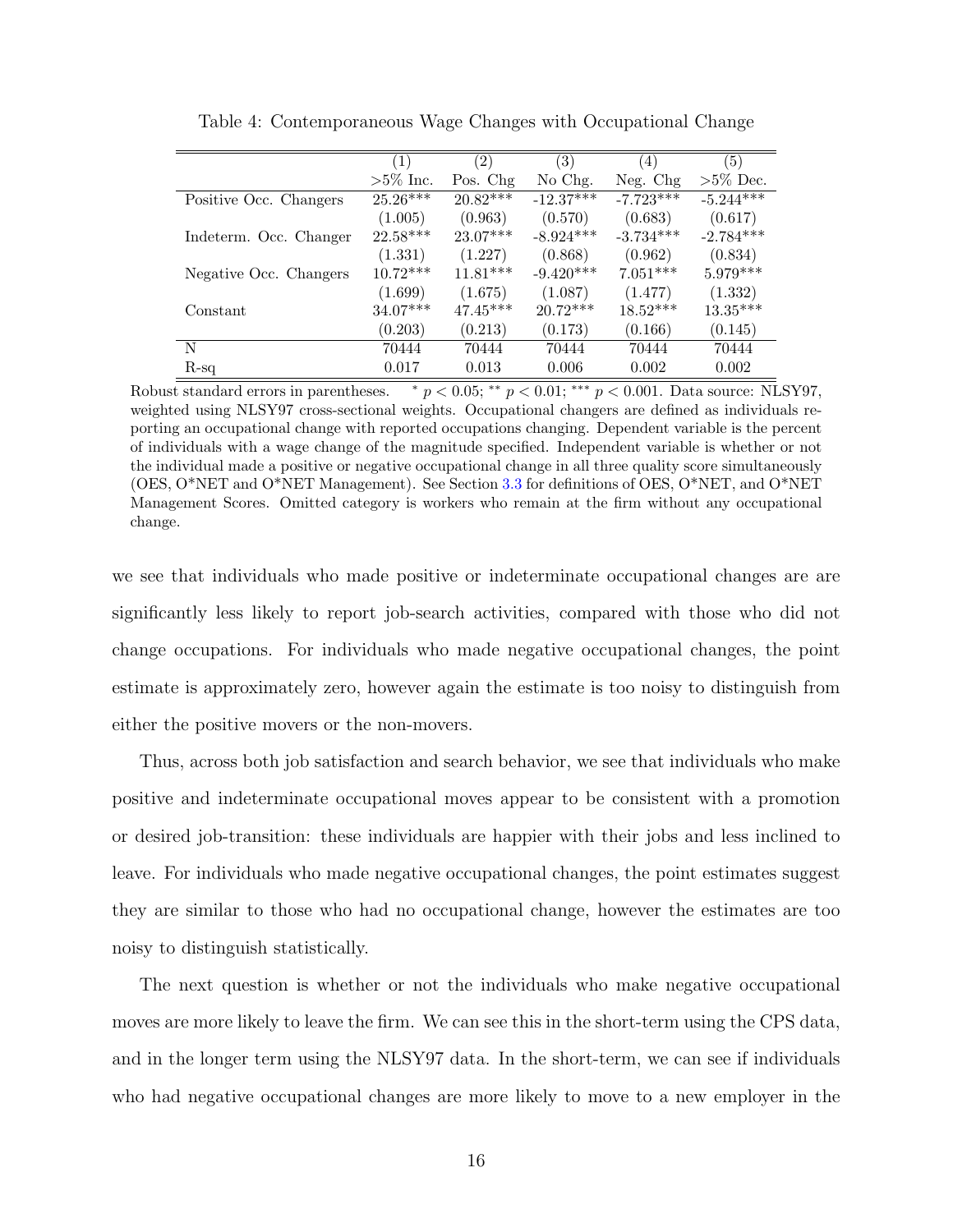|                        | (1)               | $\left( 2\right)$     | $\left( 3\right)$ |
|------------------------|-------------------|-----------------------|-------------------|
|                        | Neg. Satisfaction | Positive Satisfaction | Job Search        |
| Positive Occ. Changers | $-2.973***$       | $8.574***$            | $-2.118+$         |
|                        | (0.605)           | (0.933)               | (1.231)           |
| Indeterm. Occ. Changer | $-3.484***$       | $8.294***$            | $-4.182**$        |
|                        | (0.744)           | (1.220)               | (1.613)           |
| Negative Occ. Changers | $-1.610$          | 2.312                 | $-0.0105$         |
|                        | (1.026)           | (1.636)               | (2.142)           |
| Constant               | $11.61***$        | $62.68***$            | 33.79***          |
|                        | (0.140)           | (0.212)               | (0.269)           |
| N                      | 66684             | 66684                 | 39208             |
| $R$ -sq                | 0.001             | 0.002                 | 0.000             |

<span id="page-16-0"></span>Table 5: Job Satisfaction and On-the-Job Search Behavior with Mobility

Robust standard errors in parentheses.  $\ast p < 0.05; \ast \ast p < 0.01; \ast \ast \ast p < 0.001$ . Data source: NLSY97, weighted using NLSY97 cross-sectional weights. Occupational changers are defined as individuals reporting an occupational change with reported occupations changing. In Columns (1) and (2), the dependent variable is the share reporting the top two of a 5 point job satisfaction score, and the bottom two, respectively. In Column (3), the dependent variable is the share reporting searching on-the-job. The independent variable is whether or not the individual made a positive or negative occupational change in all three quality score simultaneously (OES, O\*NET and O\*NET Management). See Section [3.3](#page-9-0) for definitions of OES, O\*NET, and O\*NET Management Scores. Omitted category is workers who remain at the firm without any occupational change.

following month. To do so, I restrict the sample to individuals who can be matched for four consecutive months in the CPS (either months-in-sample 1 to 4 or months-in-sample 5 to 8) and are employed at the same firm for the first two months in the same occupation.

Table [6](#page-17-0) shows the relative employer-to-employer mobility rate following a pair of months of potential occupational mobility. Here we see that individuals who experience a negative occupational change are about 40% more likely to leave the firm for a new firm in the month following this change compared with those who have a positive occupational change. Column (2) of table [6](#page-17-0) shows a similar pattern in the NLSY97, but with smaller magnitude. Thus, inasmuch as individuals are able to find a new employer immediately, the rate of mobility between firms spikes for individuals experiencing negative job changes.

### 4.3 Longer-term Wages Following Occupational Mobility

Next we want to see if there is a relationship between occupational changes within the firm and longer-term wages. In particular, we can see if there are systematic differences between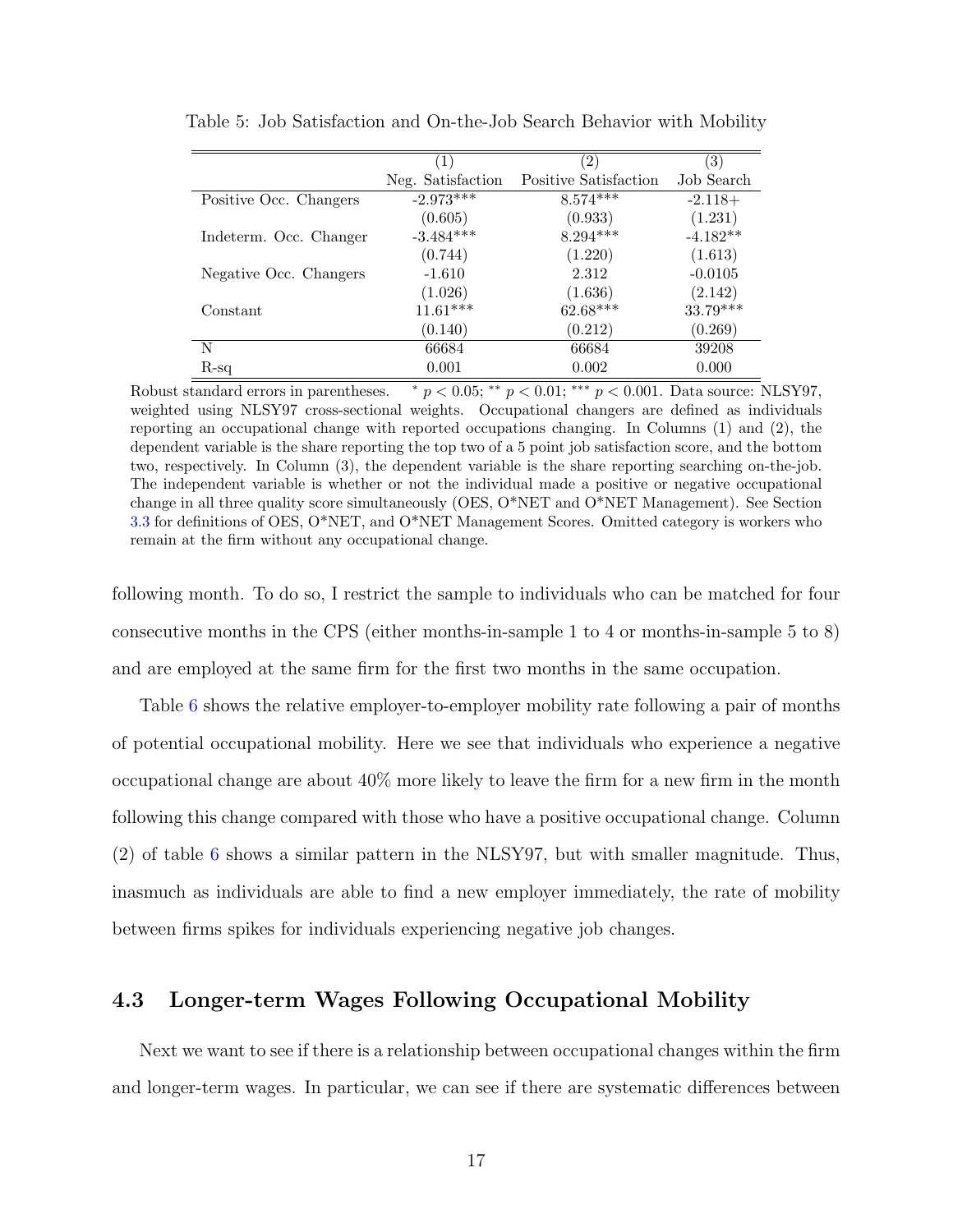| (1)             | (2)            |
|-----------------|----------------|
| Exit Next Month | Exit Next Year |
| $0.520+$        | $6.450***$     |
| (0.270)         | (0.853)        |
| $0.989***$      | $6.964***$     |
| (0.305)         | (1.128)        |
| $1.540***$      | $9.575***$     |
| (0.379)         | (1.485)        |
| $1.803***$      | $16.41***$     |
| (0.009)         | (0.159)        |
| 2866667         | 70444          |
| 0.000           | 0.003          |
| <b>CPS</b>      | NLSY97         |
|                 |                |

<span id="page-17-0"></span>Table 6: Rate of Movement to New Employer After Occupational Change inside the Firm

Robust standard errors in parentheses.  $\ast p < 0.05$ ; \*\*  $p < 0.01$ ; \*\*  $p < 0.001$ . Column (1) uses CPS data, and is weighted using CPS final weights. Sample is restricted for individuals who matched four consecutive months in the CPS (either months-in-sample 1 to 4 or months-in-sample 5 to 8) and are employed at the same firm for the first two months in the same occupation. Column (2) uses NLSY97 data weighted using cross-sectional weights, and reports the percentage leaving the firm in the year following the occupational movement. For both specifications, negative occupation changers are defined as individuals who have negative changes in occupation quality on all three indices (OES, O\*NET, O\*NET Management), indeterminate occupation changers are those who have a mix of negative and positive changes on the three indices, and positive occupation changers are those with positive changes on all three indices. The omitted category is individuals who did not change occupations.

wages 1 year, 2 years, and 5 years after the mobility event, compared with individuals who do not change occupations. These estimates include controls for the wage and occupational quality of the job preceding the possible occupational change. Thus the estimates provide a comparison of wages based on a positive, negative, indeterminate occupational move versus no occupational change, conditional on initial occupation quality. As occupational mobility is not exogenous, the proper interpretation is the relationship between occupational mobility and future wages rather than a causal estimate.

For the preferred specifications, I include controls for the log wage and occupational quality before the mobility event. In addition, I topcode wages at \$100 per hour, which affects less than 0.05% of the sample. In the Appendix, I include a detailed discussions of alternative controls and alternative wage transformations. Finally, I restrict the sample to a balanced panel, that has at least 6 years of observation (1 year before potential mobility event through 5 years after).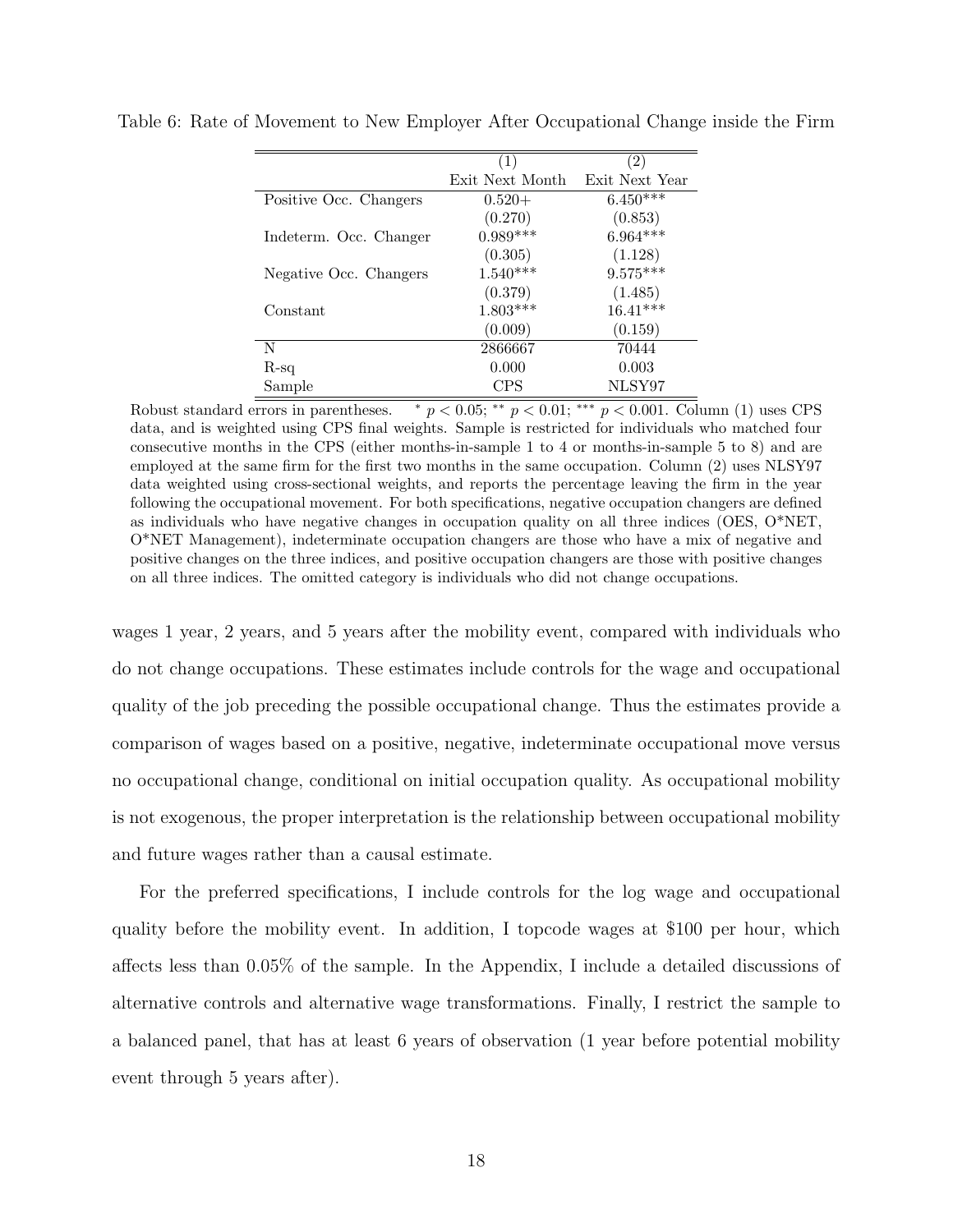<span id="page-18-0"></span>

|                         | $\left( 1\right)$ | $\left( 2\right)$ | (3)            |
|-------------------------|-------------------|-------------------|----------------|
|                         | 1 yr. log wage    | 2 yr. log wage    | 5 yr. log wage |
| Positive Occ. Changers  | $0.0894***$       | $0.0876***$       | $0.0794***$    |
|                         | (0.0155)          | (0.0146)          | (0.0176)       |
| Indeterm. Occ. Changer  | 0.0152            | 0.00958           | $-0.00177$     |
|                         | (0.0215)          | (0.0200)          | (0.0213)       |
| Negative Occ. Changers  | $-0.0903***$      | $-0.124***$       | $-0.0444+$     |
|                         | (0.0263)          | (0.0286)          | (0.0263)       |
| Log prev occ. Qual.     | $0.310***$        | $0.320***$        | $0.300***$     |
|                         | (0.0135)          | (0.0132)          | (0.0133)       |
| log prev wage, censored | $0.392***$        | $0.339***$        | $0.253***$     |
|                         | (0.0144)          | (0.0130)          | (0.0113)       |
| Constant                | $0.704***$        | $0.880***$        | $1.341***$     |
|                         | (0.0248)          | (0.0256)          | (0.0287)       |
| N                       | 25792             | 25792             | 25792          |
| $R-sq$                  | 0.258             | 0.219             | 0.134          |

Table 7: Log Wages with Mobility

Robust standard errors in parentheses.  $+p < 0.1$ ; \*  $p < 0.05$ ; \*\*  $p < 0.01$ ; \*\*\*  $p < 0.001$ . Data source: NLSY97, weighted using cross-sectional weights, restricted to workers with five years of wage data. Occupational changers are defined as individuals reporting an occupational change with reported occupations changing. The dependent variable is log hourly wages 1, 2, and 5 years after an internal mobility event, where wages are topcoded at \$100 per hour. The independent variable is whether or not the individual made a positive or negative occupational change in all three quality score simultaneously (OES, O\*NET and O\*NET Management). See Section [3.3](#page-9-0) for definitions of OES, O\*NET, and O\*NET Management Scores. Omitted category is workers who remain at the firm without any occupational change.

Column (1) of Table [7](#page-18-0) shows that one year after the mobility event, individuals who make positive occupational changes receive wages that are 8.9% higher than those who had no occupational change in the previous year, while individuals who made negative moves receive wages that are 9% lower than those with no occupational change. Thus, in net, we see that individuals who make positive occupational changes have wages that are 17.9% higher than those who make negative changes, controlling for occupational quality and wages before the move.

Columns (2) and (3) show the persistence of these results: after 2 years the increase in wages remains similar (8.8% higher than non-movers), and after 5 years the increase in wages falls slightly to 7.9%. For those making negative moves, the decrease in wages grows in the second year  $(-12.4\%)$ , but reduces substantially in magnitude to  $-4.4\%$  after 5 years. Nonetheless, even five years later, we see individual who made positive occupational changes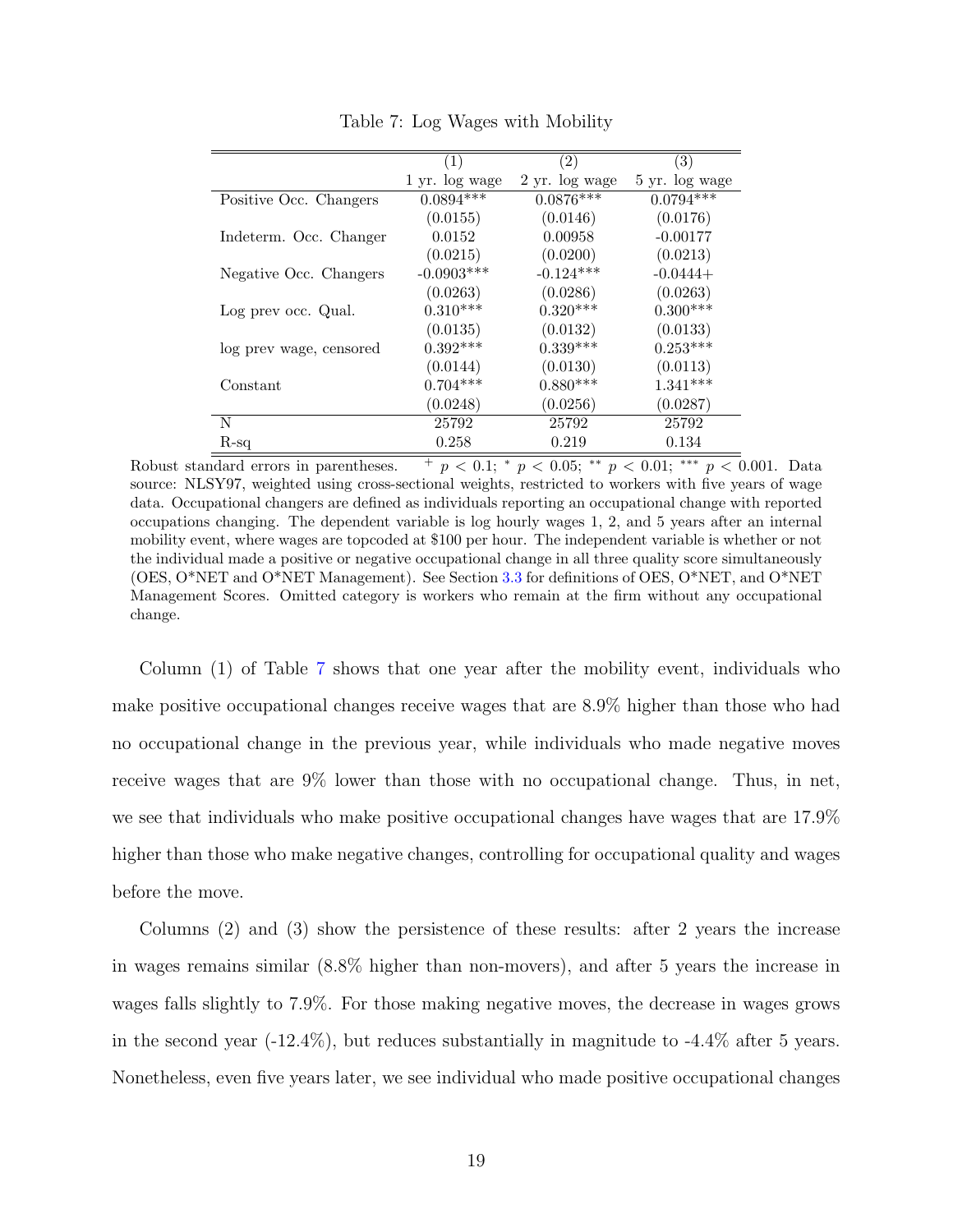inside the firm earn 12.4% more than those who made a negative occupational change in the firm, after controlling for wages and occupational quality before the move.

Thus, these negative occupational changes inside the firm are associated with long-term earnings losses, compared with both non-occupational changers and those who make positive occupational changes.

### 4.4 Heterogeneity in Mobility

So far I have shown that downward occupational mobility comprises a non-negligible share of occupational mobility within firms and is associated with persistent earnings losses. Next I turn to characteristics that may shine a light on the causes of mobility: age, establishment size, and occupation. In the Appendix, I show variation in mobility across a variety of other measures (race, gender, education, and industry).

It is well-established that mobility between firms declines with age (cf. [Topel and Ward](#page-32-1) [\(1992\)](#page-32-1)). Column (1) of Table [8](#page-20-0) shows the rate of occupational mobility within firm also is declining with age. This is consistent with human capital accumulation and firm learning, in which human capital investments and signals about ability accumulates early in the career, leading to early movements that reduce in frequency later in the career.

Columns (2) and (3) of Table [8](#page-20-0) shows how the share of occupational movers going to a positive or negative new occupation with in the firm varies with the worker age. Here we see that 39% of the internal occupational changes for workers under the age of 20 are to higher quality occupations, a rate that steadily falls with age, to a low of 29% for individuals over the age of 50. In contrast, the share of workers under 20 moving to lower-quality occupations is the lowest for all age groups, at 26% of moves to lower-quality jobs, a rate that rises monotonically with age to a high of 33% for individuals over the age of 50.

Thus, although the rate of occupational mobility falls with age, the composition of mobility also changes dramatically. Young workers are much more likely to move up, although over a quarter of moves are still to lower-quality occupations. Workers toward the end of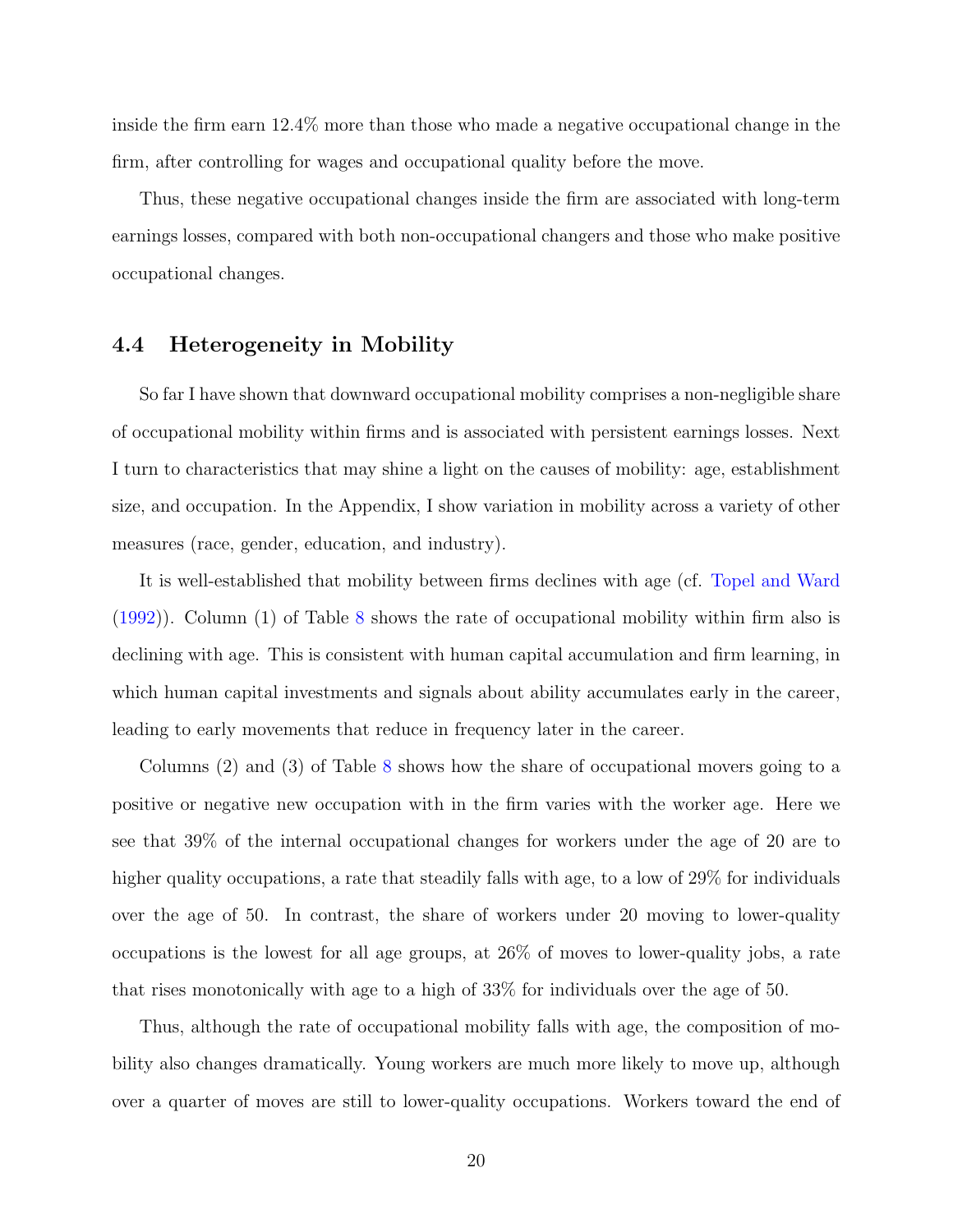their careers (over 50) have higher rates of downward mobility, but again, over 25% of occupational moves are to higher-quality jobs. Therefore, it appears that there may be two offsetting trends in occupational mobility: for early career workers, more frequent occupational change that is more likely to be to higher-quality occupations, while for later career workers, the frequency of mobility falls, and the share of downward moves outweighs upward moves. Such movements are consistent with an intentional scaling-back for workers later in their careers.

<span id="page-20-0"></span>

| (1)         | $\left( 2\right)$  | (3)                |
|-------------|--------------------|--------------------|
| Freq. Mob.  | Positive Occ. Chg. | Negative Occ. Chg. |
| $0.226***$  | $10.64***$         | $-7.199***$        |
| (0.00832)   | (1.074)            | (1.089)            |
| $0.161***$  | $7.283***$         | $-4.924***$        |
| (0.00810)   | (1.084)            | (1.104)            |
| $0.104***$  | $4.885***$         | $-2.778*$          |
| (0.00781)   | (1.086)            | (1.115)            |
| $0.0649***$ | $4.405***$         | $-1.038$           |
| (0.00804)   | (1.139)            | (1.172)            |
| $0.304***$  | $28.71***$         | $33.21***$         |
| (0.00641)   | (0.956)            | (0.996)            |
| 10460134    | 46184              | 46184              |
| 0.000       | 0.004              | 0.003              |
|             |                    |                    |

Table 8: Frequency and Quality of Moves by Age

Robust standard errors in parentheses.  $* p < 0.05; ** p < 0.01; ** p < 0.001$ . All specifications are weighted using CPS final weights. In Column (1), the sample is defined as all workers employed, and occupational change is defined as those who report an occupational change within the firm according according to the following definition: change in the coded occupation with a with a coincident reported change in usual activities. Columns (2) and (3) are restricted to those with occupational change as defined in Column (1), and the dependent variable is whether or not the individual made a positive or negative occupational change in all three quality score simultaneously (OES, O\*NET and O\*NET Management). See Section [3.3](#page-9-0) for definitions of OES, O\*NET, and O\*NET Management Scores. Omitted category is individuals over 50.

Establishment size information is collected in the NLSY97 survey but not the CPS survey, so the estimates with establishment size are not representative across the lifecycle. In Column 1 of Table [9](#page-21-0) shows that the rate of mobility rises steadily with establishment size, with the largest establishments reporting internal occupational movements in 12% of matches reported each year. In Columns 2 and 3, we see that the rate of upward mobility falls with establishment size, while the rate of downward mobility rises. Thus, it appears that individuals who are at large establishments are both more likely to change occupations and,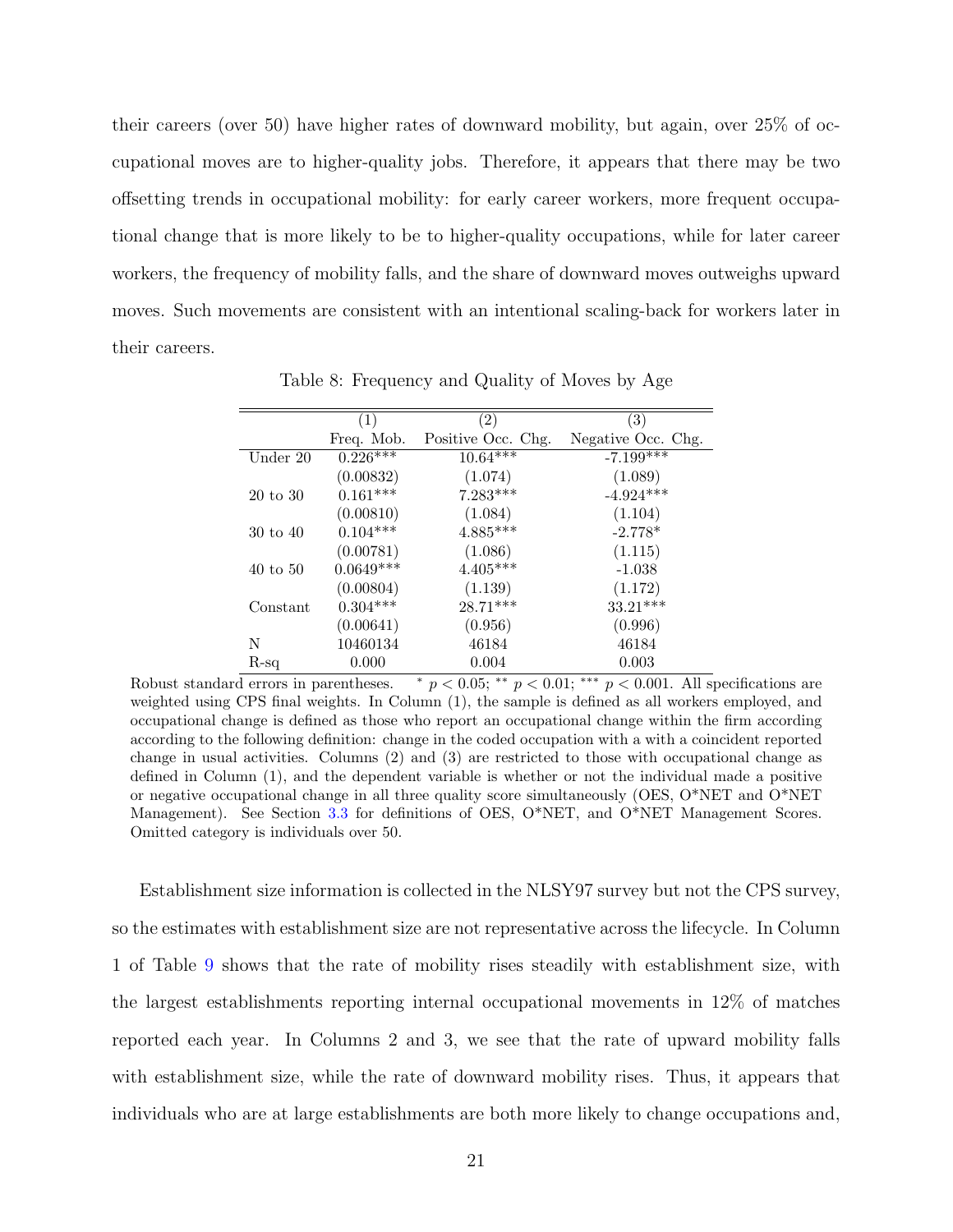upon changing, less likely to move up, compared with individuals at smaller firms. Although this could be driven in part by differences in establishment size by industry, Table [A.12](#page-35-0) in the Appendix shows there is little statistically significant variation in internal mobility by industry.

<span id="page-21-0"></span>

|                           | (1)        | $\left( 2\right)$  | $\left( 3\right)$  |
|---------------------------|------------|--------------------|--------------------|
|                           |            |                    |                    |
|                           | Freq. Mob. | Positive Occ. Chg. | Negative Occ. Chg. |
| Size btwn. $25$ and $100$ | $3.087***$ | $-2.411$           | $3.233*$           |
|                           | (0.328)    | (2.018)            | (1.519)            |
| Size btwn 100 and 500     | $5.475***$ | $-9.238***$        | $4.006*$           |
|                           | (0.403)    | (2.097)            | (1.607)            |
| Size over 500             | $5.400***$ | $-14.80***$        | $6.766**$          |
|                           | (0.518)    | (2.507)            | (2.061)            |
| Constant                  | $6.745***$ | $55.01***$         | $15.81***$         |
|                           | (0.183)    | (1.394)            | (1.009)            |
| N                         | 52900      | 4734               | 4734               |
| $R-sq$                    | 0.006      | 0.011              | 0.003              |

Table 9: Frequency and Quality of Moves by Establishment Size

Robust standard errors in parentheses.  $\bar{p} < 0.05$ ; \*\*  $p < 0.01$ ; \*\*\*  $p < 0.001$ . Data source: NLSY97, weighted using cross-sectional weights. In Column (1), occupational changers are defined as individuals reporting an occupational change with a coincident change in reported occupation. Columns (2) and (3) are restricted to those with occupational change as defined in Column (1), and the dependent variable is whether or not the individual made a positive or negative occupational change in all three quality score simultaneously (OES,  $O^*NET$  and  $O^*NET$  Management). See Section [3.3](#page-9-0) for definitions of OES, O\*NET, and O\*NET Management Scores. Omitted category is establishments with fewer than 25 employees.

Table [10](#page-22-0) shows how mobility rates vary by initial occupation. Here we see that Production Occupations and Office and Administrative Support Occupations appear to have the highest rates of occupational mobility, while Service Occupations, Professional Occupations, and Construction occupations have some of the lowest rates of occupational mobility.

When we look at the quality of occupational mobility, one striking pattern stands out: workers in Management Occupations have substantially higher rates of downward mobility than any other occupation. In particular, 11% of workers in management occupations who change jobs within the firm move to higher quality jobs, while 57% move to lower quality jobs. These results are not driven by any one quality measure, disaggregated quality results show similar mobility rates across all three indices (about 20-25% moving up and 70-75% moving down).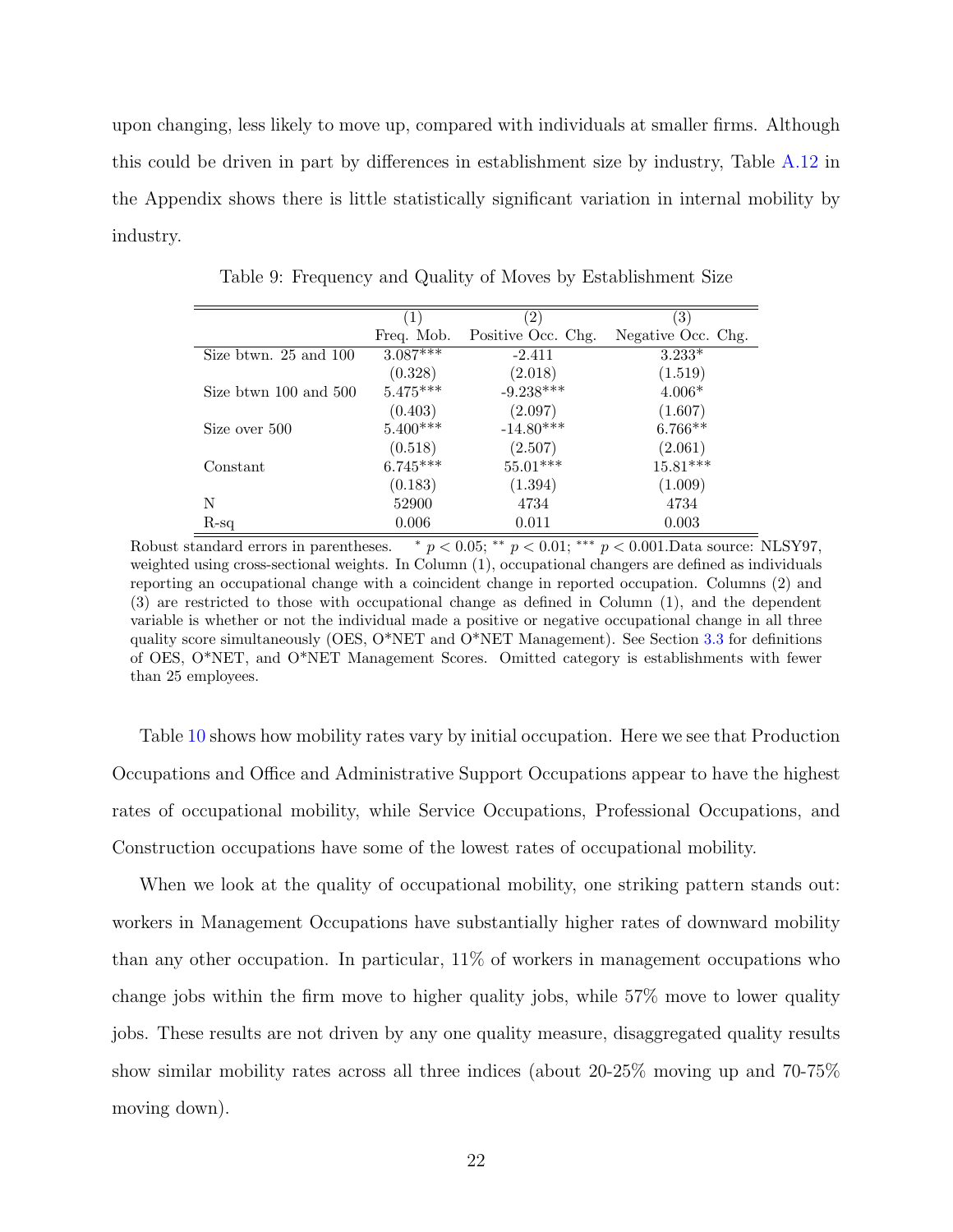<span id="page-22-0"></span>

|                                             | (1)         | (2)                | (3)                |
|---------------------------------------------|-------------|--------------------|--------------------|
|                                             | Freq. Mob.  | Positive Occ. Chg. | Negative Occ. Chg. |
| Management, Business, and Financial Occs.   | $0.0846***$ | $-39.32***$        | $39.65***$         |
|                                             | (0.00808)   | (0.843)            | (0.861)            |
| Professional and Related Occs.              | $-0.0154*$  | $-21.36***$        | $16.81***$         |
|                                             | (0.00709)   | (0.939)            | (0.833)            |
| Sales and Related Occs.                     | $0.0541***$ | $-6.869***$        | $9.111***$         |
|                                             | (0.00870)   | (1.081)            | (0.906)            |
| Office and Admin. Support Occs.             | $0.209***$  | $-6.011***$        | $3.114***$         |
|                                             | (0.00901)   | (0.958)            | (0.751)            |
| Farming, Fishing, and Forestry Occs.        | $-0.00579$  | $-1.770$           | $-4.497$           |
|                                             | (0.0245)    | (3.359)            | (2.305)            |
| Construction and Extraction Occs.           | $-0.00542$  | $-11.33***$        | $11.23***$         |
|                                             | (0.0106)    | (1.425)            | (1.276)            |
| Installation, Maintenance, and Repair Occs. | $0.0971***$ | $-16.68***$        | $10.52***$         |
|                                             | (0.0137)    | (1.476)            | (1.346)            |
| Production Occs.                            | $0.183***$  | $-17.94***$        | $4.532***$         |
|                                             | (0.0112)    | (1.104)            | (0.921)            |
| Transport and Material Moving Occs.         | $0.0635***$ | $-2.341$           | $-10.17***$        |
|                                             | (0.0109)    | (1.312)            | (0.804)            |
| Constant                                    | $0.370***$  | $50.27***$         | $17.55***$         |
|                                             | (0.00540)   | (0.730)            | (0.559)            |
| N                                           | 10460134    | 46184              | 46184              |
| $R-sq$                                      | 0.000       | 0.073              | 0.096              |

Table 10: Frequency and Quality of Moves by Occupation

Robust standard errors in parentheses.  $\ast p < 0.05$ ;  $\ast \ast p < 0.01$ ;  $\ast \ast p < 0.001$ . All specifications are weighted using CPS final weights. In Column (1), the sample is defined as all workers employed, and occupational change is defined as those who report an occupational change within the firm according according to the following definition: change in the coded occupation with a with a coincident reported change in usual activities, and both months of the survey to be collected by the individual to count as an occupational change. Columns (2) and (3) are restricted to those with occupational change as defined in Column (1), and the dependent variable is whether or not the individual made a positive or negative occupational change in each of the three quality score simultaneously (OES, O\*NET and  $O^*NET$  Management). See Section [3.3](#page-9-0) for definitions of OES,  $O^*NET$ , and  $O^*NET$  Management Scores. Omitted category is Service Occupations.

No other occupation exhibits such a high rate of downward occupational mobility. Professional occupations and construction and installation also have higher than average rates of downward mobility (34%, 29%, and 28% respectively), while service occupations and transportation occupations have the lowest rate of downward mobility (7% and 18% respectively). In the Appendix, Table [A.13](#page-36-0) shows similar mobility patterns by occupation in the NLSY97, in particular,we see 18% of management workers move to higher-quality occupations, compared with 46% moving to lower-quality occupations, thus corroborating the exceptionally high rates of downward mobility for workers in managerial occupations.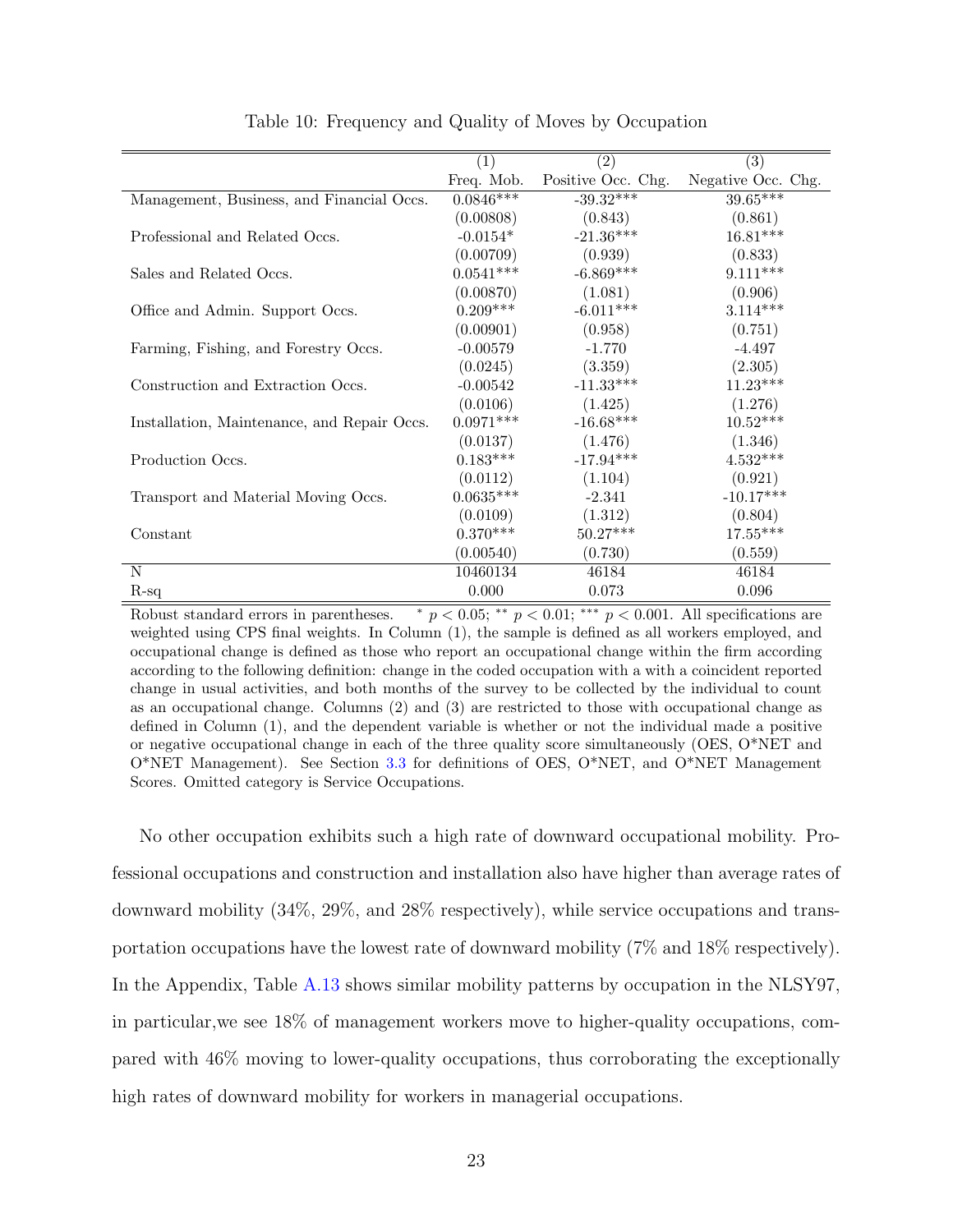### 4.5 Mobility of Management Workers

Since workers in management occupations have substantially more frequent downward occupational mobility than workers in other occupations, in this section I focus on the previous movements of individuals who make occupational moves. Panel A of Table [11](#page-24-0) shows this joint distribution for workers who were in management right before the current move, and Panel B shows the joint distribution for workers who were in non-management positions. Here we see that for management workers, a much larger fraction of negative occupational moves are due to workers who were previously promoted (36%) compared with non-management workers (17%). Thus, although the predominant source of downward moves for both types of occupations is individuals for whom this is their first occupational change within the firm, demoted management workers are more likely to have previously been promoted within the firm.

These results suggest that firms may be more uncertain about workers' ability in managerial positions compared to other types of jobs. This is consistent with two-dimensional learning: it may be difficult to assess a worker's managerial ability until observed on-the-job. This is the heart of the "Peter Principle" idea, that performance in the previous position is especially poor at predicting performance in the promoted position, which is typically applied to managerial hierarchies. However, the frequency of downward mobility for managerial workers suggests that firms may correct these failed assignments more frequently than previously believed.

# 5 Conclusions

In this paper, I use nationally representative survey data to measure the frequency and quality of occupational changes inside firms. I find that moves to lower-quality occupations are relatively frequent, comprising over 18% of occupational changes within firms. I find contemporaneous and persistent earnings losses for young workers in the NLSY97 who expe-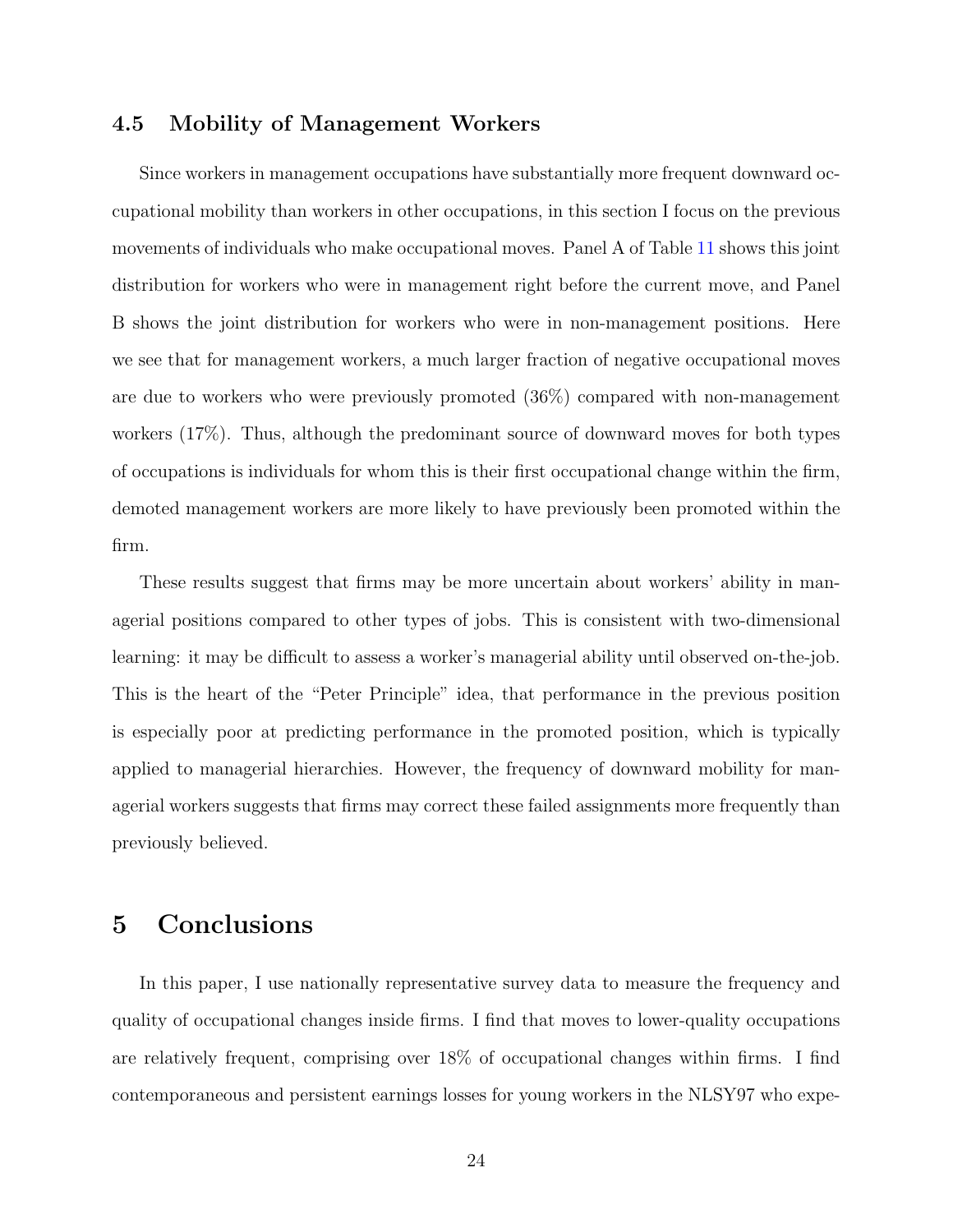<span id="page-24-0"></span>

| Panel A: Management Occupations |             |                |                                     |             |              |  |
|---------------------------------|-------------|----------------|-------------------------------------|-------------|--------------|--|
| Current Move                    | First Move  |                | Prev. Neg. Prev. Indet.             | Prev Pos.   | Total        |  |
| Neg. Move                       | 134         | $\mathfrak{D}$ | 15                                  | 84          | 235          |  |
|                                 | $(57.02\%)$ | $(0.85\%)$     | $(6.38\%)$                          | $(35.74\%)$ | $(100.00\%)$ |  |
| Indet Move                      | 93          | 4              | 23                                  | 45          | 165          |  |
|                                 | $(56.36\%)$ | $(2.42\%)$     | $(13.94\%)$                         | (27.27%)    | $(100.00\%)$ |  |
| Pos. Move                       | 50          | 7              | 10                                  | 22          | 89           |  |
|                                 | $(56.18\%)$ | (7.87%)        | $(11.24\%)$                         | $(24.72\%)$ | $(100.00\%)$ |  |
| Total                           | 277         | 13             | 48                                  | 151         | 489          |  |
|                                 | $(56.65\%)$ | $(2.66\%)$     | $(9.82\%)$                          | $(30.88\%)$ | $(100.00\%)$ |  |
|                                 |             |                | Panel B: Non-Management Occupations |             |              |  |
| Current Move                    | First Move  | Prev. Neg.     | Prev. Indet. Prev Pos.              |             | Total        |  |
| Neg. Move                       | 965         | 23             | 65                                  | 211         | 1,264        |  |
|                                 | $(76.34\%)$ | $(1.82\%)$     | $(5.14\%)$                          | $(16.69\%)$ | $(100.00\%)$ |  |
| Indet. Move                     | 1,822       | 46             | 177                                 | 115         | 2,160        |  |
|                                 | $(84.35\%)$ | $(2.13\%)$     | $(8.19\%)$                          | $(5.32\%)$  | $(100.00\%)$ |  |
| Pos. Move                       | 2,552       | 189            | 158                                 | 127         | 3,026        |  |
|                                 | $(84.34\%)$ | (6.25%)        | $(5.22\%)$                          | $(4.20\%)$  | $(100.00\%)$ |  |
| $\rm Total$                     | 5,339       | 258            | 400                                 | 453         | 6,450        |  |
|                                 | $(82.78\%)$ | $(4.00\%)$     | $(6.20\%)$                          | $(7.02\%)$  | $(100.00\%)$ |  |

Table 11: Distribution of Moves by Previous Move

rience negative occupational mobility. Finally, I find support for both models of firm-learning and human capital acquisition in driving the occupational mobility of workers inside the firm.

These results show that firms do move workers to lower-quality positions, in contrast to the previous literature which suggested that downward mobility is rare. Workers who are moved downward show a substantial slowing of earnings growth compared with non-movers and upward movers, which can persist for at least five years. These results have implications for how we understand earnings growth. First, returns to tenure and experience can be very different depending on a worker's mobility: workers who receive serial promotions have much steeper earnings profiles compared with those who experience demotion, thus estimates of returns to tenure or experience that do not take into account job assignment will be aggregating very different trends. In addition, these results indicate that internal occupational mobility can lead to significant heterogeneity in earnings growth between otherwise similar workers, which persist even if the worker leaves the firm. Thus, a firm's choice about job assignment can have substantial impact on a worker's career. It remains an open question how these decisions are made, and whether or not they are equitable or efficient.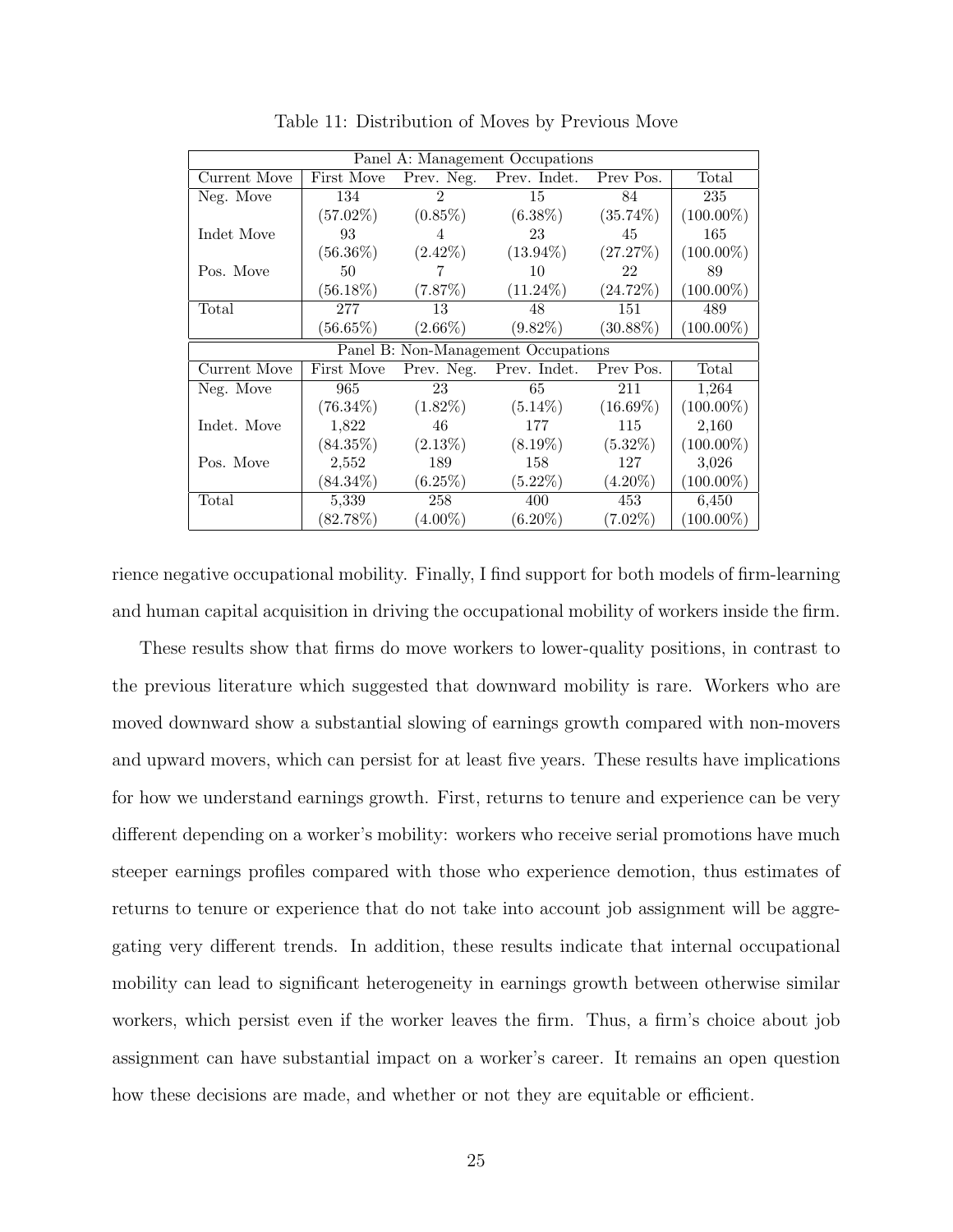# Appendix

This Appendix consists of four parts. First, I show summary statistics for the main variables utilize. Second, I provide additional tables explaining the construction of the occupational quality indices. Third, I provide additional information about the wage regressions. Finally, I include additional mobility results by sub-groups.

<span id="page-25-0"></span>

|                     | All Employed | Occ. Changers | Pos. Occ. Changers | Neg. Occ. Changers |
|---------------------|--------------|---------------|--------------------|--------------------|
| Age                 | 41.17        | 38.81         | 37.75              | 39.95              |
|                     | 13.57        | 13.16         | 12.93              | 13.12              |
| Yrs. Ed.            | 13.61        | 13.50         | 13.48              | 13.56              |
|                     | 2.75         | 2.57          | 2.39               | 2.50               |
| Female              | 0.48         | 0.49          | 0.50               | 0.50               |
|                     | 0.50         | 0.50          | 0.50               | 0.50               |
| Nonwhite            | 0.14         | 0.14          | 0.14               | 0.14               |
|                     | 0.35         | 0.34          | 0.34               | 0.35               |
| log wage            | 2.44         | 2.38          | 2.40               | 2.39               |
|                     | 0.52         | 0.51          | 0.49               | 0.51               |
| OES Index           | 19.26        | 18.52         | 14.24              | 24.12              |
|                     | 11.00        | 10.17         | 6.32               | 11.80              |
| $O*NET$ Qual. Index | 45.70        | 44.87         | 37.93              | 55.54              |
|                     | 20.63        | 20.38         | 17.42              | 18.35              |
| Mgmt Index          | 45.16        | 43.99         | 35.50              | 56.44              |
|                     | 19.22        | 19.33         | 14.61              | 18.75              |
| N                   | 10,460,134   | 46,184        | 16,335             | 13,472             |

Table A.1: Data Description CPS

Standard errors in parentheses. Weighted using final weights. Log wages sample sizes are 1/4 of the full sample, since wage information is only collected in the last month of the survey wave.

Table [A.3](#page-26-1) shows the O\*NET variables included in the O\*NET quality index and Table [A.4](#page-27-0) shows which variables are most and least heavily weighted in the index, and which occupations rate highest and lowest in the index.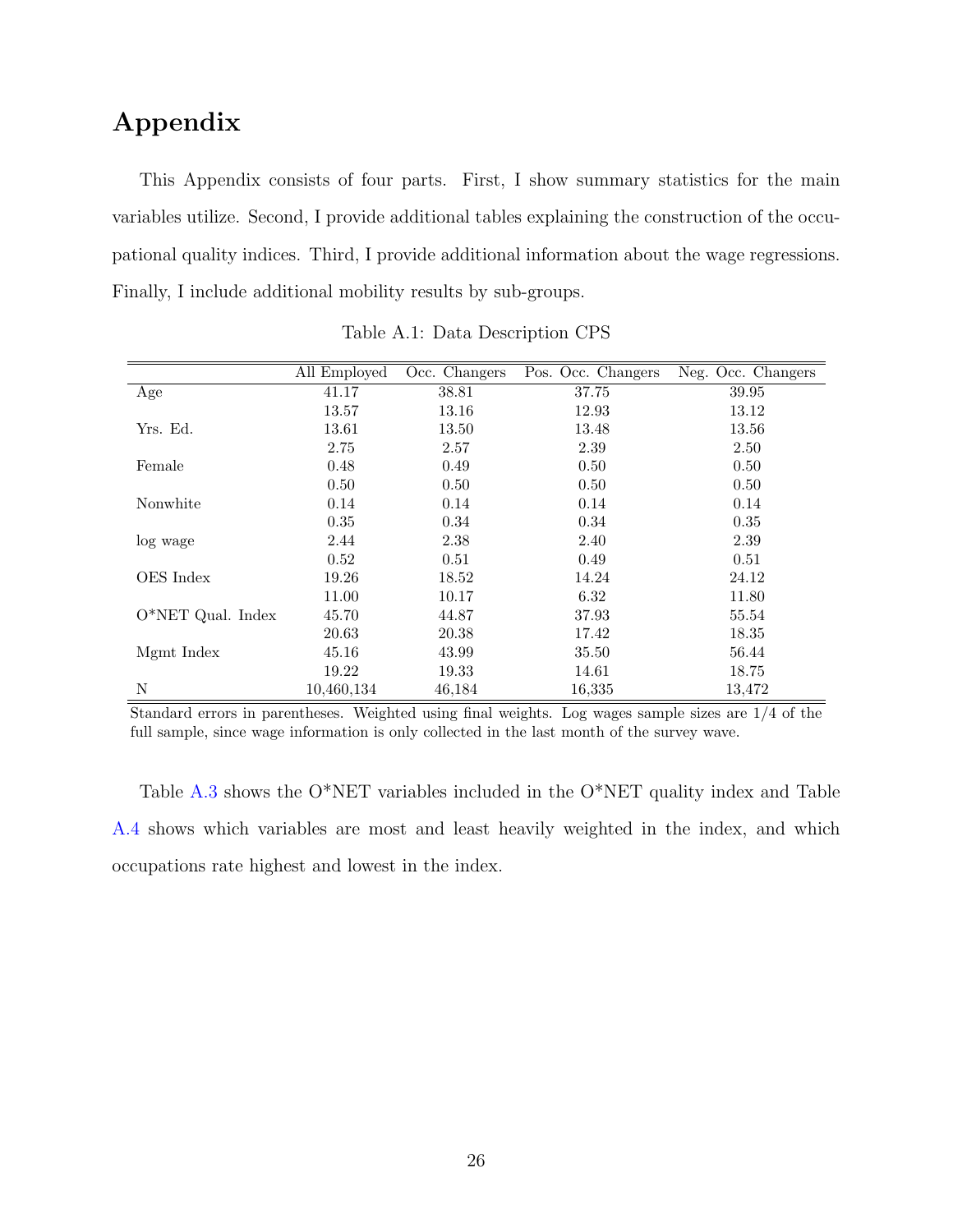<span id="page-26-0"></span>

|                     | All Employed | Occ. Changers | Pos. Occ. Changers | Neg. Occ. Changers |
|---------------------|--------------|---------------|--------------------|--------------------|
| Age                 | 24.34        | 24.74         | 24.67              | 24.94              |
|                     | (4.14)       | (4.10)        | (4.03)             | (4.03)             |
| Female              | 0.49         | 0.50          | 0.51               | 0.57               |
|                     | (0.50)       | (0.50)        | (0.50)             | (0.50)             |
| Nonwhite            | 0.25         | 0.23          | 0.24               | 0.24               |
|                     | (0.43)       | (0.42)        | (0.43)             | (0.43)             |
| Job Duration        | 2.30         | 3.07          | 3.08               | 3.19               |
|                     | (0.00)       | (2.33)        | (2.32)             | (2.47)             |
| Establishment Size  | 307          | 414           | 387                | 400                |
|                     | (1922)       | (2201)        | (2343)             | (1395)             |
| log wage            | 2.36         | 2.46          | 2.46               | 2.41               |
|                     | (0.69)       | (0.62)        | (0.57)             | (0.70)             |
| OES Index           | 15.04        | 14.86         | 11.99              | 20.13              |
|                     | (8.21)       | (7.98)        | (5.01)             | (9.99)             |
| $O*NET$ Qual. Index | 39.85        | 40.13         | 34.51              | 53.25              |
|                     | (18.93)      | (19.32)       | (16.34)            | (17.00)            |
| Mgmt Index          | 38.13        | 37.66         | 31.12              | 51.47              |
|                     | (17.03)      | (17.57)       | (13.18)            | (18.43)            |
| N                   | 70444        | 5668          | 3000               | 1027               |

Table A.2: Data Description NLSY97

<span id="page-26-1"></span>Standard errors in parentheses, weighted using cross-sectional weights.

| Table A.3: O*NET Variables in Quality Index (Summary) |  |  |  |  |  |
|-------------------------------------------------------|--|--|--|--|--|
|-------------------------------------------------------|--|--|--|--|--|

| $1.A.1.a.1-4$ | Verbal Abilities                                          |
|---------------|-----------------------------------------------------------|
| $1.A.1.b.1-7$ | Idea Generation and Reasoning Abilities                   |
| $1.A.1.c.1-2$ | Quantitative Abilities                                    |
| 1.A.1.d.1     | Memorization                                              |
| $1.A.1.e.1-3$ | Perceptual Abilities                                      |
| $1.A.1.f.1-2$ | Spatial Abilities                                         |
| $1.A.1.g.1-2$ | Attentiveness                                             |
| $1.A.2.a.1-3$ | Fine Manipulative Abilities                               |
| $1.A.2.b.1-4$ | Control Movement Abilities                                |
| $1.A.2.c.1-3$ | Reaction Time and Speed Abilities                         |
| $1.A.3.a.1-4$ | Physical Strength Abilities                               |
| 1.A.3.b.1     | Endurance: Stamina                                        |
| $1.A.3.c.1-4$ | Flexibility, Balance, and Coordination                    |
| $1.A.4.a.1-7$ | Visual Abilities                                          |
| $1.A.4.b.1-5$ | Auditory and Speech Abilities                             |
| $2.A.1.a-f$   | Skills: Content (Reading Comprehension, Mathematics, etc) |
| $2.A.2.a-d$   | Skills: Process (Critical Thinking, Active Learning, etc) |
| $2.B.1.a-i$   | Social Skills                                             |
| 2.B.3.a.m     | Technical Skills                                          |
| $2.B.4.e-h$   | Systems Skills                                            |
| $2.B.5.a-d$   | Resource Management Skills                                |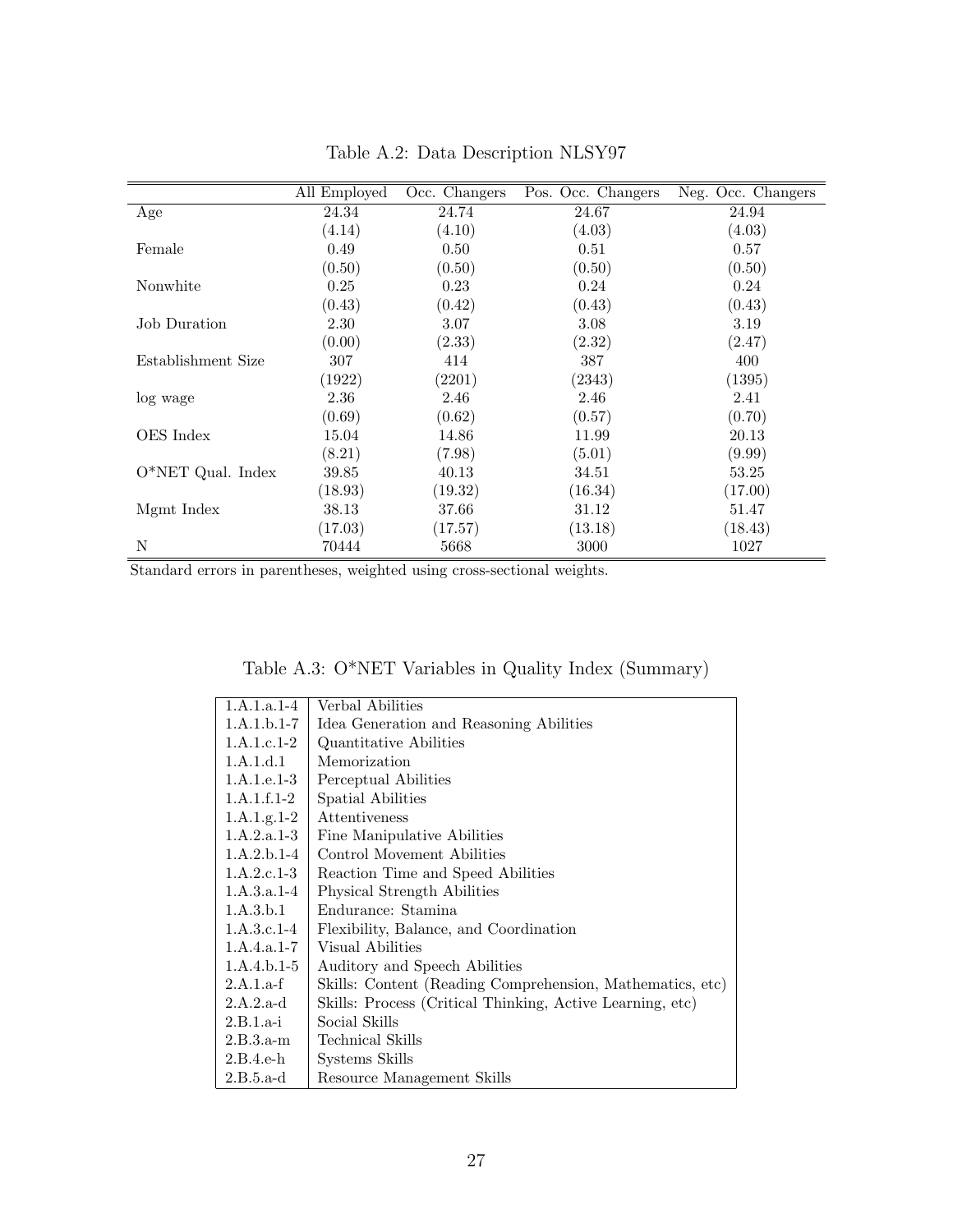<span id="page-27-0"></span>

| Largest Positive Weighted Variables: | Written Expression, Speaking Skills,                  |
|--------------------------------------|-------------------------------------------------------|
|                                      | Reading Comprehension, Critical Thinking,             |
|                                      | Judgment and Decision-Making                          |
| Largest Negative Weighted Variables: | Static Strength, Speed of Limb Movement,              |
|                                      | Stamina, Gross Body Coordination, Reaction Time       |
| Occupations with Highest Score:      | Physicists, CEOs, Preventative Medicine Physicians,   |
|                                      | Neurologists, Judges                                  |
| Occupations with Lowest Score:       | Fallers, Cleaners of Vehicles and Equipment,          |
|                                      | Mine Shuttle Car Operators, Dishwashers, Meat Packers |

Table A.4: O\*NET Quality Index

Table [A.6](#page-29-0) shows which variables are most and least heavily weighted in the management index, and which occupations rate highest and lowest in the management index.

### Wage Estimates

There are two main issues with measuring longer-term wages. First, wage data in the NLSY97 is relatively noisy, with some hourly wage data of multiple hundreds of dollars per hour. Estimates do appear to be sensitive to these outliers, so for most specifications, I topcode wages at \$100 per hour. Estimates are not sensitive to top-coding versus censoring, which I show in column (5) of Table [A.7.](#page-30-0) In practice, there are only 430 observations ( $\mathbf{j}$ 0.3%) that are subject to this topcoding or censoring.

The second issue is the choice of appropriate controls. Columns (1) through (4) of Table [A.7](#page-30-0) show how estimates of 2 year log wages are influenced by the inclusion of different controls. Columns (1) and (2) show how, without controlling for initial occupational quality, it looks like there is no relationship between negative occupational changes and future wages. However once initial occupational quality is included in Column (3), we see a strong negative relationship. Column (4) shows the preferred specification, which is also included in Table [7.](#page-18-0) Finally, Column (5) shows the results using censored wages rather than topcoded wages, which yields similar results to the preferred specification.

The inclusion of initial occupational quality is important because the distribution of movements to higher- and lower-quality jobs is contingent on the quality of the worker's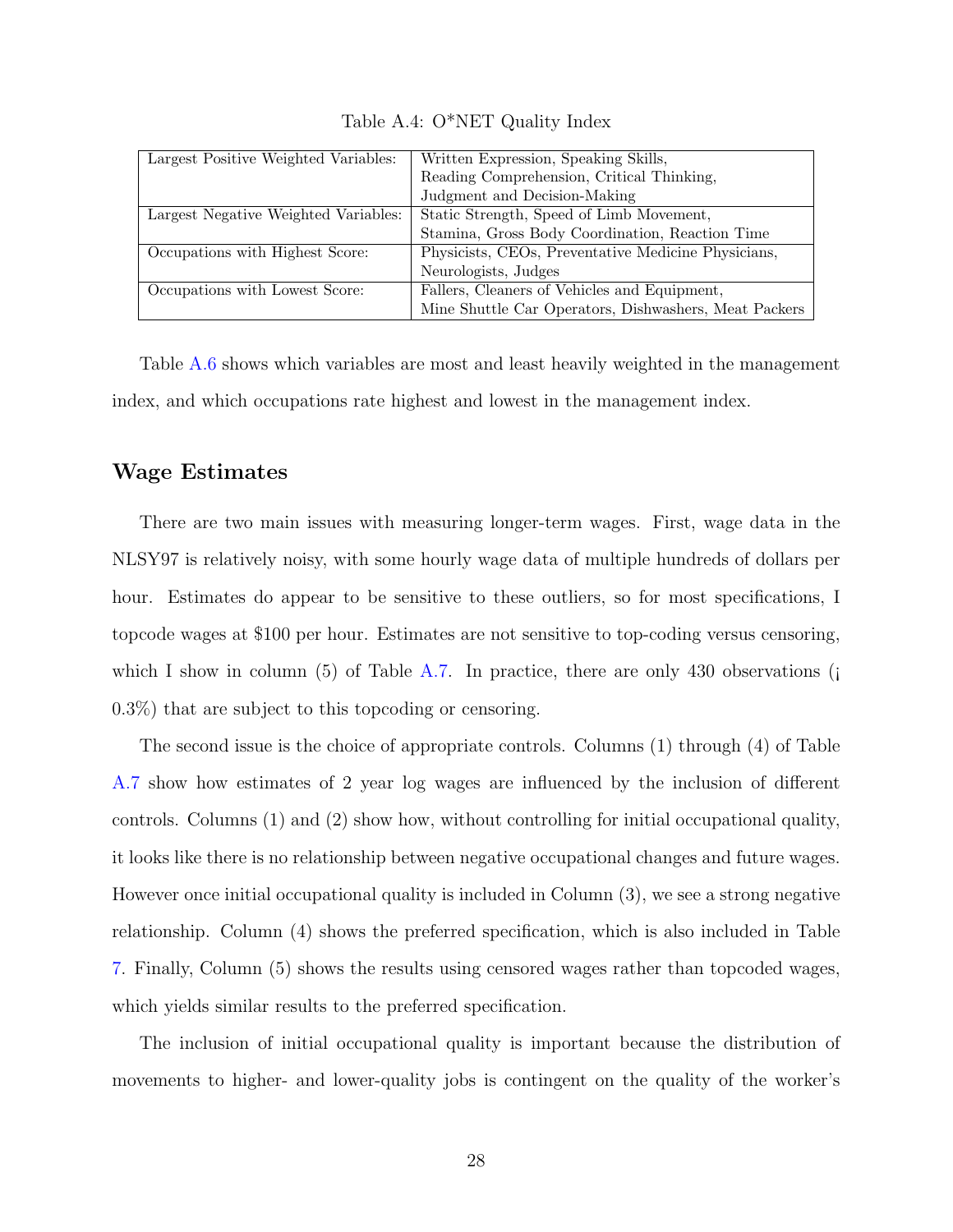| $\frac{1}{2}$<br> <br> <br>  |
|------------------------------|
| こくさく こくていく くうく<br>J          |
| i<br>Ş.                      |
| ı<br>,<br>,                  |
| <br> <br> <br> <br> <br><br> |
| í<br>1                       |
| l<br>j<br>l                  |

<span id="page-28-0"></span>

| 1.B.1.e                | Enterprising                                    | nterprising occupations frequently involve starting up and carrying out projects. These occupations can involve leading people<br>囟       |
|------------------------|-------------------------------------------------|-------------------------------------------------------------------------------------------------------------------------------------------|
|                        |                                                 | and making many decisions. Sometimes they require risk taking and often deal with business.                                               |
| 1.B.2.a                | Achievement                                     | Occupations that satisfy this work value are results oriented and allow employees to use their strongest abilities, giving them a feeling |
|                        |                                                 | of accomplishment. Corresponding needs are Ability Utilization and Achievement.                                                           |
| 1.B.2.c                | Recognition                                     | Occupations that satisfy this work value offer advancement, potential for leadership, and are often considered prestigious.               |
|                        |                                                 | Corresponding needs are Advancement, Authority, Recognition and Social Status                                                             |
| 1.C.2.b                | Leadership                                      | Job requires a willingness to lead, take charge, and offer opinions and direction.                                                        |
| 2.B.4.e                | Judgment and Decision-Making                    | Considering the relative costs and benefits of potential actions to choose the most appropriate one.                                      |
| 2.B.4.g                | Systems Analysis                                | Determining how a system should work and how changes in conditions, operations, and the environment will affect outcomes.                 |
| 2.B.4.h                | Systems Evaluation                              | Identifying measures or indicators of system performance and the actions needed to improve or correct performance, relative to the goals  |
|                        |                                                 | f the system.<br>ō                                                                                                                        |
| 2.B.5.a                | Time Management                                 | lanaging one's own time and the time of others.<br>Σ                                                                                      |
| 2.B.5.b                | Management of Financial Resources               | Determining how money will be spent to get the work done, and accounting for these expenditures.                                          |
| 2.B.5.c                | Management of Material Resources                | Obtaining and seeing to the appropriate use of equipment, facilities, and materials needed to do certain work.                            |
| 2.B.5.d                | Management of Personnel Resources               | Motivating, developing, and directing people as they work, identifying the best people for the job.                                       |
| 2.C.1.a                | Administration and Management                   | Knowledge of business and management principles involved in strategic planning, resource allocation, human resources modeling,            |
|                        |                                                 | leadership technique, production methods, and coordination of people and resources.                                                       |
| 2.C.1.f                | Personnel and Human Resources                   | Knowledge of principles and procedures for personnel recruitment, selection, training, compensation and benefits,                         |
|                        |                                                 | labor relations and negotiation, and personnel information systems.                                                                       |
| 4.A.2.b.1              | Making Decisions and Solving Problems           | Analyzing information and evaluating results to choose the best solution and solve problems.                                              |
| 4.A.2.b.2              | Thinking Creatively                             | Developing, designing, or creating new applications, ideas, relationships, systems, or products, including artistic contributions.        |
| 4.A.2.b.3              | Updating and Using Relevant Knowledge           | Keeping up-to-date technically and applying new knowledge to your job.                                                                    |
| 4.A.2.b.4              | Developing Objectives and Strategies            | stablishing long-range objectives and specifying the strategies and actions to achieve them.<br>凹                                         |
| 4.A.2.b.5              | Scheduling Work and Activities                  | Scheduling events, programs, and activities, as well as the work of others.                                                               |
| 4.A.2.b.6              | Organizing, Planning, and Prioritizing Work     | Developing specific goals and plans to prioritize, organize, and accomplish your work.                                                    |
| 4.A.4.b.1              | Coordinating the Work and Activities of Others  | Getting members of a group to work together to accomplish tasks                                                                           |
| 4.A.4.b.2              | Developing and Building Teams                   | Encouraging and building mutual trust, respect, and cooperation among team members.                                                       |
| 4.A.4.b.3              | Training and Teaching Others                    | Identifying the educational needs of others, developing formal educational or training programs or classes,                               |
|                        |                                                 | and teaching or instructing others.                                                                                                       |
| 4.A.4.b.4              | Guiding, Directing, and Motivating Subordinates | Providing guidance and direction to subordinates, including setting performance standards                                                 |
|                        |                                                 | nd monitoring performance.<br>ā                                                                                                           |
| 4.A.4.b.5              | Coaching and Developing Others                  | Identifying the developmental needs of others and coaching, mentoring, or otherwise helping others to improve their knowledge or skills.  |
| 4.A.4.b.6              | Provide Consultation and Advice to Others       | Providing guidance and expert advice to management or other groups on technical, systems-,                                                |
|                        |                                                 | process-related topics.<br>ō                                                                                                              |
| 4.A.4.c.1              | Performing Administrative Activities            | Performing day-to-day administrative tasks such as maintaining information files and processing paperwork.                                |
| 4.A.4.c.2<br>4.A.4.c.3 | Staffing Organizational Units                   | Recruiting, interviewing, selecting, hiring, and promoting employees in an organization.                                                  |
|                        | Monitoring and Controlling Resources            | Monitoring and controlling resources and overseeing the spending of money.                                                                |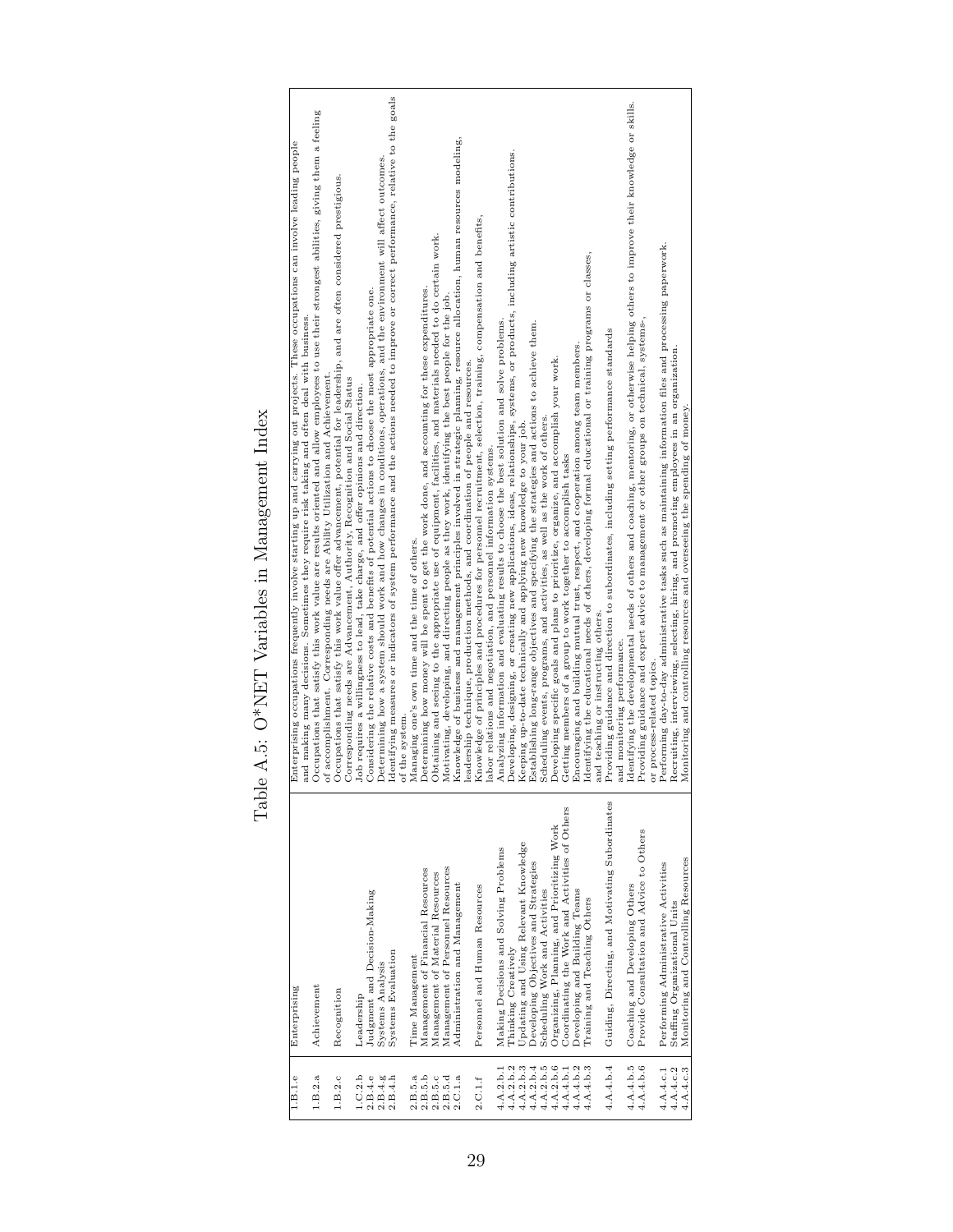<span id="page-29-0"></span>

| Largest (Positive) Weighted Variables:  | Provide Consultation and Advice to Others:              |
|-----------------------------------------|---------------------------------------------------------|
|                                         | Scheduling Work and Activities;                         |
|                                         | Guiding, Directing, and Motivating Subordinates;        |
|                                         | Systems Evaluation;                                     |
|                                         | Developing Objectives and Strategies                    |
| Smallest (Positive) Weighted Variables: | Occupational Interests: Enterprising;                   |
|                                         | Training and Teaching Others:                           |
|                                         | Performing Administrative Activities;                   |
|                                         | Management of Material Resources;                       |
|                                         | Knowledge of Personnel and Human Resources              |
| Occupations with Highest Score:         | CEOs, Education Administrators,                         |
|                                         | Social and Community Service Managers,                  |
|                                         | Medical and Health Services Managers, Program Directors |
| Occupations with Lowest Score:          | Models, Graders and Sorters of Agricultural Products,   |
|                                         | Telemarketers, Dressing Room Attendants, Farmworkers    |

Table A.6: O\*NET Management Index

initial position. Most starkly, if you are in the lowest ranked occupation, it is impossible to move to lower quality jobs. Table [A.8](#page-31-0) shows the distribution of moves by the quality of the occupation in the previous year. Here we see that for workers in jobs that had 2005 OES median wages below \$10 per hour, 5.7% made positive moves while only 0.6% made negative moves. At the other extreme, workers in occupations with median wages above \$20 per hour, 1.5% made positive moves, while 3.5% made negative moves. Thus, wage regressions without controls for OES quality will overstate the wage effect of downward occupational changes.

### Additional Mobility Results

Table [A.10](#page-34-0) shows a U-shaped pattern of the rate of mobility and the share of upward mobility, with individuals with some college and a college degree moving the most frequently. Table [A.11](#page-34-1) shows how mobility rates vary by worker race and gender, which show white women have higher rates of occupational mobility than white men, but otherwise few significant patterns. Table [A.12](#page-35-0) shows how mobility rates and quality vary by major industry.

Column (1) of Table [A.13](#page-36-0) shows the relative rates of occupational mobility by major occupation from the NLSY97 data, which we can compare with what we saw from the CPS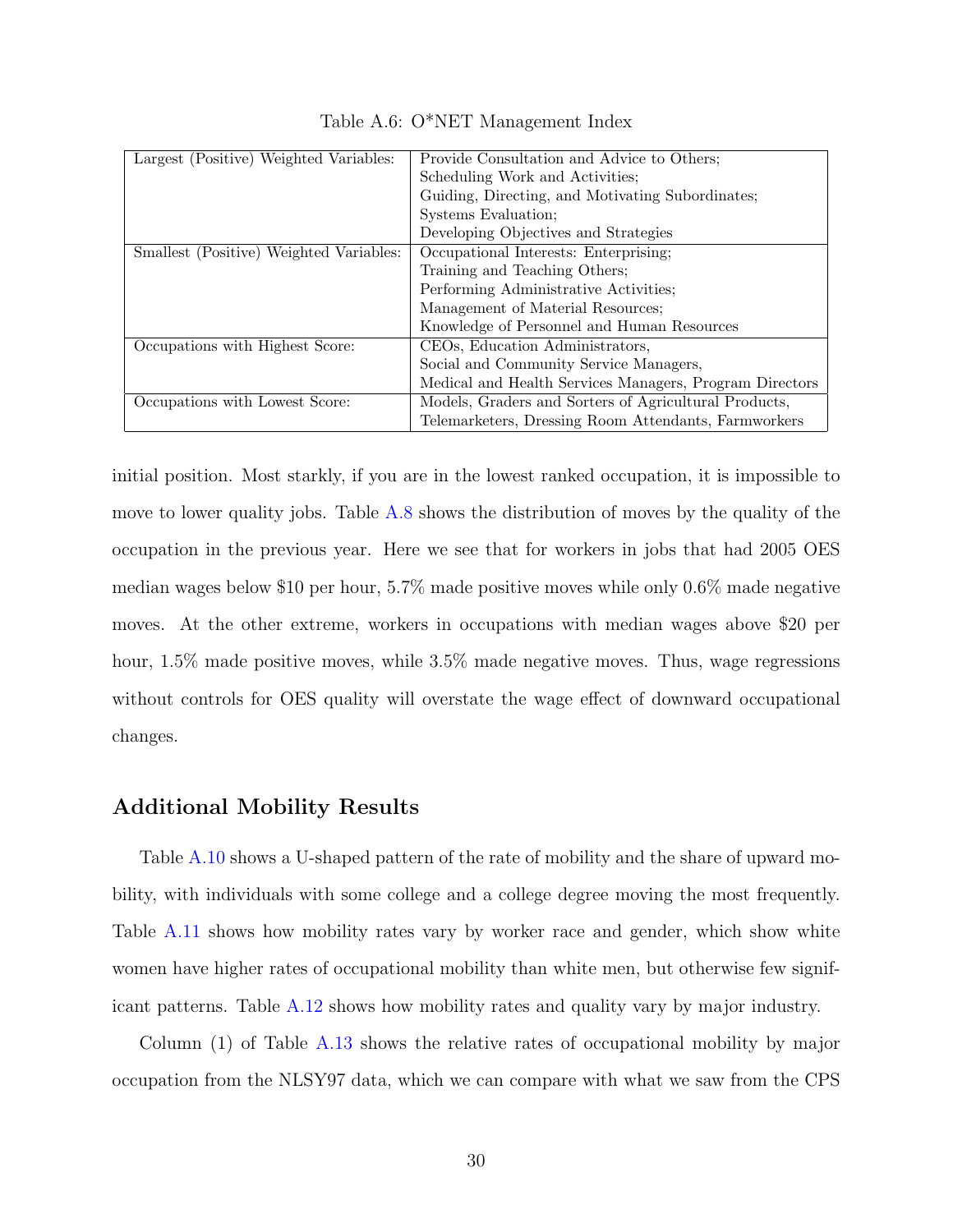<span id="page-30-0"></span>

|                         | (1)        | (2)        | $\left( 3\right)$ | (4)         | $\left( 5\right)$  |
|-------------------------|------------|------------|-------------------|-------------|--------------------|
|                         | Log wage   | Log wage   | Log wage          | Log wage    | Log wage, censored |
| Positive Occ. Changers  | $0.0344*$  | $0.0377**$ | $0.118***$        | $0.0934***$ | $0.101***$         |
|                         | (0.0152)   | (0.0144)   | (0.0150)          | (0.0143)    | (0.0141)           |
| Indeterm. Occ. Changer  | $0.0382+$  | 0.00708    | $-0.0142$         | $-0.00752$  | $-0.00000355$      |
|                         | (0.0222)   | (0.0193)   | (0.0197)          | (0.0186)    | (0.0185)           |
| Negative Occ. Changers  | 0.0323     | $-0.0113$  | $-0.161***$       | $-0.102***$ | $-0.108***$        |
|                         | (0.0278)   | (0.0251)   | (0.0253)          | (0.0244)    | (0.0238)           |
| Log prev wage, topcoded |            | $0.474***$ |                   | $0.365***$  |                    |
|                         |            | (0.00943)  |                   | (0.0100)    |                    |
| Log prev occ. Qual.     |            |            | $0.603***$        | $0.344***$  | $0.372***$         |
|                         |            |            | (0.00777)         | (0.0105)    | (0.0102)           |
| log prev wage, censored |            |            |                   |             | $0.320***$         |
|                         |            |            |                   |             | (0.00962)          |
| Constant                | $2.471***$ | $1.416***$ | $0.950***$        | $0.783***$  | $0.799***$         |
|                         | (0.00342)  | (0.0222)   | (0.0199)          | (0.0192)    | (0.0191)           |
| N                       | 50701      | 45589      | 46931             | 45422       | 45044              |
| $R$ -sq                 | 0.000      | 0.221      | 0.156             | 0.260       | 0.256              |

Table A.7: Log Wages with Mobility

Robust standard errors in parentheses.  $\ast p < 0.05$ ;  $\ast \ast p < 0.01$ ;  $\ast \ast p < 0.001$ . Data source: NLSY97, weighted using cross-sectional weights. Occupational changers are defined as individuals reporting an occupational change with reported occupations changing. The dependent variable is wages 2 years after an internal mobility event. The independent variable is whether or not the individual made a positive or negative occupational change in all three quality score simultaneously (OES, O\*NET and O\*NET Management). See Section [3.3](#page-9-0) for definitions of OES, O\*NET, and O\*NET Management Scores. Omitted category is workers who remain at the firm without any occupational change.

data. Similarly to the CPS, we see Production Occupations and Office and Administrative Support Occupations have the highest rates of internal occupational mobility, while Service Occupations, Professional Occupations, and Construction Occupations have some of the lowest rates. However, we see much lower rates of occupational mobility for Farming, fishing, and forestry Occupations compared with the CPS, however this occupational category is small and imprecisely measured. Overall, the relative rates of mobility are consistent between the two datasets.

Next, we see whether the NLSY97 matches the pattern of mobility quality by occupation from the CPS. Columns (2) and (3) of [A.13](#page-36-0) shows the results. Consistent with the CPS, we see Management Occupations have the lowest rate of upward mobility and the highest rate of downward mobility of any of the major occupations. In particular, we see 17.63% of management workers move to higher-quality occupations, compared with 46.87% moving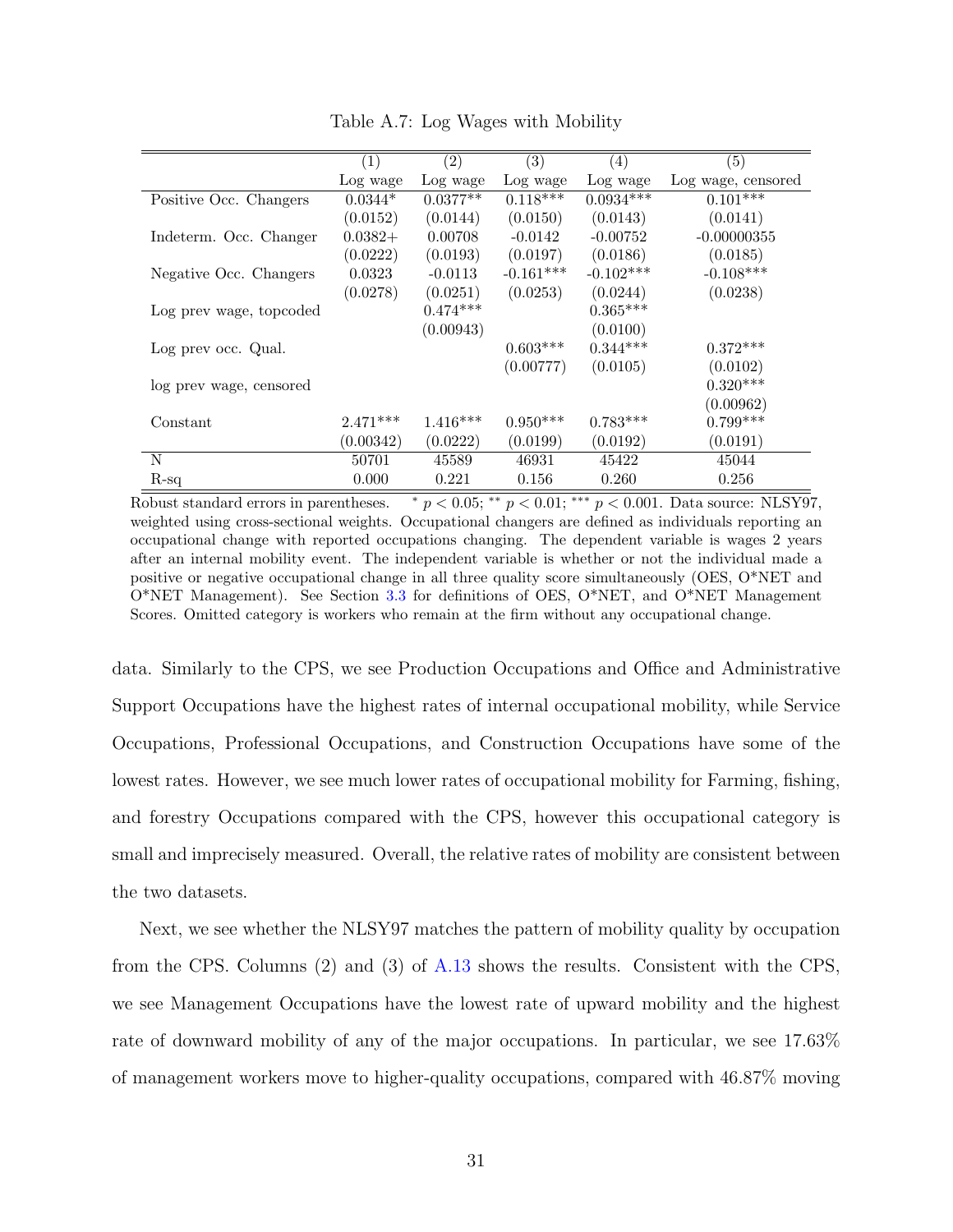<span id="page-31-0"></span>

|             | Under \$10 | $$10 - $15$ | $$15 - $20$ | Over \$20 | Total  |
|-------------|------------|-------------|-------------|-----------|--------|
| Pos. Move   | 1,624      | 865         | 334         | 177       | 3,000  |
|             | 5.74%      | 4.49%       | $3.04\%$    | 1.49%     | 4.26%  |
| Indet. Move | 474        | 548         | 223         | 396       | 1,641  |
|             | 1.67%      | 2.85%       | $2.03\%$    | 3.33%     | 2.33%  |
| Neg. Move   | 156        | 203         | 247         | 421       | 1,027  |
|             | $0.55\%$   | 1.05%       | 2.25%       | $3.54\%$  | 1.46%  |
| No Move     | 26,051     | 17,644      | 10,196      | 10,885    | 64,776 |
|             | 92.04\%    | 91.61%      | 92.69%      | 91.63%    | 91.95% |

Table A.8: Distribution of Mobility with OES Quality of Initial Job

to lower quality occupations. We can compare this to the CPS result: 10% of management workers moving up and 57% of these movers moving down.

Other patterns are similar: service occupations have above average rates of upward and below average rates of downward mobility, and production and professional occupations have below average upward mobility. Thus, in net, the patterns of mobility look very similar across occupations between the two surveys.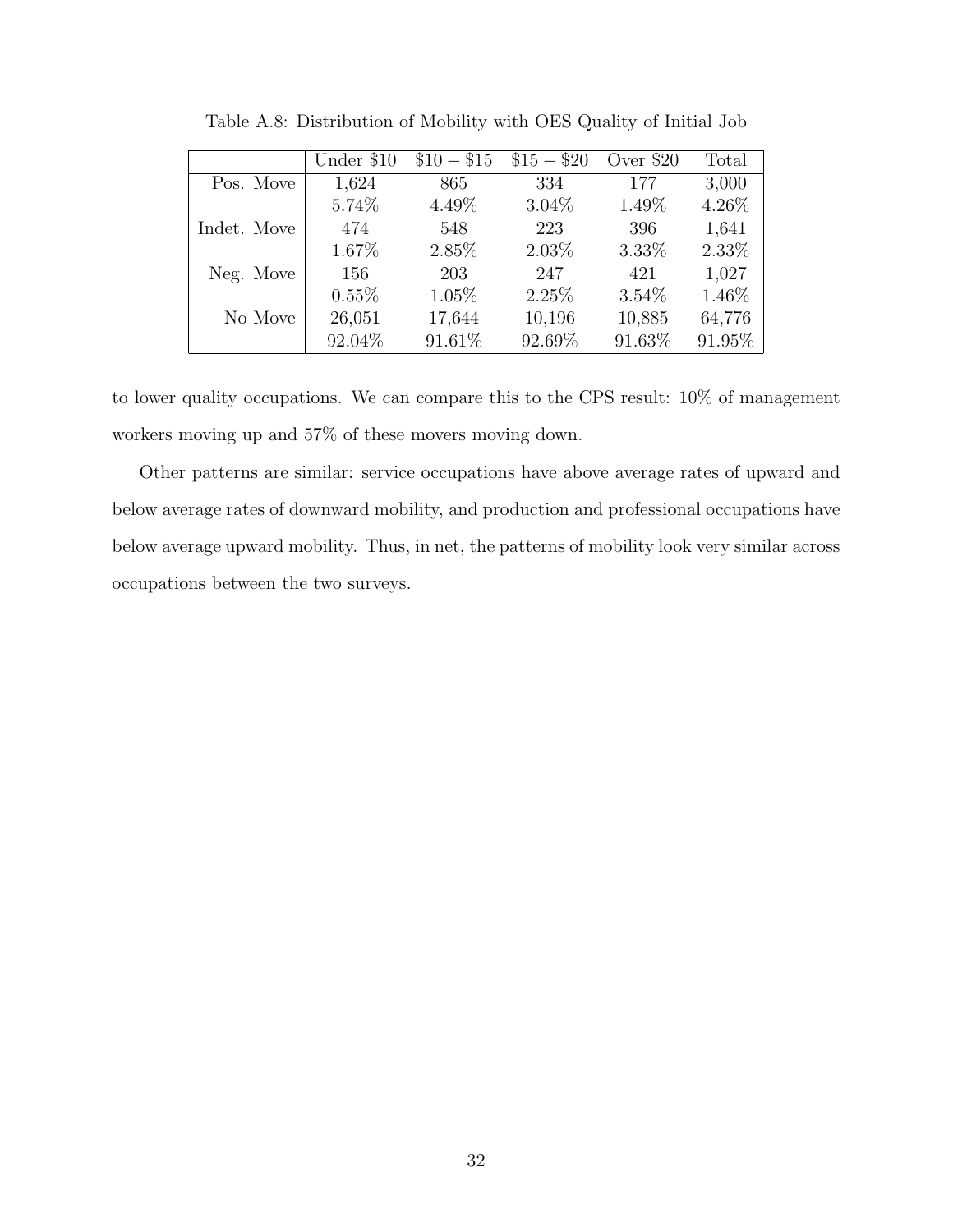# References

- <span id="page-32-10"></span>Acemoglu, D. (1999). Changes in Unemployment and Wage Inequality: an Alternative Theory and Some Evidence. The American Economic Review.
- <span id="page-32-9"></span>Current population survey design and methodology, technical paper 66 (Tech. Rep.). (2006, October). U.S. Census Bureau.
- <span id="page-32-5"></span>Frederiksen, A., Kriechel, B., & Lange, F. (2013). Performance Evaluations and Careers: Similarities and Differences across Firms. Working Paper .
- <span id="page-32-2"></span>George Baker, Gibbs, M., & Holmström, B.  $(1994)$ . The Internal Economics of the Firm: Evidence from Personnel Data. Quarterly Journal of Economics, 109 (4), 881–919.
- <span id="page-32-6"></span>Gibbons, R., & Roberts, J. (2013). The handbook of organizational economics. Princeton University Press.
- <span id="page-32-3"></span>Gibbons, R., & Waldman, M. (1999). A theory of wage and promotion dynamics inside firms. Quarterly Journal of Economics,  $114(4)$ , 1321-1358.
- <span id="page-32-4"></span>Lazear, E. P. (2004). The Peter principle: A theory of decline. Journal of Political Economy, 112 , S141–S163. doi: 10.1086/379943
- <span id="page-32-7"></span>Madrian, B. C., & Lefgren, L. J. (1999). A Note on Longitudinally Matching Current Population Survey (CPS) Respondents. NBER Working Paper No. t0247..
- <span id="page-32-8"></span>Moscarini, G., & Thomsson, K. (2007, December). Occupational and Job Mobility in the US. Scandinavian Journal of Economics, 109 (4), 807–836.
- <span id="page-32-0"></span>Shaw, K. L. (1984). A Formulation of the Earnings Function Using the Concept of Occupational Investment. The Journal of Human Resources, 19 (3), 319–340.
- <span id="page-32-1"></span>Topel, R. H., & Ward, M. P. (1992). Job Mobility and the Careers of Young Men. The Quarterly Journal of Economics, 107 (2), 439-479.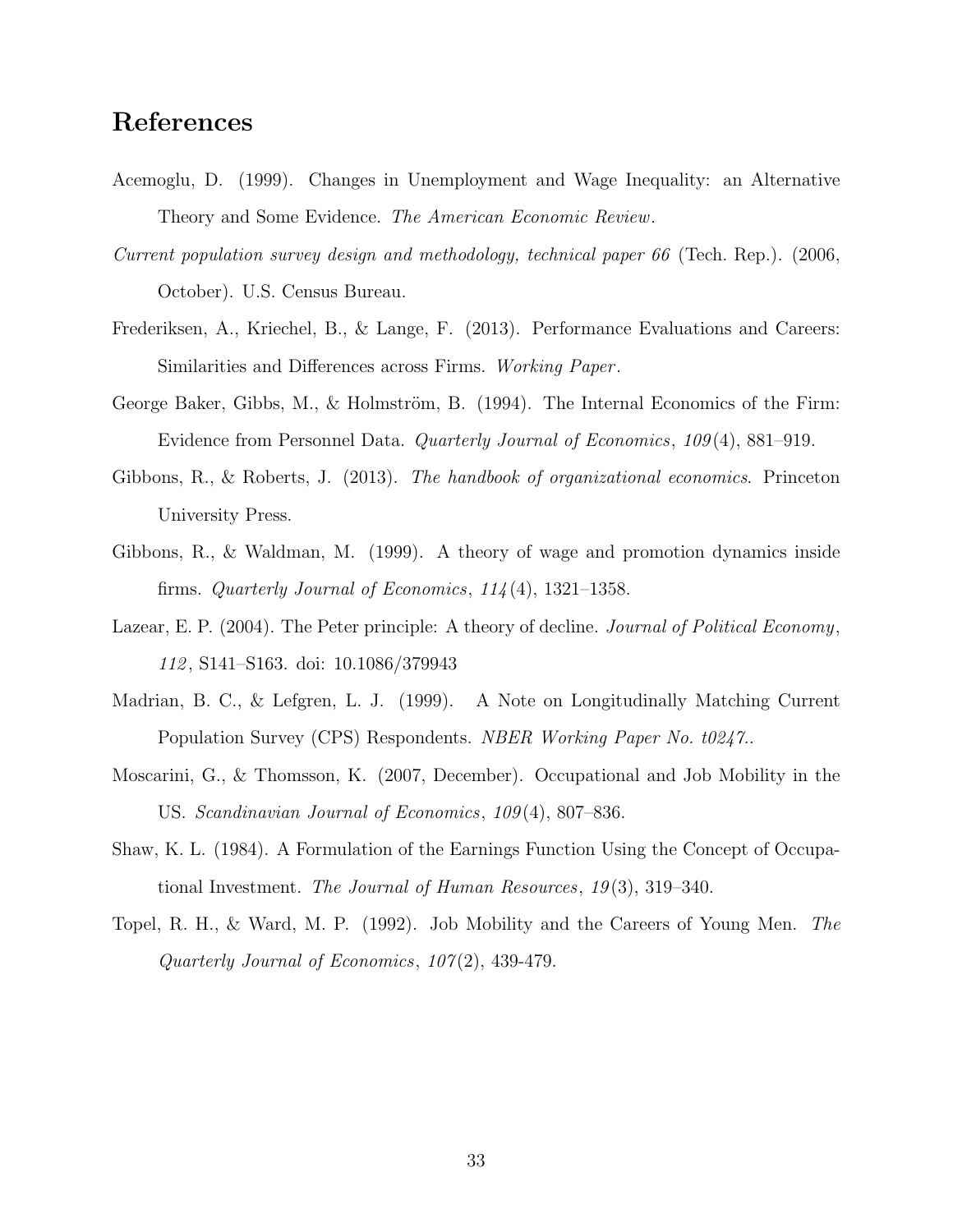<span id="page-33-0"></span>

| Initial Occ.                                                        | New Occ                                                                                                                                                                                                                                                                                                                                                                                   | Frequency | Change OES                                             | Change O*NET | Change Mgmt |
|---------------------------------------------------------------------|-------------------------------------------------------------------------------------------------------------------------------------------------------------------------------------------------------------------------------------------------------------------------------------------------------------------------------------------------------------------------------------------|-----------|--------------------------------------------------------|--------------|-------------|
| First-Line Supervisors/Managers of Office and Admin. Support Worker | Secretaries and Administrative Assistants                                                                                                                                                                                                                                                                                                                                                 |           | 5.03                                                   | -<br>-<br>-  | $-0.36$     |
| Secretaries and Administrative Assistants                           | Word Processors and Typists                                                                                                                                                                                                                                                                                                                                                               |           | 1.40                                                   | 0.19         | 0.16        |
| Receptionists and Information Clerks                                | Secretaries and Administrative Assistants                                                                                                                                                                                                                                                                                                                                                 |           | 4.70                                                   | 70.07        | 0.09        |
| Computer Programmers                                                | Computer Scientists and Systems Analysts                                                                                                                                                                                                                                                                                                                                                  |           | 4.60                                                   | 0.04         | 0.11        |
| Medical and Health Services Managers                                | Registered Nurses                                                                                                                                                                                                                                                                                                                                                                         |           | 7.23                                                   | 0.18         | $-0.34$     |
| Laborers and Freight, Stock, and Material Movers, Hand              | Stock Clerks and Order Fillers                                                                                                                                                                                                                                                                                                                                                            |           | $-0.47$<br>$-1.78$<br>$7.36$<br>$7.36$<br>$0.71$       | 0.22         | 0.13        |
| Retail Salespersons                                                 | Cashiers                                                                                                                                                                                                                                                                                                                                                                                  |           |                                                        | $-0.12$      | $-0.14$     |
| Nursing, Psychiatric, and Home Health Aides                         | Personal and Home Care Aides                                                                                                                                                                                                                                                                                                                                                              |           |                                                        | $-0.04$      | $-0.12$     |
| First-Line Supervisors/Managers of Food Prep. and Serving Workers   | Food Service Managers                                                                                                                                                                                                                                                                                                                                                                     |           |                                                        | 0.04         | 0.18        |
| Food Preparation Workers                                            | Cooks                                                                                                                                                                                                                                                                                                                                                                                     |           |                                                        | 0.11         |             |
| Stock Clerks and Order Fillers                                      | Laborers and Freight, Stock, and Material Movers, Hand                                                                                                                                                                                                                                                                                                                                    |           | 0.25                                                   | $-0.18$      | $-0.08$     |
| Accountants and Auditors                                            | Bookkeeping, Accounting, and Auditing Clerks                                                                                                                                                                                                                                                                                                                                              |           | $-10.92$                                               | $-0.12$      | $-0.11$     |
| Licensed Practical and Licensed Vocational Nurses                   | Nursing, Psychiatric, and Home Health Aides                                                                                                                                                                                                                                                                                                                                               |           | $-6.82$                                                | $-0.10$      | $-0.24$     |
| Preschool and Kindergarten Teachers                                 | Elementary and Middle School Teachers                                                                                                                                                                                                                                                                                                                                                     |           |                                                        | 0.10         | 0.12        |
| Cooks                                                               | First-Line Supervisors/Managers of Food Prep. and Serving Workers                                                                                                                                                                                                                                                                                                                         |           | $\frac{5.80}{3.62}$                                    | 0.20         | 0.20        |
| Licensed Practical and Licensed Vocational Nurses                   | Registered Nurses                                                                                                                                                                                                                                                                                                                                                                         |           | 9.34                                                   | 0.10         | $-0.05$     |
| Registered Nurses                                                   | Medical and Health Services Managers                                                                                                                                                                                                                                                                                                                                                      |           | 7.23                                                   | 0.18         | 0.34        |
| Bookkeeping, Accounting, and Auditing Clerks                        | Accountants and Auditors                                                                                                                                                                                                                                                                                                                                                                  |           | $\begin{array}{c} 10.92 \\ 22.27 \\ -0.71 \end{array}$ | 0.12         | 0.11        |
| First-Line Supervisors/Managers of Retail Sales Workers             | Managers, All Other                                                                                                                                                                                                                                                                                                                                                                       | ró        |                                                        | 0.10         | 0.13        |
| Special Education Teachers                                          | Elementary and Middle School Teachers                                                                                                                                                                                                                                                                                                                                                     | $\circ$   |                                                        | $-0.05$      | 0.00        |
| Managers, All Other                                                 | First-Line Supervisors/Managers of Retail Sales Workers                                                                                                                                                                                                                                                                                                                                   | ق         | $-22.27$                                               | $-0.10$      | $-0.13$     |
| First-Line Supervisors/Managers of Retail Sales Workers             | Retail Salespersons                                                                                                                                                                                                                                                                                                                                                                       | ⊚         | $-6.59$                                                | $-0.12$      | $-0.24$     |
| Cashiers                                                            | First-Line Supervisors/Managers of Retail Sales Workers                                                                                                                                                                                                                                                                                                                                   | 24        | 7.06                                                   | 0.24         | 0.38        |
| Elementary and Middle School Teachers                               | Secondary School Teachers                                                                                                                                                                                                                                                                                                                                                                 | 26        | 1.16                                                   | 0.01         | 0.06        |
| Retail Salespersons                                                 | First-Line Supervisors/Managers of Retail Sales Workers                                                                                                                                                                                                                                                                                                                                   | 28        | 6.59                                                   | 0.12         | 0.24        |
| Secondary School Teachers                                           | Elementary and Middle School Teachers                                                                                                                                                                                                                                                                                                                                                     |           | 1.16                                                   | 0.01         | 0.06        |
|                                                                     | Most frequent internal occupation changes from the CPS sample, based on individuals who were continuously employed at the same firm for two months in the same occupation and then<br>changed to a new occupation in the third month. The last three columns represent the raw change in the quality score between the initial and new occupation, based on the OES, O*NET<br>Section 3.3 |           |                                                        |              |             |
| Quality and the O*NET Management scores respectively, as defined in |                                                                                                                                                                                                                                                                                                                                                                                           |           |                                                        |              |             |

# Table A.9: Most Frequent Internal Occupational Moves Table A.9: Most Frequent Internal Occupational Moves

Quality and the O\*NET Management scores respectively, as defined in Section [3.3.](#page-9-0)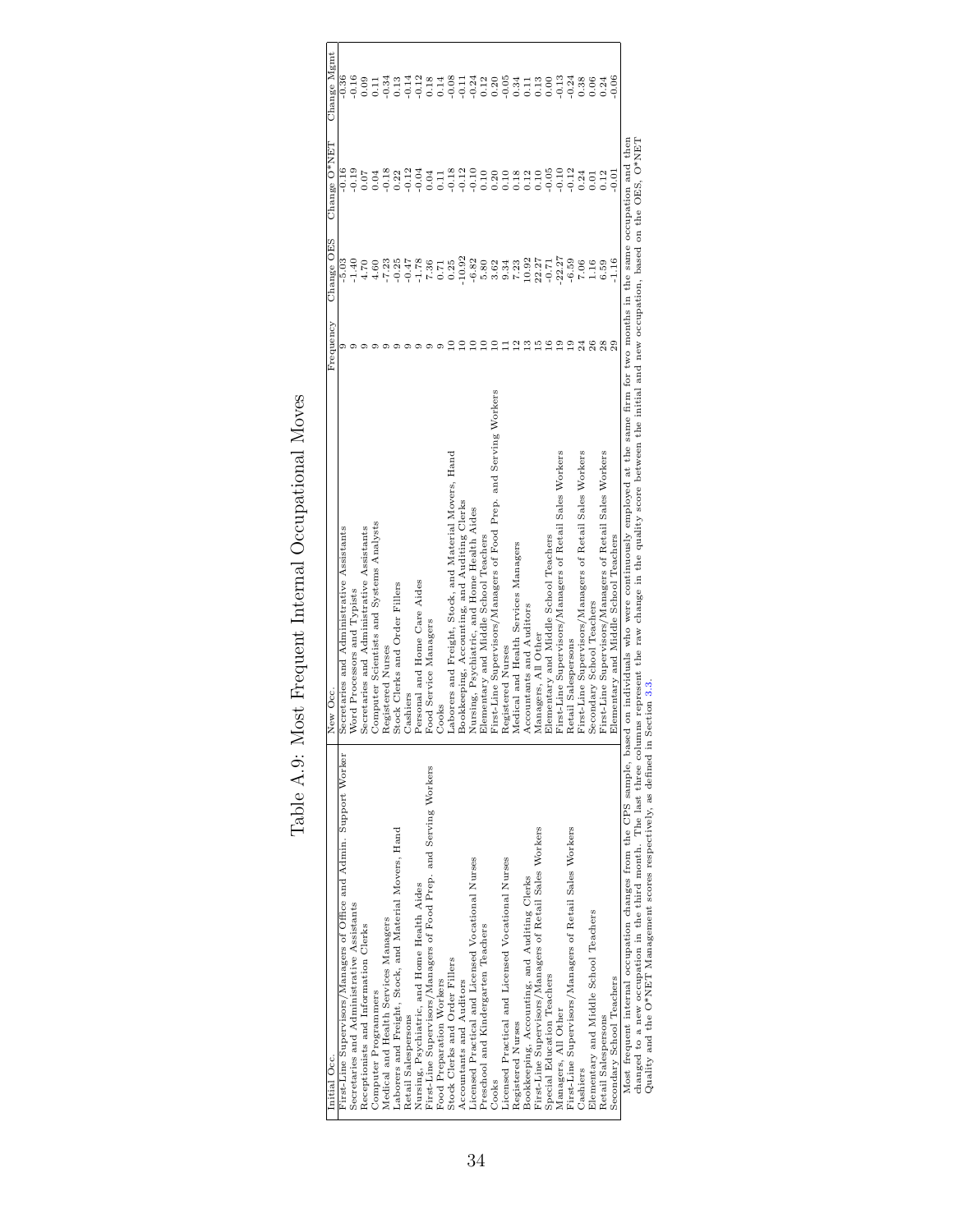<span id="page-34-0"></span>

|                | (1)         | (2)                | $\left( 3\right)$  |
|----------------|-------------|--------------------|--------------------|
|                | Freq. Mob.  | Positive Occ. Chg. | Negative Occ. Chg. |
| No HS Degree   | $0.0845***$ | 1.926              | $-3.079**$         |
|                | (0.00943)   | (1.124)            | (1.095)            |
| HS Degree      | $0.0750***$ | $5.863***$         | $-0.355$           |
|                | (0.00764)   | (0.968)            | (0.950)            |
| Some College   | $0.126***$  | $7.696***$         | 0.724              |
|                | (0.00782)   | (0.960)            | (0.944)            |
| College Degree | $0.0992***$ | $6.894***$         | 0.936              |
|                | (0.00830)   | (1.019)            | (0.997)            |
| Constant       | $0.347***$  | $29.82***$         | $29.05***$         |
|                | (0.00639)   | (0.842)            | (0.837)            |
| N              | 10460134    | 46184              | 46184              |
| $R$ -sq        | 0.000       | 0.003              | 0.001              |

Table A.10: Frequency and Quality of Moves by Education

Robust standard errors in parentheses.  $\ast p < 0.05$ ;  $\ast \ast p < 0.01$ ;  $\ast \ast p < 0.001$ . All specifications are weighted using CPS final weights. In Column (1), the sample is defined as all workers employed, and occupational change is defined as those who report an occupational change within the firm according according to the following definition: change in the coded occupation with a with a coincident reported change in usual activities. Columns (2) and (3) are restricted to those with occupational change as defined in Column (1), and the dependent variable is whether or not the individual made a positive or negative occupational change in all three quality score simultaneously (OES, O\*NET and O\*NET Management). See Section [3.3](#page-9-0) for definitions of OES, O\*NET, and O\*NET Management Scores. Omitted category is individuals with advanced degrees.

<span id="page-34-1"></span>Table A.11: Frequency and Quality of Occupational Mobility by Race and Gender

|                | $\left(1\right)$ | $\left( 2\right)$ | $\left(3\right)$ | $\left( 4\right)$     | $\left(5\right)$ | (6)        |
|----------------|------------------|-------------------|------------------|-----------------------|------------------|------------|
|                | Freq. Mob.       | Pos. Chg.         | Neg. Chg.        | Freq. Mob.            | Pos. Chg.        | Neg. Chg.  |
| White Women    | $0.0125*$        | $1.516***$        | $1.180*$         | $1.25\overline{4***}$ | $-4.529*$        | 1.056      |
|                | (0.00504)        | (0.551)           | (0.519)          | (0.311)               | (2.069)          | (1.671)    |
| Nonwhite Women | $-0.0273**$      | 0.551             | $2.374*$         | 0.435                 | $-5.953*$        | $-2.429$   |
|                | (0.00877)        | (1.025)           | (0.987)          | (0.341)               | (2.354)          | (1.842)    |
| Nonwhite Men   | $-0.0157$        | $-0.624$          | 0.871            | $0.753*$              | $-7.352***$      | $-5.260**$ |
|                | (0.00943)        | (1.071)           | (1.024)          | (0.303)               | (2.067)          | (1.602)    |
| Constant       | $0.434***$       | $34.95***$        | $28.30***$       | $7.498***$            | $55.34***$       | $20.65***$ |
|                | (0.00344)        | (0.380)           | (0.357)          | (0.232)               | (1.633)          | (1.311)    |
| N              | 10460134         | 46184             | 46184            | 70444                 | 5379             | 5379       |
| Sample         | 0.000            | 0.000             | 0.000            | 0.000                 | 0.002            | 0.005      |
|                | <b>CPS</b>       | <b>CPS</b>        | <b>CPS</b>       | NLSY97                | NLSY97           | NLSY97     |

Robust standard errors in parentheses.  $\bar{p}$  < 0.05; \*\*  $p$  < 0.01; \*\*\*  $p$  < 0.001. Columns (1) through (3) are weighted using CPS final weights, columns (4) through (6) are weighted using NLSY97 crosssectional weights.. In Column (1), the sample is defined as all workers employed, and occupational change is defined as those who report an occupational change within the firm according according to the following definition: change in the coded occupation with a with a coincident reported change in usual activities, and both months of the survey to be collected by the individual to count as an occupational change. In Column (4), occupational changers are defined as individuals reporting an occupational change with a coincident change in reported occupation. Columns (3) through (6) are restricted to those with occupational change as defined in Columns (1) or (4), and the dependent variable is whether or not the individual made a positive or negative occupational change in all three quality score simultaneously (OES,  $O^*NET$  and  $O^*NET$  Management). See Section [3.3](#page-9-0) for definitions of OES, O\*NET, and O\*NET Management Scores. Omitted category is white men.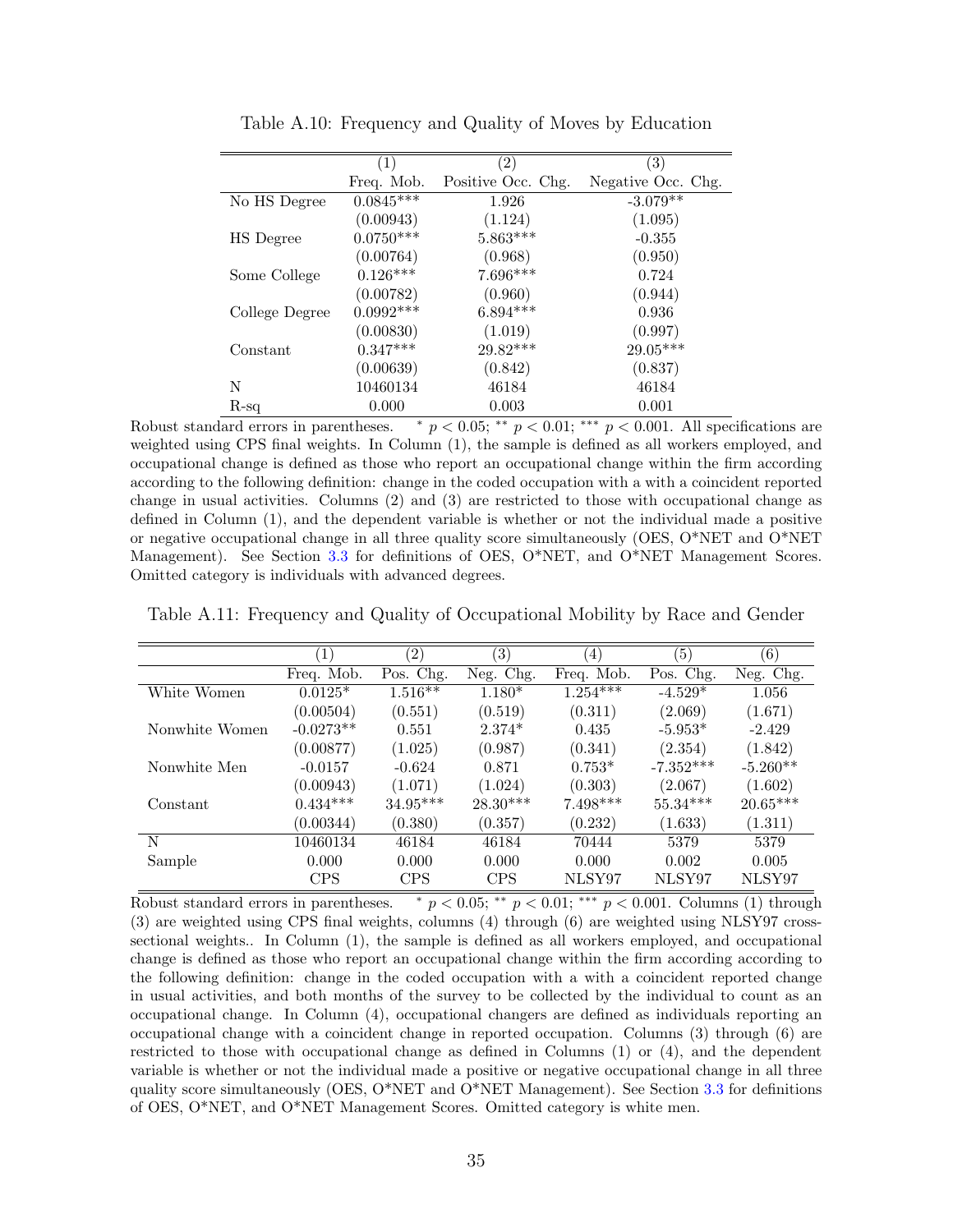<span id="page-35-0"></span>

|                                            | $\overline{(1)}$ | $\overline{(2)}$   | $\overline{(3)}$   |
|--------------------------------------------|------------------|--------------------|--------------------|
|                                            | Freq. Mob.       | Positive Occ. Chg. | Negative Occ. Chg. |
| Agriculture, Forestry, Fishing and Hunting | $-0.0322*$       | 0.00464            | 3.780              |
|                                            | (0.0162)         | (2.719)            | (2.633)            |
| Mining                                     | $0.233***$       | $-2.680$           | $-3.183$           |
|                                            | (0.0360)         | (3.320)            | (3.056)            |
| Construction                               | $0.0530***$      | 0.0777             | $6.137***$         |
|                                            | (0.0120)         | (1.747)            | (1.688)            |
| Wholesale and Retail Trade                 | $0.173***$       | $4.343**$          | $-1.242$           |
|                                            | (0.0108)         | (1.518)            | (1.425)            |
| Transportation and Utilities               | $0.0898***$      | 0.652              | 0.690              |
|                                            | (0.0132)         | (1.818)            | (1.728)            |
| Information                                | $0.246***$       | 0.871              | 1.645              |
|                                            | (0.0192)         | (2.022)            | (1.921)            |
| <b>Financial Activities</b>                | $0.177***$       | 0.692              | 1.426              |
|                                            | (0.0128)         | (1.653)            | (1.568)            |
| Professional and Business Services         | $0.130***$       | $-1.313$           | 2.508              |
|                                            | (0.0114)         | (1.583)            | (1.511)            |
| Leisure and Hospitality                    | $0.0602***$      | 1.912              | $3.716**$          |
|                                            | (0.00991)        | (1.502)            | (1.425)            |
| Other Services                             | $0.156***$       | $8.227***$         | $-2.093$           |
|                                            | (0.0121)         | (1.643)            | (1.523)            |
| Public Administration                      | $0.155***$       | $-1.711$           | $-0.667$           |
|                                            | (0.0141)         | (1.774)            | (1.676)            |
| Durable Goods                              | $0.252***$       | $-3.303*$          | $-1.644$           |
|                                            | (0.0128)         | (1.580)            | (1.495)            |
| Nondurable Goods Manufacturing             | $0.238***$       | $-1.013$           | $-1.081$           |
|                                            | (0.0146)         | (1.711)            | (1.609)            |
| Constant                                   | $0.305***$       | $34.31***$         | $28.18***$         |
|                                            | (0.00878)        | (1.373)            | (1.298)            |
| $\mathbf N$                                | 10460134         | 46184              | 46184              |
|                                            | 0.000            | 0.004              | 0.003              |

Table A.12: Frequency and Quality of Moves by Industry

Robust standard errors in parentheses.  $\ast p < 0.05; \ast \ast p < 0.01; \ast \ast \ast p < 0.001$ . All specifications are weighted using CPS final weights. In Column (1), the sample is defined as all workers employed, and occupational change is defined as those who report an occupational change within the firm according according to the following definition: change in the coded occupation with a with a coincident reported change in usual activities, and both months of the survey to be collected by the individual to count as an occupational change. Columns (2) and (3) are restricted to those with occupational change as defined in Column (1), and the dependent variable is whether or not the individual made a positive or negative occupational change in all three quality score simultaneously (OES, O\*NET and O\*NET Management). See Section [3.3](#page-9-0) for definitions of OES, O\*NET, and O\*NET Management Scores. Omitted category is health and education industries.